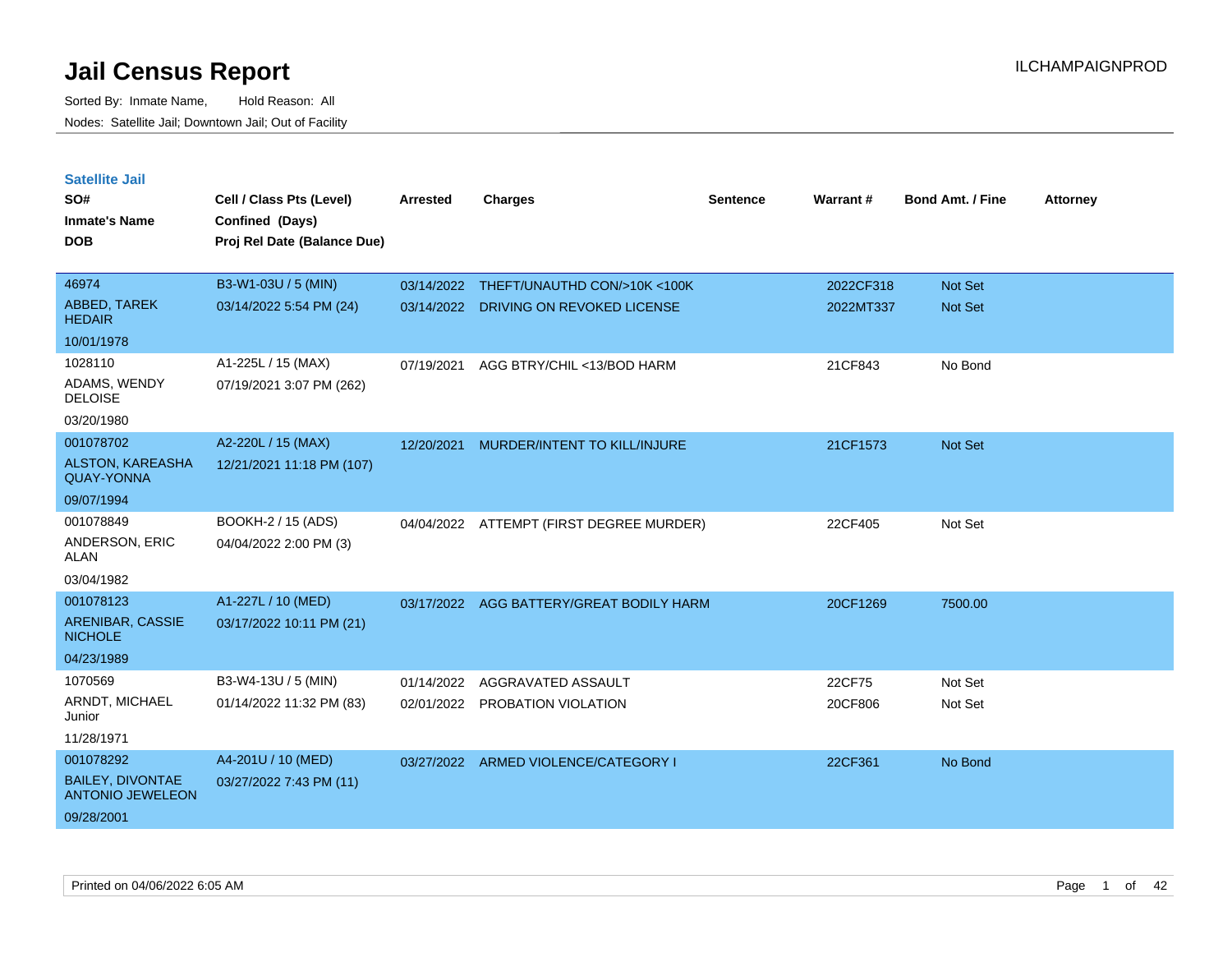| SO#<br><b>Inmate's Name</b><br><b>DOB</b>                                                          | Cell / Class Pts (Level)<br>Confined (Days)<br>Proj Rel Date (Balance Due)                       | <b>Arrested</b>                                                    | <b>Charges</b>                                                                                                                                                                                                                                                      | <b>Sentence</b> | Warrant#                                                                            | <b>Bond Amt. / Fine</b>                                                       | <b>Attorney</b> |
|----------------------------------------------------------------------------------------------------|--------------------------------------------------------------------------------------------------|--------------------------------------------------------------------|---------------------------------------------------------------------------------------------------------------------------------------------------------------------------------------------------------------------------------------------------------------------|-----------------|-------------------------------------------------------------------------------------|-------------------------------------------------------------------------------|-----------------|
| 001078565<br><b>BARBER, MARK</b><br><b>ANTHONY, Junior</b>                                         | B1-104U / 15 (MAX)<br>11/05/2021 7:40 AM (153)                                                   | 11/05/2021<br>11/05/2021<br>11/05/2021                             | POSSESSION OF STOLEN FIREARM<br>RECEIVE/POSS/SELL STOLEN VEH<br><b>BURGLARY</b>                                                                                                                                                                                     |                 | 21CF1366<br>2021CF1309<br>21CF1369                                                  | Not Set<br>25000.00<br>Not Set                                                |                 |
| 09/24/2003                                                                                         |                                                                                                  |                                                                    |                                                                                                                                                                                                                                                                     |                 |                                                                                     |                                                                               |                 |
| 65868<br>BARBER, MARK<br>ANTHONY, Senior<br>08/15/1983                                             | B4-123L / 15 (MAX)<br>03/11/2022 10:13 AM (27)                                                   |                                                                    | 03/11/2022 METH DELIVERY/15<100 GRAMS                                                                                                                                                                                                                               | 8y (DOC)        | 20CF1249                                                                            | No Bond                                                                       |                 |
| 518851<br><b>BARKER, ALEXANDER</b><br><b>MASSIE</b><br>09/24/1986                                  | A4-104L / 10 (MED)<br>01/11/2022 2:37 PM (86)                                                    | 01/11/2022<br>01/11/2022<br>01/11/2022<br>01/11/2022<br>01/11/2022 | DRIVING ON REVOKED LICENSE<br>OBSTRUCTING IDENTIFICATION<br>01/11/2022 FELON POSS/USE WEAPON/FIREARM<br>01/11/2022 POSS AMT CON SUB EXCEPT(A)/(D)<br><b>BAD CHK/OBTAIN CON PROP/&gt;150</b><br><b>BAD CHK/OBTAIN CON PROP/&gt;150</b><br>METH DELIVERY/15<100 GRAMS | 20y (DOC)       | 2020TR16539<br>2020CM222<br>20CF361<br>2020CF863<br>20CF192<br>19CF1686<br>20CF1383 | 1500.00<br>1500.00<br>15000.00<br>15000.00<br>15000.00<br>15000.00<br>No Bond |                 |
| 969121<br><b>BECKLEY, ANTHONY</b><br><b>PATRICK</b><br>06/30/1989<br>001078969<br>BEVERLY, SAYVION | A4-206L / 15 (MAX)<br>11/25/2021 7:16 PM (133)<br>B1-105U / 10 (MED)<br>03/22/2022 10:20 PM (16) | 11/25/2021<br>11/25/2021                                           | HOME INVASION/GREAT BOD HARM<br><b>CRIM TRESPASS TO RESIDENCE</b><br>03/22/2022 AGG UNLAWFUL USE WEAPON/PERSON                                                                                                                                                      | 4y (DOC)        | 2021CF840<br>21CF1444<br>22CF345                                                    | No Bond<br>Not Set<br>Not Set                                                 |                 |
| <b>LAMONTE</b><br>11/20/2002<br>993169<br>BRAATEN, KAYLAN<br>AMBER<br>10/29/1990                   | A1-125U / 10 (MED)<br>03/04/2022 9:40 AM (34)                                                    |                                                                    | 03/04/2022 RESIDENTIAL BURGLARY                                                                                                                                                                                                                                     | 6y (DOC)        | 21CF1059                                                                            | No Bond                                                                       |                 |
| 923208<br><b>BREADY, ANDREW</b><br><b>NICHOLAS</b><br>06/08/1988                                   | B3-W3-12L / 10 (MED)<br>01/22/2022 7:43 PM (75)                                                  |                                                                    | 01/22/2022 CRIM TRES TO RES/PERS PRESENT                                                                                                                                                                                                                            |                 | 22CF92                                                                              | <b>Not Set</b>                                                                |                 |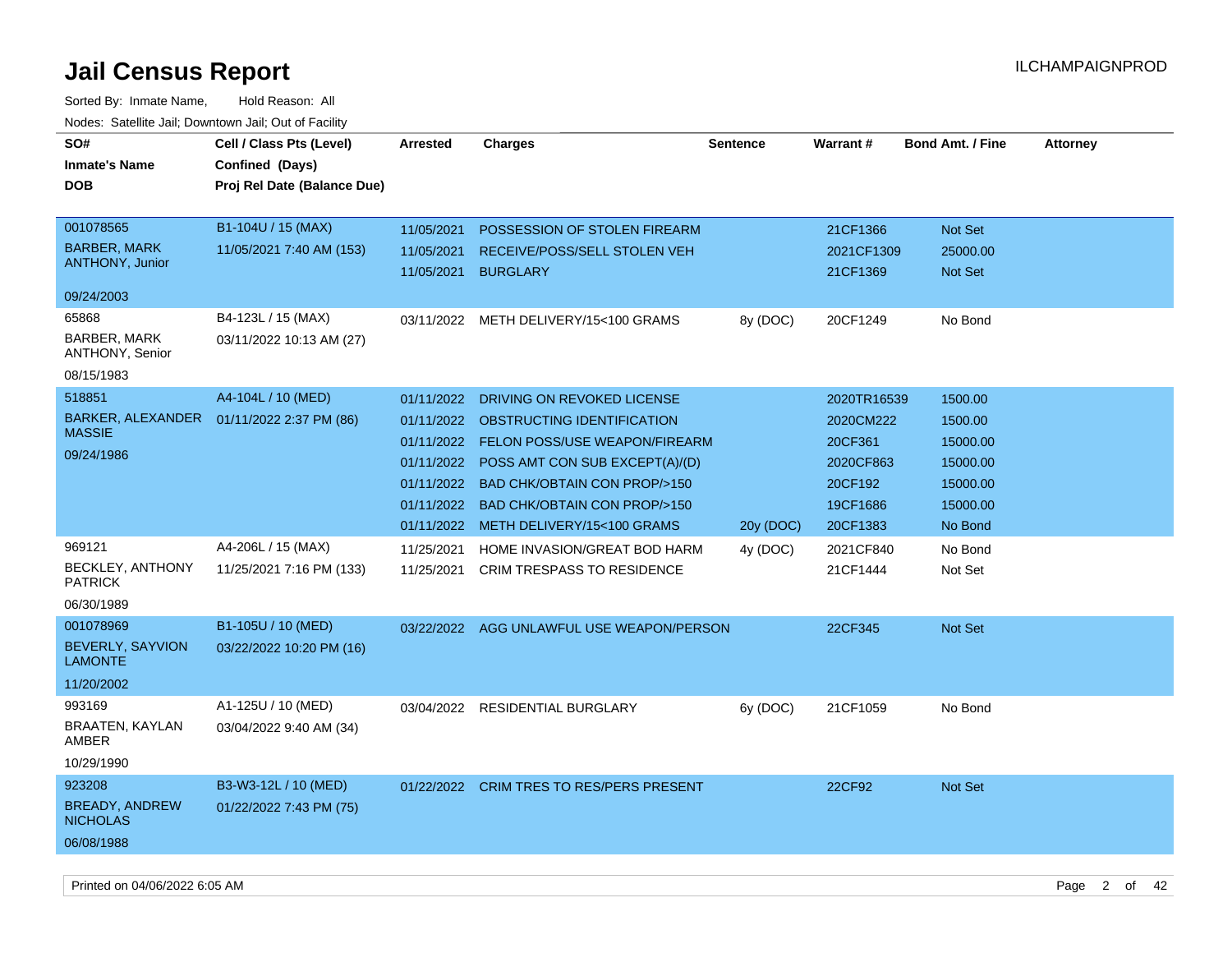| roaco. Calcinio dan, Domnomi dan, Cal or Fability |                             |                   |                                           |                 |            |                         |                 |
|---------------------------------------------------|-----------------------------|-------------------|-------------------------------------------|-----------------|------------|-------------------------|-----------------|
| SO#                                               | Cell / Class Pts (Level)    | <b>Arrested</b>   | <b>Charges</b>                            | <b>Sentence</b> | Warrant#   | <b>Bond Amt. / Fine</b> | <b>Attorney</b> |
| <b>Inmate's Name</b>                              | Confined (Days)             |                   |                                           |                 |            |                         |                 |
| <b>DOB</b>                                        | Proj Rel Date (Balance Due) |                   |                                           |                 |            |                         |                 |
|                                                   |                             |                   |                                           |                 |            |                         |                 |
| 001079000                                         | A3-216U / 15 (ADS)          |                   | 04/01/2022 MURDER/STRONG PROB KILL/INJURE |                 | 22CF102    | 2000000.00              |                 |
| <b>BROCK, TONY LAMAR</b>                          | 04/01/2022 9:02 AM (6)      |                   |                                           |                 |            |                         |                 |
|                                                   |                             |                   |                                           |                 |            |                         |                 |
| 04/01/2004                                        |                             |                   |                                           |                 |            |                         |                 |
| 61675                                             | B1-202L / 10 (MED)          |                   | 02/10/2022 AGG DISCHARGE FIREARM/OCC BLDG |                 | 20CF374    | 100000.00               |                 |
| BROWN, ANTONIO<br><b>BURNETT</b>                  | 02/10/2022 3:28 PM (56)     |                   |                                           |                 |            |                         |                 |
| 03/04/1983                                        |                             |                   |                                           |                 |            |                         |                 |
| 51247                                             | B1-202U / 10 (MED)          | 04/15/2021        | <b>FELON POSS/USE WEAPON/FIREARM</b>      |                 | 21CF411    | <b>Not Set</b>          |                 |
| <b>BROWN, DANTE</b><br><b>MAURICE</b>             | 04/15/2021 6:24 PM (357)    |                   |                                           |                 |            |                         |                 |
| 04/19/1979                                        |                             |                   |                                           |                 |            |                         |                 |
| 1028357                                           | A4-107L / 15 (MAX)          | 03/23/2022        | DOMESTIC BATTERY/OTHER PRIOR              |                 | 22CF348    | Not Set                 |                 |
| <b>BROWN, MARCUS</b><br><b>RICKELL</b>            | 03/23/2022 7:13 PM (15)     | 03/23/2022        | FELON POSS/USE WEAPON/FIREARM             |                 | 22CF349    | No Bond                 |                 |
| 01/06/1995                                        |                             |                   |                                           |                 |            |                         |                 |
| 990921                                            | A3-214U / 15 (MAX)          | 01/20/2022        | MFG/DEL 1<15 GR COCAINE/ANLG              |                 | 19CF369    | 25000.00                |                 |
| <b>BROWN, QUINTIN</b><br><b>MARSHAUN</b>          | 01/20/2022 7:19 PM (77)     |                   | 01/20/2022 ARMED HABITUAL CRIMINAL        |                 | 21CF935    | 750000.00               |                 |
| 09/26/1991                                        |                             |                   |                                           |                 |            |                         |                 |
| 29957                                             | B4-222L / 15 (MAX)          | 11/13/2021        | FELON POSS/USE WEAPON/FIREARM             |                 | 21CF1390   | Not Set                 |                 |
| <b>BROWN, RODNEY</b><br>LOUIS                     | 11/13/2021 8:57 PM (145)    | 11/13/2021        | AGG CRIM SX AB/>5 YR OLDER VIC            |                 | 2019CF0718 | 250000.00               |                 |
| 01/07/1968                                        |                             |                   |                                           |                 |            |                         |                 |
| 981645                                            | A3-214L / 15 (MAX)          | 01/27/2022 MURDER |                                           |                 | 22CF114    | 1000000.00              |                 |
| <b>BRUMFIELD,</b><br><b>JONATHAN EZEKEIL</b>      | 01/27/2022 8:15 PM (70)     |                   |                                           |                 |            |                         |                 |
| 08/03/1989                                        |                             |                   |                                           |                 |            |                         |                 |
| 49431                                             | B1-201L / 10 (MED)          | 03/11/2022        | VIO BAIL BOND/CLASS X OFFENSE             | 3y(DOC)         | 2018CF350  | No Bond                 |                 |
| <b>BUFFORD, LANCE</b><br><b>CORNELL</b>           | 03/11/2022 5:01 PM (27)     | 03/11/2022        | CIVIL FTA WARRANT                         |                 | 2005F180   | 15000.00                |                 |
| 12/18/1979                                        |                             |                   |                                           |                 |            |                         |                 |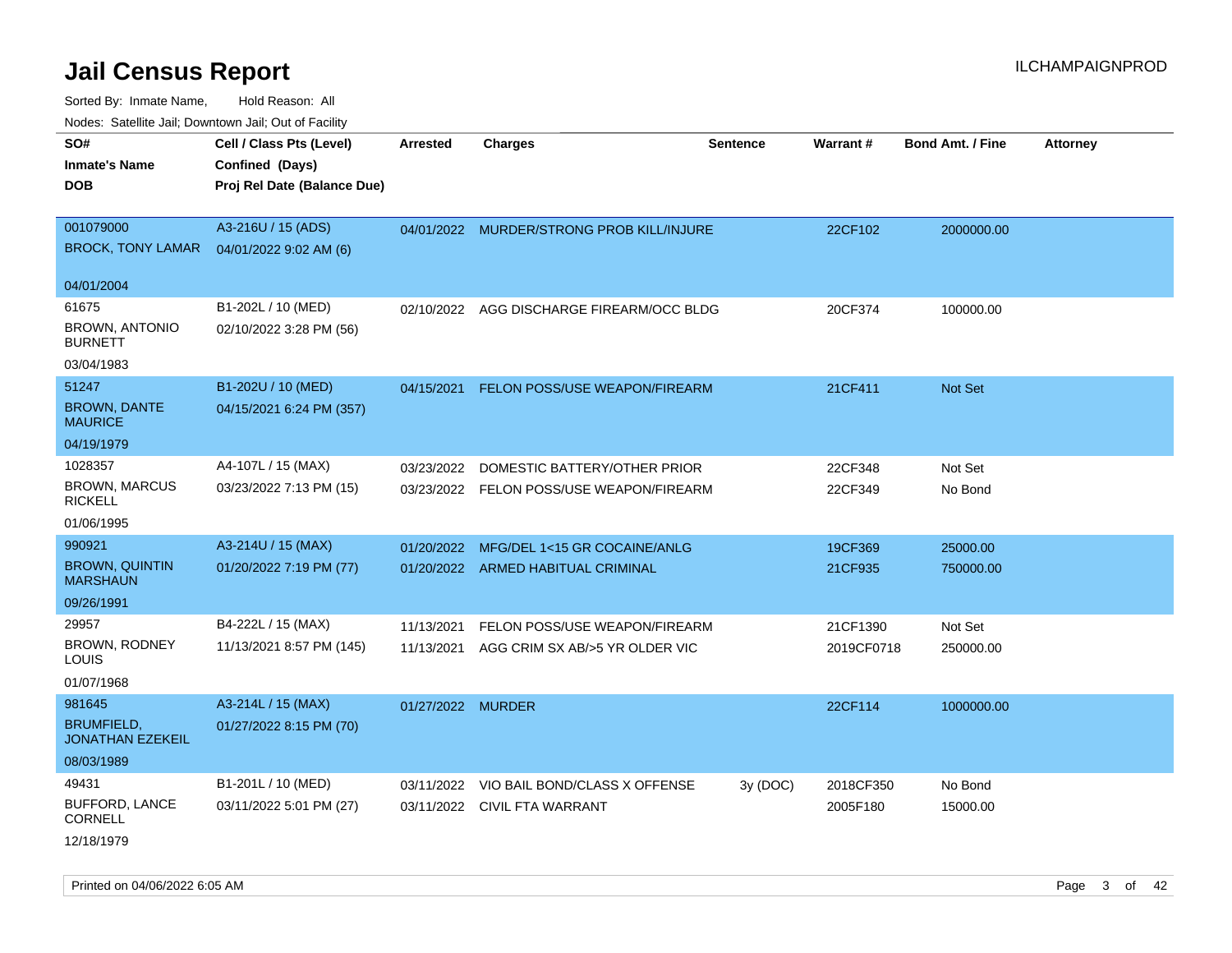Sorted By: Inmate Name, Hold Reason: All

Nodes: Satellite Jail; Downtown Jail; Out of Facility

| SO#                                     | Cell / Class Pts (Level)    | <b>Arrested</b> | <b>Charges</b>                           | <b>Sentence</b> | Warrant#   | <b>Bond Amt. / Fine</b> | <b>Attorney</b> |
|-----------------------------------------|-----------------------------|-----------------|------------------------------------------|-----------------|------------|-------------------------|-----------------|
| <b>Inmate's Name</b>                    | Confined (Days)             |                 |                                          |                 |            |                         |                 |
| <b>DOB</b>                              | Proj Rel Date (Balance Due) |                 |                                          |                 |            |                         |                 |
|                                         |                             |                 |                                          |                 |            |                         |                 |
| 1047579                                 | A1-124L / 10 (MED)          |                 | 02/24/2022 ARMED ROBBERY/NO FIREARM      |                 | 22CF232    | Not Set                 |                 |
| <b>BUTLER, TAMYRA</b><br><b>COSHAWN</b> | 02/24/2022 5:40 AM (42)     |                 |                                          |                 |            |                         |                 |
| 07/06/1988                              |                             |                 |                                          |                 |            |                         |                 |
| 39474                                   | B1-101U / 10 (ADS)          | 07/06/2021      | MFG/DEL 15<100 GR HEROIN/ANLG            |                 | 21CF792    | Not Set                 |                 |
| CAMPBELL, AARON<br>JACOB                | 07/06/2021 11:56 PM (275)   |                 |                                          |                 |            |                         |                 |
| 07/18/1974                              |                             |                 |                                          |                 |            |                         |                 |
| 001078953                               | A4-201L / 10 (MED)          | 03/15/2022      | POSSESSION OF STOLEN FIREARM             |                 | 2022CF319  | Not Set                 |                 |
| CAMPBELL,<br><b>MOHAMMED BURNELL</b>    | 03/15/2022 10:50 PM (23)    |                 |                                          |                 |            |                         |                 |
| 09/25/1991                              |                             |                 |                                          |                 |            |                         |                 |
| 1045467                                 | A3-211U / 10 (ADS)          | 04/01/2022      | MFG/DEL CANNABIS/30-500 GRAMS            |                 | 20CF87     | 100000.00 / 34.00       |                 |
| CARPENTER-MOORE,<br>JOSEPH CARL, Junior | 04/02/2022 5:22 PM (5)      |                 | 04/01/2022 MFG/DEL CANNABIS/30-500 GRAMS |                 | 19CF1770   | 100000.00 / 34.00       |                 |
| 04/18/1992                              |                             |                 |                                          |                 |            |                         |                 |
| 1060436                                 | B1-106U / 10 (MED)          | 01/06/2022      | AGGRAVATED UNLAWFUL RESTRAINT            |                 | 22CF29     | <b>Not Set</b>          |                 |
| CARTER, DERESHEO<br><b>DEWAYNE</b>      | 01/06/2022 8:43 PM (91)     |                 | 01/06/2022 FELON ESCAPE/PEACE OFFICER    |                 | 22CF28     | Not Set                 |                 |
| 09/10/1991                              |                             |                 |                                          |                 |            |                         |                 |
| 986640                                  | BOOKF-2                     |                 | 04/05/2022 DOMESTIC BATTERY              |                 | 2022CMAWOW | Not Set                 |                 |
| CARTER, DEWANDEE<br>FAY                 | 04/05/2022 5:06 PM (2)      |                 |                                          |                 |            |                         |                 |
| 04/16/1957                              |                             |                 |                                          |                 |            |                         |                 |
| 001077353                               | B1-106L / 15 (MAX)          | 02/12/2022      | FELON POSS/USE WEAPON/FIREARM            |                 | 22CF173    | No Bond                 |                 |
| <b>CARTER, JAMES</b><br><b>IVORY</b>    | 02/13/2022 1:19 AM (53)     |                 | 02/12/2022 ALCOHOL SALES - MINOR 19-20   |                 | 2020OV127  | 1000.00                 |                 |
| 08/12/2000                              |                             |                 |                                          |                 |            |                         |                 |
| 979443                                  | BOOKH-3                     | 04/05/2022      | <b>BURGLARY</b>                          |                 | 2022CFAWOW | No Bond                 |                 |
| CASTELO, SHANE                          | 04/05/2022 1:35 PM (2)      | 04/05/2022      | POSSESSING A CONTROLLED SUBSTANC         |                 | 2022CFAWOW | No Bond                 |                 |
| <b>ROBERT</b>                           |                             |                 | 04/05/2022 POSSESS LOOK-ALIKE SUB/1ST    |                 | 2022CFAWOW | No Bond                 |                 |
| 03/17/1994                              |                             |                 |                                          |                 |            |                         |                 |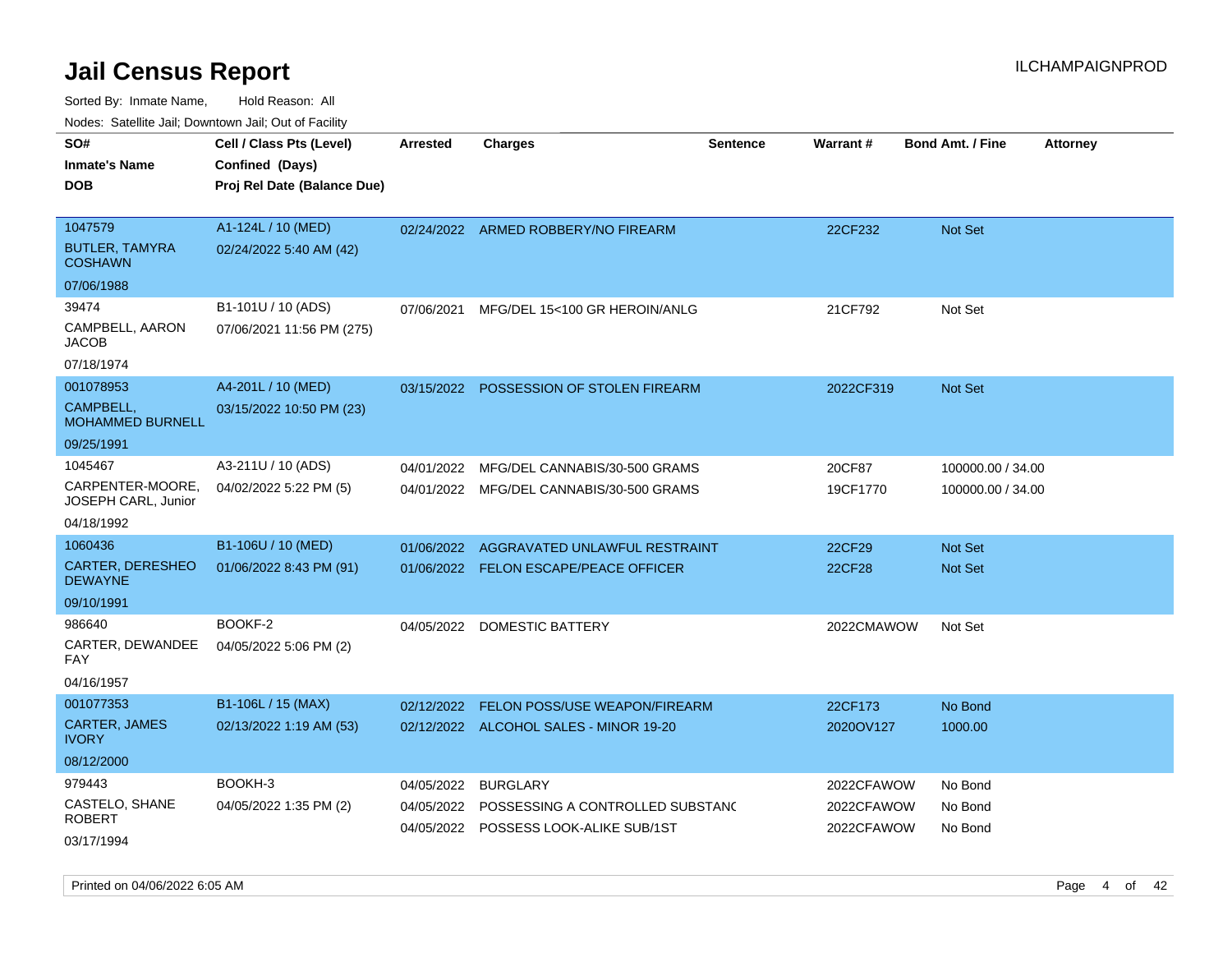| rougs. Calcing Jan, Downtown Jan, Out of Facinty                       |                                                                            |                                        |                                                                               |                 |                                  |                               |                 |
|------------------------------------------------------------------------|----------------------------------------------------------------------------|----------------------------------------|-------------------------------------------------------------------------------|-----------------|----------------------------------|-------------------------------|-----------------|
| SO#<br><b>Inmate's Name</b><br><b>DOB</b>                              | Cell / Class Pts (Level)<br>Confined (Days)<br>Proj Rel Date (Balance Due) | <b>Arrested</b>                        | <b>Charges</b>                                                                | <b>Sentence</b> | <b>Warrant#</b>                  | <b>Bond Amt. / Fine</b>       | <b>Attorney</b> |
| 957936<br>CAVETTE, JUSTIN<br><b>EUGENE</b>                             | A4-103U / 15 (MAX)<br>03/10/2022 12:10 PM (28)                             |                                        | 03/10/2022 DELIVERY OF OR POSSESSION OF W/ INT                                |                 | 22CF295                          | Not Set                       |                 |
| 08/02/1988<br>1029088<br>CHAPPLE, MALIK<br><b>BIANCO</b><br>10/25/1994 | B1-107L / 10 (MED)<br>12/22/2021 10:02 AM (106)                            | 12/21/2021                             | FELON POSS/USE FIREARM PRIOR                                                  |                 | 21CF1338                         | 250000.00                     |                 |
| 001078812<br><b>COBB, SINTRAE</b><br><b>SANCHEZ</b><br>07/05/2002      | B1-207U / 15 (MAX)<br>02/01/2022 8:33 PM (65)                              |                                        | 02/01/2022 ARMED ROBBERY/ARMED W/FIREARM                                      |                 | 22CF145                          | <b>Not Set</b>                |                 |
| 1004799<br>COCHRANE, STORM<br>JAMES<br>10/28/1992                      | A3-213U / 15 (ADS)<br>03/31/2022 11:37 AM (7)                              | 03/31/2022                             | POSSESSION OF METH< 5 GRAMS<br>03/31/2022 AGG CRIM SEX ABUSE/VICTIM <13       |                 | 22CF388<br>19CF25                | Not Set<br>10000.00           |                 |
| 001077485<br><b>COLBERT, ARIEANA</b><br><b>FELICIA</b><br>12/13/2000   | A1-227U / 15 (MAX)<br>12/21/2021 2:08 PM (107)                             | 12/21/2021                             | MURDER/INTENT TO KILL/INJURE                                                  |                 | 2021CF1282                       | 1000000.00                    |                 |
| 34805<br>11/16/1971                                                    | B4-227U / 15 (MAX)<br>CONERLY, KIN JOSEPH 10/01/2021 1:53 AM (188)         | 10/01/2021<br>10/01/2021<br>10/06/2021 | DOMESTIC BATTERY<br>ARMED HABITUAL CRIMINAL<br>POSS STOLEN VEHICLE > \$25,000 |                 | 21CF1183<br>21CF1184<br>19CF1786 | Not Set<br>Not Set<br>Not Set |                 |
| 1074319<br>CRAIG, DAVUCCI<br><b>DAVION</b><br>08/02/2001               | B1-104L / 15 (MAX)<br>10/12/2021 11:36 AM (177)                            | 10/12/2021<br>10/14/2021               | AGGRAVATED CRUELTY TO ANIMALS<br><b>MURDER</b>                                |                 | 21CF1238<br>21CF1239             | <b>Not Set</b><br>Not Set     |                 |
| 49829<br><b>CRANDALL, TERRY</b><br>LEE, Junior<br>01/12/1974           | B4-121L<br>03/20/2022 11:02 PM (18)                                        |                                        | 03/20/2022 AGGRAVATED DOMESTIC BATTERY                                        |                 | 22CF337                          | No Bond                       |                 |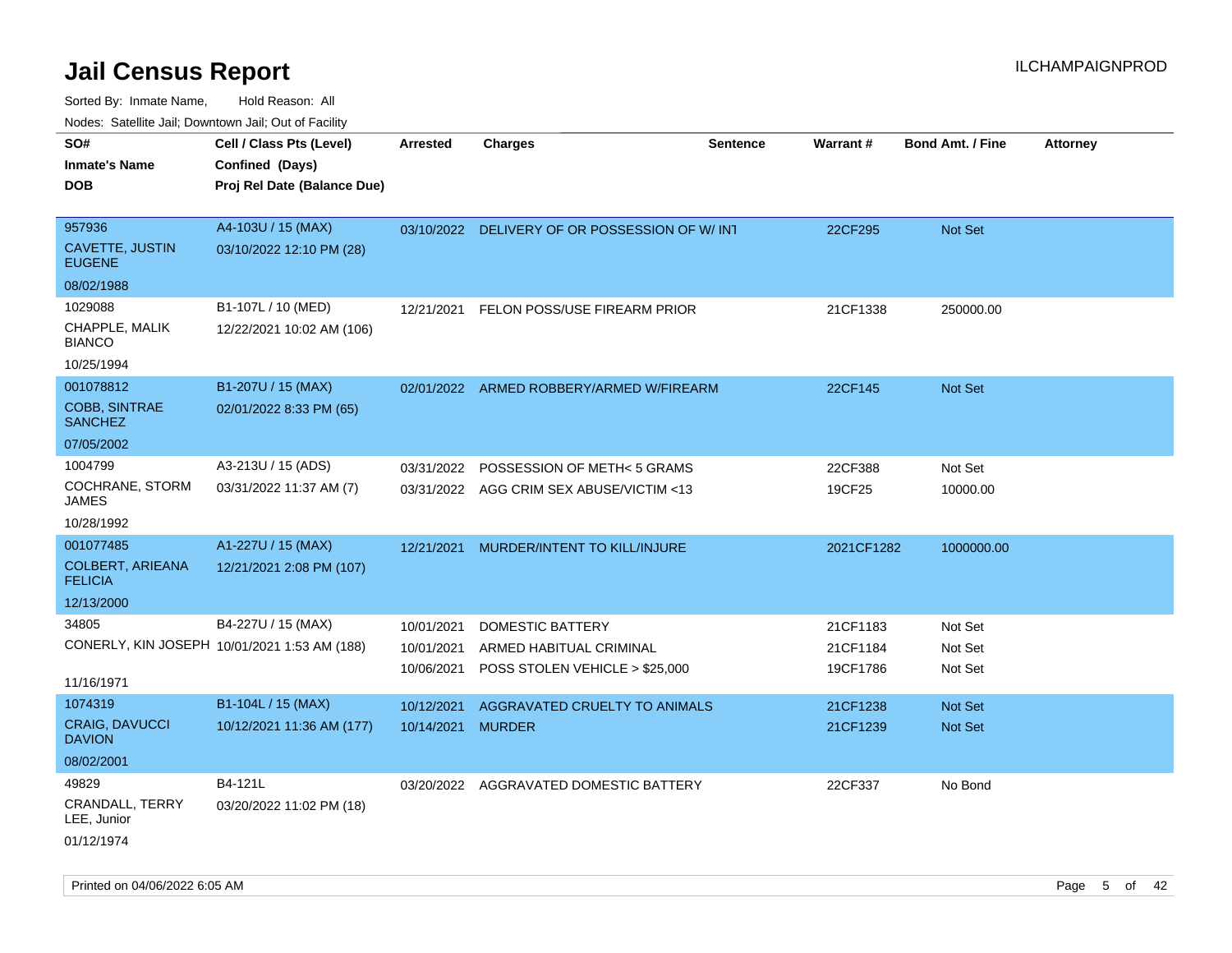| ivuutos. Saltiilit Jall, Duwilluwii Jall, Oul of Facility |                             |            |                                          |                       |            |                         |                 |
|-----------------------------------------------------------|-----------------------------|------------|------------------------------------------|-----------------------|------------|-------------------------|-----------------|
| SO#                                                       | Cell / Class Pts (Level)    | Arrested   | <b>Charges</b>                           | <b>Sentence</b>       | Warrant#   | <b>Bond Amt. / Fine</b> | <b>Attorney</b> |
| <b>Inmate's Name</b>                                      | Confined (Days)             |            |                                          |                       |            |                         |                 |
| <b>DOB</b>                                                | Proj Rel Date (Balance Due) |            |                                          |                       |            |                         |                 |
|                                                           |                             |            |                                          |                       |            |                         |                 |
| 001077549                                                 | B2-T3-10L / 10 (SPH)        | 12/22/2020 | PRED CRIM SEX ASLT/VICTIM <13            |                       | 2020CF1469 | Not Set                 |                 |
| CRISTOBAL-MATEO,<br><b>CRISTOBAL</b>                      | 12/22/2020 1:17 PM (471)    |            |                                          |                       |            |                         |                 |
| 12/02/1988                                                |                             |            |                                          |                       |            |                         |                 |
| 988538                                                    | B3-W4-15U / 10 (MED)        | 12/21/2021 | AGGRAVATED DOMESTIC BATTERY              |                       | 21CF1564   | Not Set                 |                 |
| DAVIDSON, HARLEY<br><b>KYLE SCOTT</b>                     | 12/21/2021 5:45 AM (107)    |            |                                          |                       |            |                         |                 |
| 08/05/1990                                                | 4/18/2022 (0.00)            |            |                                          |                       |            |                         |                 |
| 1023587                                                   | A4-102L / 15 (MAX)          | 09/24/2021 | MFG/DEL CANNABIS/2.5-10 GRAMS            |                       | 21CF1155   | Not Set                 |                 |
| DAVIS, MARTIN<br><b>DENNIS</b>                            | 09/24/2021 9:38 PM (195)    | 09/24/2021 | ARMED HABITUAL CRIMINAL                  |                       | 2021-CF681 | 500000.00               |                 |
| 12/02/1994                                                |                             |            |                                          |                       |            |                         |                 |
| 56972                                                     | B3-W8-32L / 10 (MED)        | 08/30/2021 | POSS STOLEN VEHICLE > \$25,000           |                       | 21CF1044   | Not Set                 |                 |
| DAY, DANIEL JOSEPH                                        | 08/30/2021 3:07 PM (220)    | 09/04/2021 | <b>BURGLARY</b>                          |                       | 21CF1054   | Not Set                 |                 |
|                                                           |                             |            |                                          |                       |            |                         |                 |
| 10/16/1982                                                |                             |            |                                          |                       |            |                         |                 |
| 64070                                                     | A4-105L / 10 (MED)          | 02/18/2022 | <b>BURGLARY</b>                          |                       | 21CF1176   | 20000.00                |                 |
| DECKER, ANTHONY V                                         | 02/18/2022 6:52 PM (48)     | 02/18/2022 | POSSESSION OF METH<5 GRAMS               |                       | 21CF1205   | 15000.00                |                 |
|                                                           |                             |            |                                          |                       |            |                         |                 |
| 11/27/1982                                                |                             |            |                                          |                       |            |                         |                 |
| 39880                                                     | B2-T3-09U / 10 (SPH)        | 03/30/2022 | <b>DOMESTIC BATTERY</b>                  | 2y/6m (DOC) 2021CF991 |            | No Bond                 |                 |
| DUGE, JACKIE LEE,<br>Junior                               | 03/30/2022 4:25 PM (8)      |            |                                          |                       |            |                         |                 |
| 02/03/1960                                                |                             |            |                                          |                       |            |                         |                 |
| 1024895                                                   | B1-103L / 10 (MED)          | 12/15/2021 | MFG/DEL 100<400 GR COCA/ANLG             |                       | 21CF1535   | Not Set                 |                 |
| EDWARDS, GEORGE                                           | 12/15/2021 12:26 PM (113)   | 12/15/2021 | <b>AGGRAVATED BATTERY</b>                |                       | 21CF1536   | Not Set                 |                 |
| <b>CORTEZ</b>                                             |                             |            |                                          |                       |            |                         |                 |
| 06/19/1994                                                |                             |            |                                          |                       |            |                         |                 |
| 1074720                                                   | B2-T4-13U / 15 (SPH)        |            | 01/19/2022 PRED CRIM SEX ASLT/VICTIM <13 |                       | 21CF1414   | 500000.00               |                 |
| ELVIR-REYES, JORGE<br>LEONARDO                            | 01/19/2022 1:43 PM (78)     |            |                                          |                       |            |                         |                 |
| 06/03/1988                                                |                             |            |                                          |                       |            |                         |                 |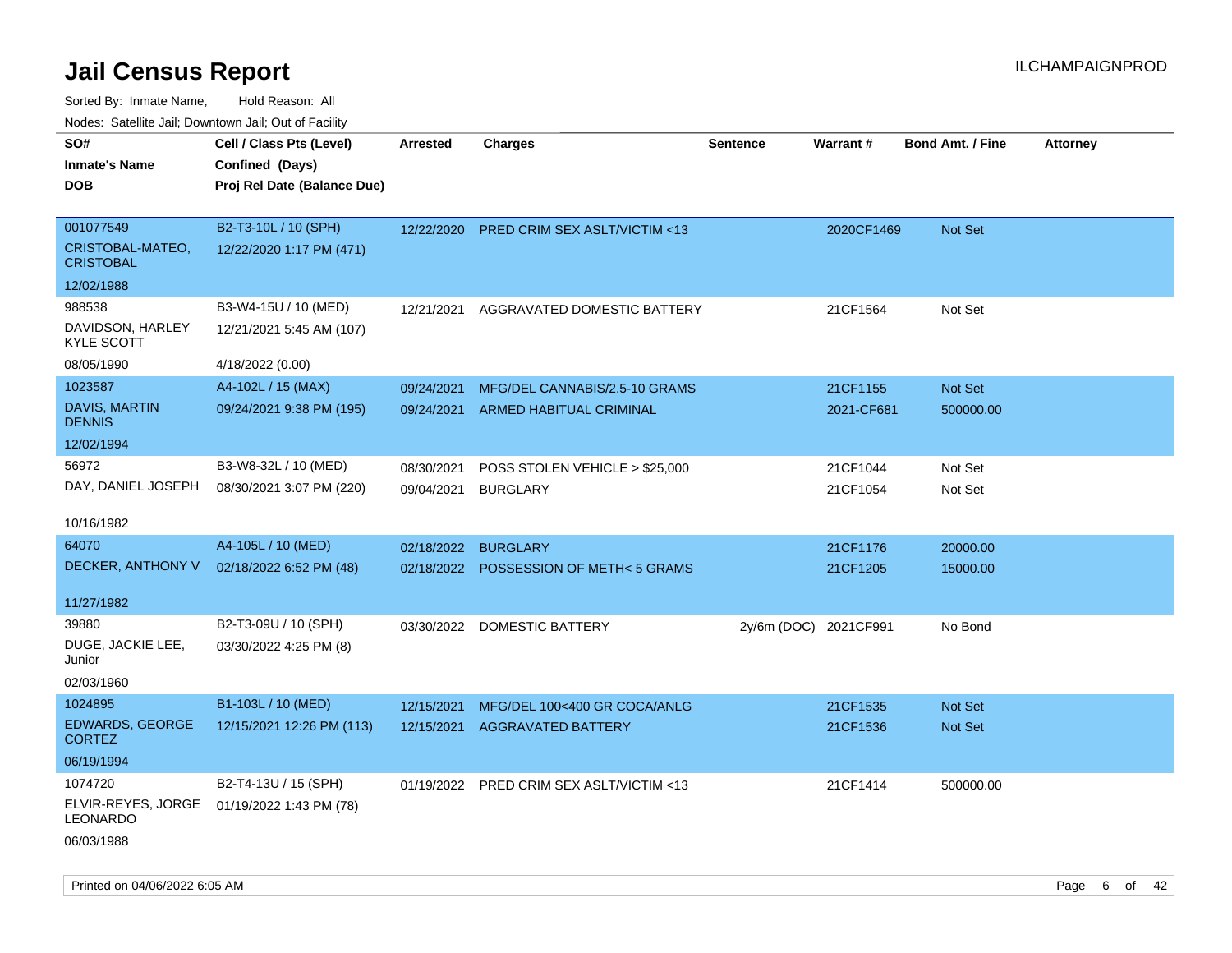| SO#                                     | Cell / Class Pts (Level)                     | <b>Arrested</b>   | <b>Charges</b>                           | <b>Sentence</b> | Warrant#   | <b>Bond Amt. / Fine</b> | <b>Attorney</b> |
|-----------------------------------------|----------------------------------------------|-------------------|------------------------------------------|-----------------|------------|-------------------------|-----------------|
| <b>Inmate's Name</b>                    | Confined (Days)                              |                   |                                          |                 |            |                         |                 |
| <b>DOB</b>                              | Proj Rel Date (Balance Due)                  |                   |                                          |                 |            |                         |                 |
|                                         |                                              |                   |                                          |                 |            |                         |                 |
| 43977                                   | B2-T1-02L / 5 (SPH)                          | 12/20/2021        | AGG FLEEING POLICE/21 MPH OVER           |                 | 21CF1566   | Not Set                 |                 |
| <b>EMKES, DOUGLAS</b><br><b>ALAN</b>    | 12/20/2021 9:59 AM (108)                     | 12/20/2021        | <b>PAROLE REVOCATION</b>                 |                 |            | No Bond                 |                 |
| 06/08/1959                              |                                              |                   |                                          |                 |            |                         |                 |
| 987328                                  | A2-123L / 10 (MED)                           | 12/11/2021        | AGG ASLT PEACE OFF/FIRE/ER WRK           |                 | 21CF1515   | Not Set                 |                 |
| ERVIN, DEIDRA ANN<br>RUTH               | 12/11/2021 8:48 PM (117)                     |                   |                                          |                 |            |                         |                 |
| 04/15/1991                              |                                              |                   |                                          |                 |            |                         |                 |
| 60186                                   | B3-W7-26L / 10 (MED)                         |                   | 03/12/2022 AGG DOMESTIC BATTERY/STRANGLE |                 | 22CF304    | Not Set                 |                 |
| <b>EVANS, MICHAEL</b><br><b>WILLIAM</b> | 03/12/2022 6:03 PM (26)                      |                   |                                          |                 |            |                         |                 |
| 08/08/1981                              |                                              |                   |                                          |                 |            |                         |                 |
| 1026175                                 | B4-127U / 10 (MED)                           | 02/06/2022        | FELON FAIL/RETURN FRM FURLOUGH           |                 | 21CF1554   | No Bond                 |                 |
| FALCONER, AVERY                         | 02/06/2022 4:49 AM (60)                      | 02/06/2022        | <b>CITY OV ARREST</b>                    |                 | 2021-OV-65 | 1000.00                 |                 |
| FOX                                     |                                              |                   | 02/07/2022 MFG/DEL 1<15 GR COCAINE/ANLG  | 6y (DOC)        | 2019CF1617 | No Bond                 |                 |
| 04/07/1989                              |                                              |                   |                                          |                 |            |                         |                 |
| 66468                                   | A4-106L / 15 (MAX)                           | 03/06/2022 MURDER |                                          |                 | 22CF273    | 1000000.00              |                 |
| <b>FERRELL, BRIAN</b><br><b>JAMAL</b>   | 03/06/2022 9:04 PM (32)                      |                   |                                          |                 |            |                         |                 |
| 11/15/1985                              |                                              |                   |                                          |                 |            |                         |                 |
| 962759                                  | B2-DR / 15 (SPH)                             | 07/16/2021        | <b>METH DELIVERY&lt;5 GRAMS</b>          |                 | 21CF833    | Not Set                 |                 |
|                                         | FINLEY, KEVIN DANTE 07/16/2021 9:44 PM (265) | 07/29/2021        | AGG CRIM SEX ASSAULT/FELONY              |                 | 21CF891    | No Bond                 |                 |
| 12/28/1988                              |                                              |                   |                                          |                 |            |                         |                 |
| 001078961                               | B1-207L / 10 (MED)                           |                   | 03/21/2022 AGG BATTERY/DISCHARGE FIREARM |                 | 22CF39     | 750000.00               |                 |
| <b>FISCHER, KYRE</b><br><b>ORLANDO</b>  | 03/21/2022 1:21 PM (17)                      |                   |                                          |                 |            |                         |                 |
| 04/14/2002                              |                                              |                   |                                          |                 |            |                         |                 |
| 1039744                                 | A3-114U / 15 (MAX)                           | 12/06/2021        | <b>MURDER</b>                            |                 | 20CF959    | 1000000.00              |                 |
| FONVILLE, TREVOY<br><b>JERMAINE</b>     | 12/06/2021 10:52 AM (122)                    |                   |                                          |                 |            |                         |                 |
| 01/13/1996                              |                                              |                   |                                          |                 |            |                         |                 |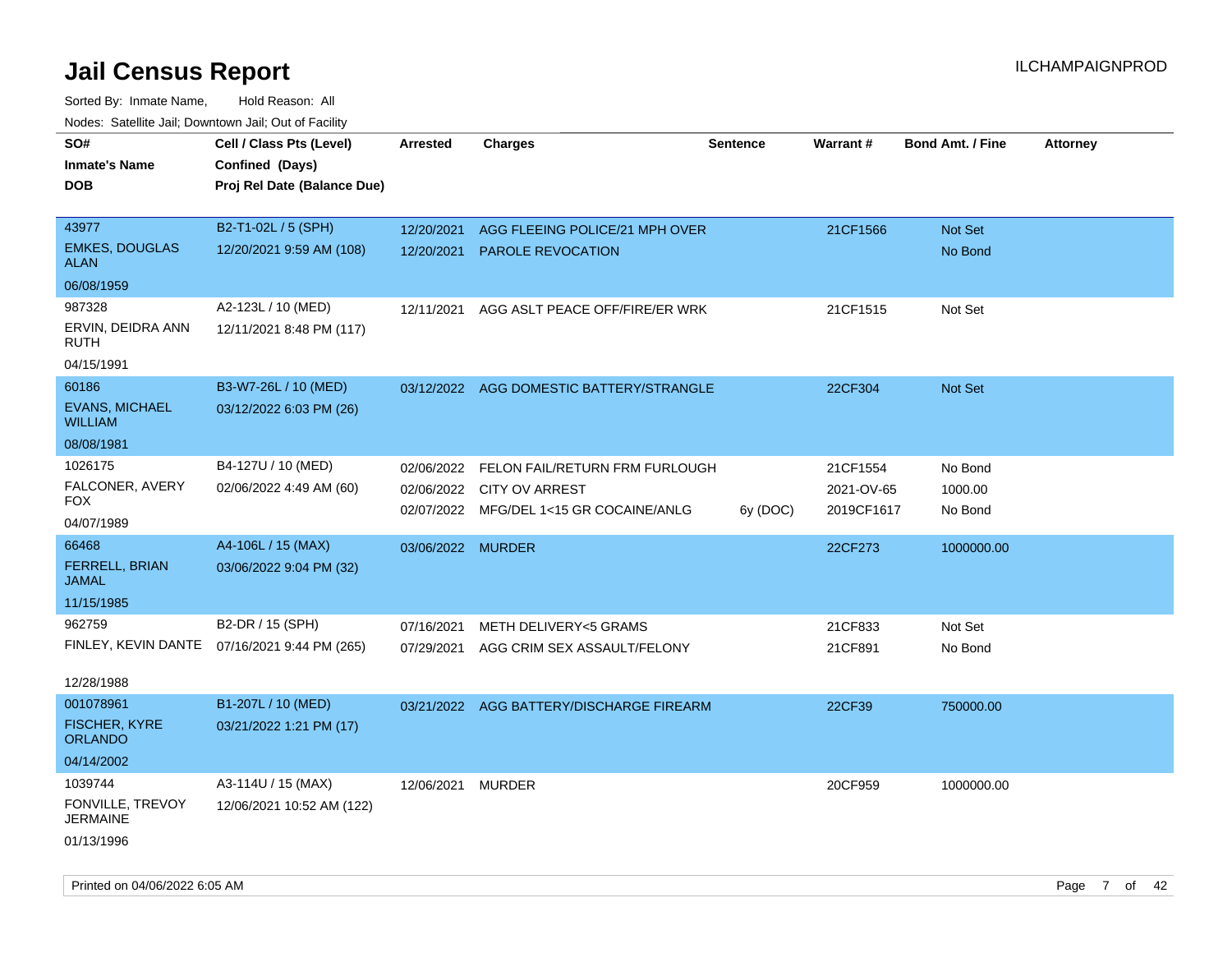| roacs. Catellite Jall, Downtown Jall, Out of Facility |                                             |                 |                                          |                 |              |                         |                 |
|-------------------------------------------------------|---------------------------------------------|-----------------|------------------------------------------|-----------------|--------------|-------------------------|-----------------|
| SO#<br><b>Inmate's Name</b>                           | Cell / Class Pts (Level)<br>Confined (Days) | <b>Arrested</b> | <b>Charges</b>                           | <b>Sentence</b> | Warrant#     | <b>Bond Amt. / Fine</b> | <b>Attorney</b> |
| <b>DOB</b>                                            | Proj Rel Date (Balance Due)                 |                 |                                          |                 |              |                         |                 |
| 001078863                                             | B4-226U / 15 (MAX)                          |                 | 02/19/2022 POSSESSION OF STOLEN FIREARM  |                 | 22CF203      | Not Set                 |                 |
| FOSTER, JOHN<br><b>CARELL</b>                         | 02/19/2022 6:01 AM (47)                     |                 |                                          |                 |              |                         |                 |
| 03/13/1981                                            |                                             |                 |                                          |                 |              |                         |                 |
| 518395                                                | B2-T3-12L / 15 (SPH)                        | 07/07/2020      | CRIMINAL SEXUAL ASSAULT                  |                 | 2020-CF735   | 250000.00               |                 |
|                                                       | FRANDLE, MARK RYAN 07/07/2020 3:42 PM (639) |                 |                                          |                 |              |                         |                 |
| 09/10/1985                                            |                                             |                 |                                          |                 |              |                         |                 |
| 001077934                                             | A1-125L / 10 (MED)                          | 08/22/2021      | AGG DUI/ACCIDENT/DEATH                   |                 | 21CF1024     | Not Set                 |                 |
| <b>FREED, LOGAN</b><br><b>SUZANNE</b>                 | 08/22/2021 11:45 PM (228)                   | 08/22/2021      | <b>DOMESTIC BATTERY</b>                  |                 | 21 CM 172    | 10000.00                |                 |
| 08/18/1996                                            |                                             |                 |                                          |                 |              |                         |                 |
| 001078290                                             | A1-224L / 10 (ADS)                          | 08/19/2021      | MACHINE GUN/AUTO WEAPON/VEH              |                 | 21CF1012     | Not Set                 |                 |
| FREEMAN, ANGEL<br>JANILA KAY                          | 08/19/2021 1:26 AM (231)                    |                 |                                          |                 |              |                         |                 |
| 12/25/1995                                            |                                             |                 |                                          |                 |              |                         |                 |
| 1063104                                               | B3-W4-14L / 5 (MIN)                         | 01/10/2022      | <b>VIOLATE ORDER PROTECTION</b>          |                 | 21CF1258     | Not Set                 |                 |
| <b>FUSON, KEITH</b><br><b>EDWARD</b>                  | 01/10/2022 9:14 PM (87)                     |                 | 03/31/2022 PHONE HARASSMENT/VICTIM <13   |                 |              | No Bond                 |                 |
| 05/07/1987                                            | 6/20/2022 (0.00)                            |                 |                                          |                 |              |                         |                 |
| 591514                                                | B2-T2-07U / 10 (SPH)                        |                 | 02/25/2022 AGG CRIM SEX ABUSE/VIC 13-17  |                 | 22CF230      | 100000.00               |                 |
|                                                       | GAMBLE, SCOTT PAUL 02/25/2022 6:08 PM (41)  |                 |                                          |                 |              |                         |                 |
| 09/06/1968                                            |                                             |                 |                                          |                 |              |                         |                 |
| 1075614                                               | A4-202U / 15 (MAX)                          | 03/19/2022      | AGGRAVATED DOMESTIC BATTERY              |                 | 22CF333      | Not Set                 |                 |
| <b>GANT, TEVIN</b><br><b>ODELROW</b>                  | 03/19/2022 5:29 PM (19)                     |                 | 03/19/2022 PAROLE REVOCATION             |                 | CM2201590    | No Bond                 |                 |
| 03/03/1991                                            |                                             |                 |                                          |                 |              |                         |                 |
| 001078154                                             | B3-W1-01U / 10 (MED)                        | 01/09/2022      | DRVG UNDER INFLU OF ALCOHOL              |                 | 2021 DT 182  | 5000.00                 |                 |
| <b>GENTRY, DAMON</b><br><b>LIONEL</b>                 | 01/09/2022 4:41 PM (88)                     |                 | 01/09/2022 AGG DOMESTIC BATTERY/STRANGLE |                 | 2021 CF 1396 | 50000.00                |                 |
| 12/25/1971                                            |                                             |                 |                                          |                 |              |                         |                 |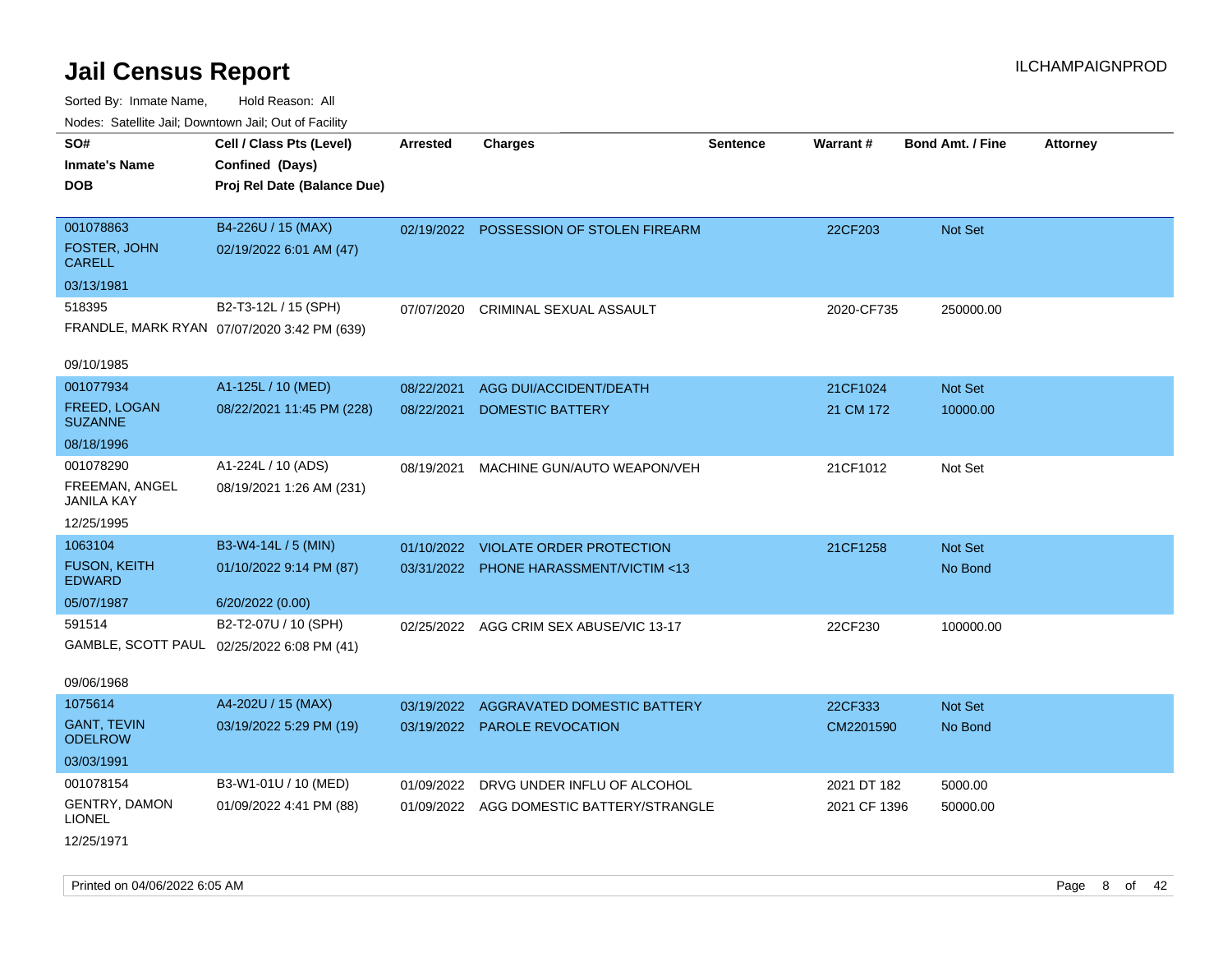| <u>Houce.</u> Catellite ball, Downtown ball, Out of Fabilit |                             |            |                                           |                 |            |                  |                 |
|-------------------------------------------------------------|-----------------------------|------------|-------------------------------------------|-----------------|------------|------------------|-----------------|
| SO#                                                         | Cell / Class Pts (Level)    | Arrested   | <b>Charges</b>                            | <b>Sentence</b> | Warrant#   | Bond Amt. / Fine | <b>Attorney</b> |
| <b>Inmate's Name</b>                                        | Confined (Days)             |            |                                           |                 |            |                  |                 |
| <b>DOB</b>                                                  | Proj Rel Date (Balance Due) |            |                                           |                 |            |                  |                 |
|                                                             |                             |            |                                           |                 |            |                  |                 |
| 1068620                                                     | BOOKH-5                     | 04/05/2022 | <b>DOMESTIC BATTERY</b>                   |                 | 2022DVAWOW | No Bond          |                 |
| <b>GOLSON, BRANDON</b><br>LAVEL                             | 04/05/2022 12:40 PM (2)     |            | 04/05/2022 CRIM DAMAGE/\$500-10K/SCHOOL   |                 | 2022CFAWOW | No Bond          |                 |
| 04/01/1991                                                  |                             |            |                                           |                 |            |                  |                 |
| 001078633                                                   | B2-T4-15U / 25 (SPH)        | 12/01/2021 | PRED CRIM SEX ASLT/VICTIM <13             |                 | 21CF1416   | 250000.00        |                 |
| GONZALEZ-GUILLEN.<br>EDWARD                                 | 12/01/2021 12:08 PM (127)   |            |                                           |                 |            |                  |                 |
| 08/25/2002                                                  |                             |            |                                           |                 |            |                  |                 |
| 001078607                                                   | B4-221L / 15 (MAX)          | 11/22/2021 | FELON POSS/USE FIREARM/PAROLE             |                 | 21CF1437   | Not Set          |                 |
| <b>GRAY, WILLIAM</b><br><b>DA'VON</b>                       | 11/22/2021 2:57 PM (136)    | 11/22/2021 | ATTEMPT (FIRST DEGREE MURDER)             |                 | 21CF1435   | Not Set          |                 |
| 04/18/1984                                                  |                             |            |                                           |                 |            |                  |                 |
| 56342                                                       | B1-206L / 10 (MED)          | 10/21/2021 | THEFT CONTROL INTENT <\$500               |                 | 17CF1451   | 10000.00         |                 |
| GRIFFIN, NATHAN                                             | 10/21/2021 4:20 PM (168)    | 10/21/2021 | DRIVING ON REVOKED LICENSE                |                 | 20TR1979   | 3000.00          |                 |
| <b>EUGENE</b>                                               |                             | 10/21/2021 | ARMED HABITUAL CRIMINAL                   |                 | 21CF1279   | Not Set          |                 |
| 02/24/1969                                                  |                             |            |                                           |                 |            |                  |                 |
| 56594                                                       | A4-104U / 10 (MED)          | 03/22/2022 | DRIVING RVK/SUSP DUI/SSS 4-9              |                 | 21CF548    | 440.00           |                 |
| HARRIS, JOSEPH LEE                                          | 03/22/2022 8:39 PM (16)     | 03/22/2022 | DRIVING RVK/SUSP DUI/SSS 4-9              |                 | 20CF910    | 440.00           |                 |
|                                                             |                             | 03/22/2022 | DRIVING RVK/SUSP DUI/SSS 4-9              |                 | 20CF1018   | 440.00           |                 |
| 10/30/1982                                                  |                             | 03/22/2022 | AGG BATTERY/PUBLIC PLACE                  |                 | 19CF1521   | 5000.00          |                 |
|                                                             |                             |            | 03/22/2022 DRVG UNDER INFLU OF ALCOHOL    |                 | 2021CF142  | 7500.00          |                 |
|                                                             |                             |            | 03/22/2022 POSS AMT CON SUB EXCEPT(A)/(D) |                 | 2021CF104  | 200000.00        |                 |
| 544770                                                      | A4-105U / 10 (MED)          | 08/14/2021 | AGG DOMESTIC BATTERY/STRANGLE             | 7y (DOC)        | 2021CF514  | 25000.00         |                 |
| HAYES, DEVON<br>JERMAINE                                    | 08/14/2021 2:56 AM (236)    |            |                                           |                 |            |                  |                 |
| 11/07/1987                                                  |                             |            |                                           |                 |            |                  |                 |
| 975293                                                      | B2-T4-14L / 15 (SPH)        | 07/21/2021 | VIO ORDER/PRIOR VIO OF ORDER              |                 | 21CF914    | No Bond          |                 |
| HILL, JACOB MILES                                           | 07/21/2021 8:43 PM (260)    | 07/21/2021 | <b>STALKING</b>                           |                 | 2021CF863  | Not Set          |                 |
|                                                             |                             | 07/25/2021 | <b>PAROLE REVOCATION</b>                  |                 | CH2104646  | Not Set          |                 |
| 02/06/1988                                                  |                             | 08/18/2021 | <b>HARASS WITNESS/FAMILY MBR/REP</b>      |                 | 21CF992    | Not Set          |                 |
|                                                             |                             | 09/09/2021 | AGG STALKING/BODILY HARM                  |                 | 21CF1073   | Not Set          |                 |
|                                                             |                             |            |                                           |                 |            |                  |                 |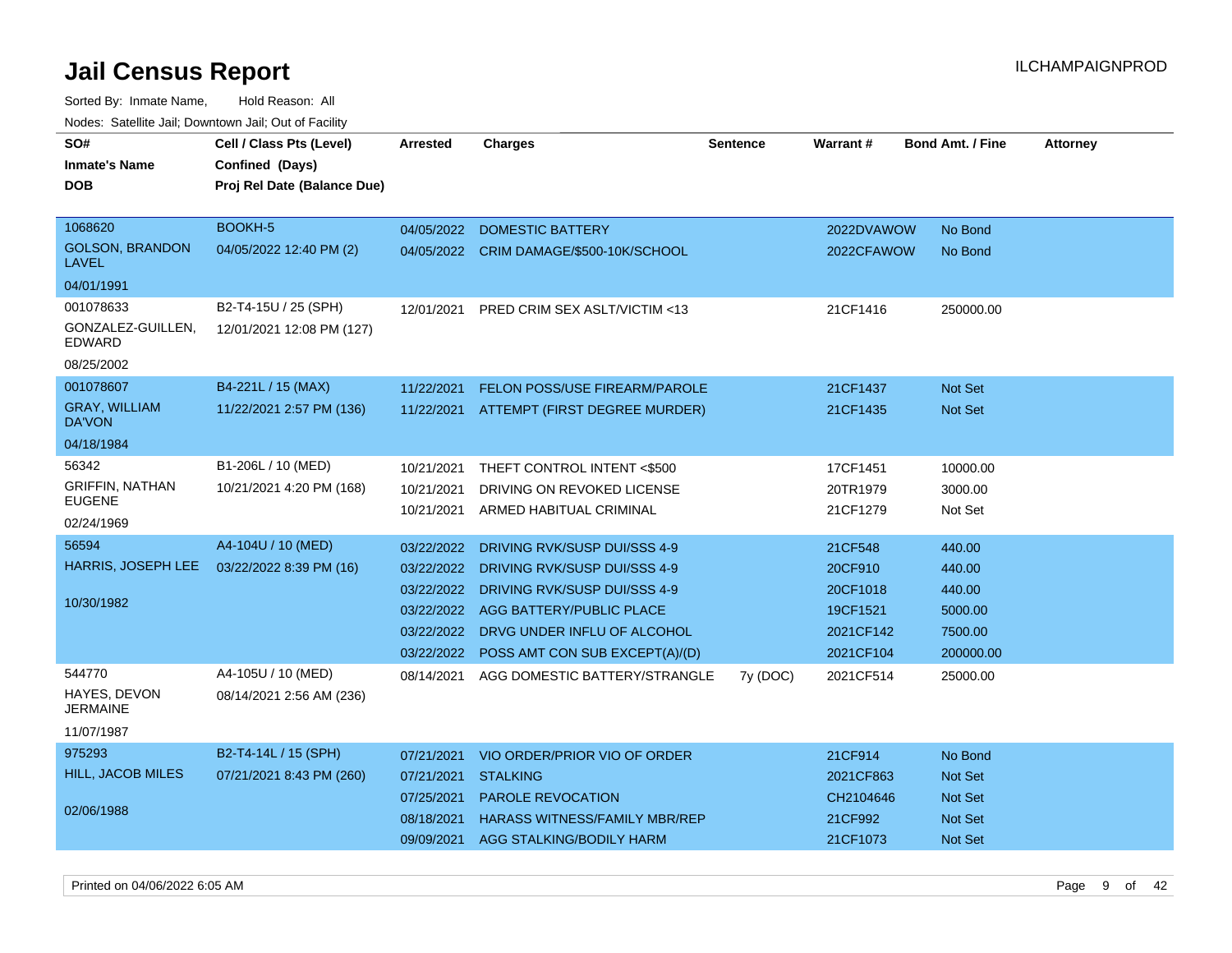| Noues. Sateme Jan, Downtown Jan, Out or Facility |                                            |            |                                           |          |             |                         |                 |
|--------------------------------------------------|--------------------------------------------|------------|-------------------------------------------|----------|-------------|-------------------------|-----------------|
| SO#                                              | Cell / Class Pts (Level)                   | Arrested   | <b>Charges</b>                            | Sentence | Warrant#    | <b>Bond Amt. / Fine</b> | <b>Attorney</b> |
| <b>Inmate's Name</b>                             | Confined (Days)                            |            |                                           |          |             |                         |                 |
| <b>DOB</b>                                       | Proj Rel Date (Balance Due)                |            |                                           |          |             |                         |                 |
|                                                  |                                            |            |                                           |          |             |                         |                 |
| 980939                                           | B4-225U / 10 (MED)                         |            | 03/25/2022 RECEIVE/POSS/SELL STOLEN VEH   |          | 22CF357     | Not Set                 |                 |
| <b>HILL, XAVIER</b><br><b>LENSHAUN</b>           | 03/25/2022 11:15 AM (13)                   |            |                                           |          |             |                         |                 |
| 06/18/1988                                       |                                            |            |                                           |          |             |                         |                 |
| 001079019                                        | BOOKF-2                                    | 04/05/2022 | <b>FUGITIVE FROM JUSTICE</b>              |          | 2020CFAWOW  | No Bond                 |                 |
| HINES, SHAUNICA EL                               | 04/05/2022 3:32 PM (2)                     |            |                                           |          |             |                         |                 |
| 01/28/1998                                       |                                            |            |                                           |          |             |                         |                 |
| 1072876                                          | A1-226U / 5 (MIN)                          |            | 02/10/2022 METH DELIVERY/5<15 GRAMS       | 4y (DOC) | 21CF143     | No Bond                 |                 |
| <b>BELL</b>                                      | HOUTCHINS, SAVANNA 02/10/2022 5:10 PM (56) |            |                                           |          |             |                         |                 |
| 07/10/1996                                       | 2/17/2022 (0.00)                           |            |                                           |          |             |                         |                 |
| 001078884                                        | A4-103L / 15 (MAX)                         |            | 02/27/2022 ARMED VIOLENCE/CATEGORY I      | 6y (DOC) | 22CF234     | Not Set                 |                 |
| HOWARD, TREVON<br><b>TITRESS</b>                 | 02/27/2022 5:07 AM (39)                    |            |                                           |          |             |                         |                 |
| 03/20/1999                                       |                                            |            |                                           |          |             |                         |                 |
| 51028                                            | B3-W6-21U / 10 (MED)                       |            | 02/23/2022 AGG FLEEING/2+ CON DEVICES     |          | 19CF1839    | 50000.00                |                 |
| HUFFMAN, MICHAEL<br><b>LEONARD</b>               | 02/23/2022 3:14 AM (43)                    |            |                                           |          |             |                         |                 |
| 07/24/1980                                       |                                            |            |                                           |          |             |                         |                 |
| 1061186                                          | A1-226L / 15 (MAX)                         |            | 03/16/2022 MURDER/STRONG PROB KILL/INJURE |          | 22CF329     | No Bond                 |                 |
| INGRAM, CHERELL<br><b>LETRISE</b>                | 03/16/2022 10:17 PM (22)                   |            |                                           |          |             |                         |                 |
| 10/01/1986                                       |                                            |            |                                           |          |             |                         |                 |
| 38993                                            | A4-101L / 15 (MAX)                         |            | 02/13/2021 ATTEMPT (FIRST DEGREE MURDER)  |          | 21CF181     | Not Set                 |                 |
| <b>JACKSON, LAMONT</b><br><b>JEREMIE</b>         | 02/13/2021 7:45 AM (418)                   |            |                                           |          |             |                         |                 |
| 07/31/1973                                       |                                            |            |                                           |          |             |                         |                 |
| 001077487                                        | B3-W8-30L / 10 (MED)                       | 12/03/2020 | FELON POSS/USE WEAPON/FIREARM             | 8y (DOC) | 20CF1377    | Not Set                 |                 |
| JACKSON, TERRELL<br><b>DANDRE</b>                | 12/03/2020 10:18 AM (490)                  | 11/09/2021 | AGG DISCHARGE FIREARM/OCC VEH             | 8y (DOC) | 21CR0331401 | No Bond                 |                 |
| 08/11/1990                                       |                                            |            |                                           |          |             |                         |                 |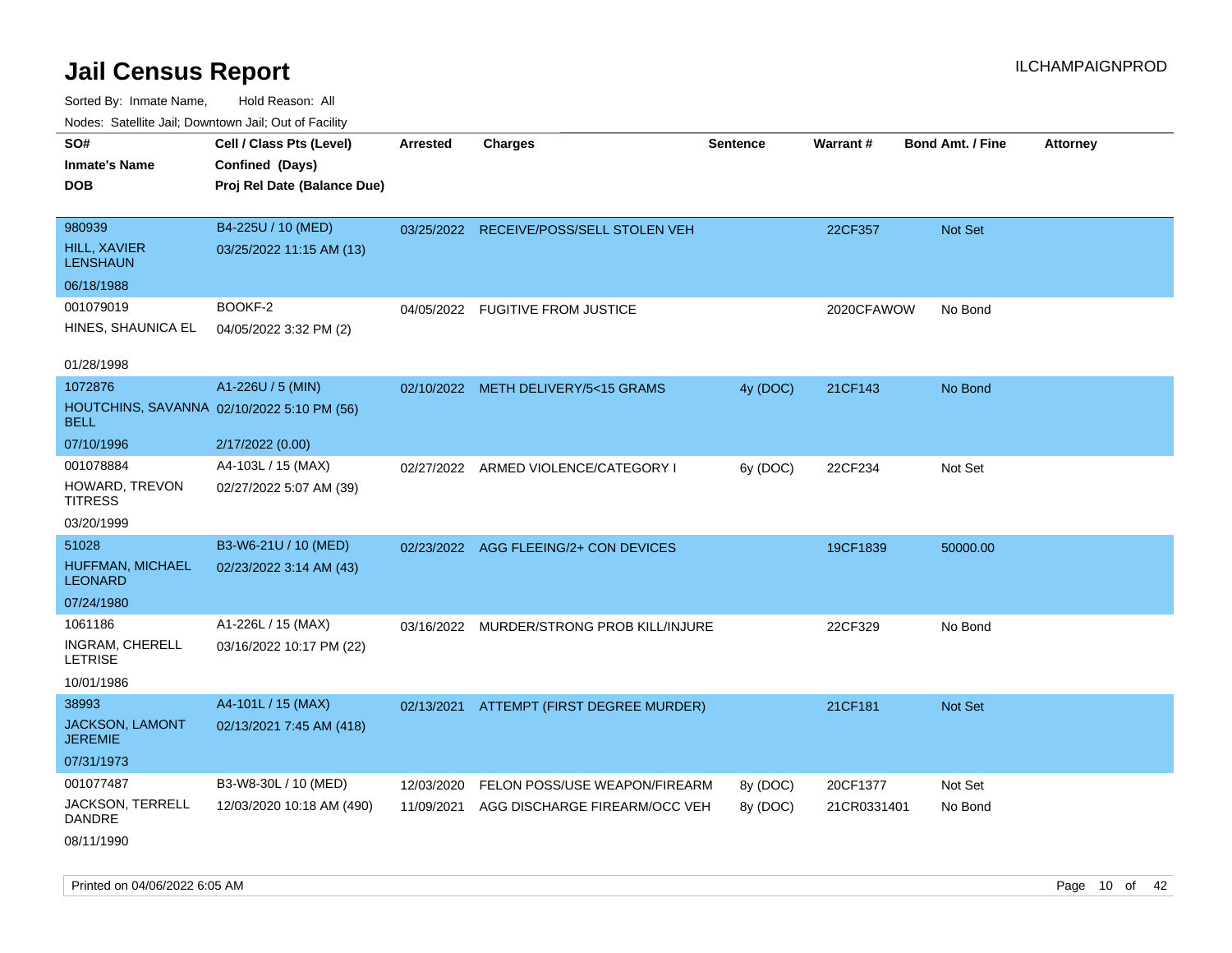Sorted By: Inmate Name, Hold Reason: All Nodes: Satellite Jail; Downtown Jail; Out of Facility

| SO#<br>Cell / Class Pts (Level)<br><b>Charges</b><br>Warrant#<br><b>Bond Amt. / Fine</b><br><b>Arrested</b><br><b>Sentence</b><br><b>Attorney</b><br>Confined (Days)<br><b>Inmate's Name</b><br><b>DOB</b><br>Proj Rel Date (Balance Due)<br>A1-224U / 15 (ADS)<br>001078703<br>12/20/2021<br>MURDER/INTENT TO KILL/INJURE<br>21CF1574<br><b>Not Set</b><br><b>JOHNS, SHANIQUH</b><br>12/22/2021 6:41 AM (106)<br><b>THERESA</b><br>04/03/1992<br>BOOKF-2<br>04/05/2022<br><b>DOMESTIC BATTERY</b><br>2022CMAWOW<br>No Bond<br>04/05/2022 1:26 AM (2)<br>04/05/2022 RESIST/OBSTRUCTING A PEACE OFFICEF<br>2022CMAWOW<br>No Bond<br>B1-107U / 15 (MAX)<br>03/10/2022 VIOLATE ORDER PROTECTION<br>22CM61<br>Not Set<br>03/10/2022 4:50 AM (28)<br>B4-225L / 10 (MED)<br>AGG DISCHARGE FIREARM<br>21CF1478<br>No Bond<br>12/02/2021<br>12/02/2021 6:56 PM (126)<br>A4-107U / 15 (MAX)<br>11/25/2021<br>AGGRAVATED DOMESTIC BATTERY<br>21CF1442<br><b>Not Set</b><br>11/25/2021 10:37 AM (133)<br>11/25/2021<br><b>PAROLE REVOCATION</b><br>CH2106361<br>No Bond<br><b>UNLAWFUL RESTRAINT</b><br>21CF1443<br>11/25/2021<br><b>Not Set</b><br>B2-T1-04L / 10 (SPH)<br>02/11/2022<br>FAIL TO RPT CHNG ADDRESS/EMPL<br>20 CF 1241<br>75000.00<br>02/11/2022 3:19 PM (55)<br>22 CF 169<br>02/11/2022 AGGRAVATED ARSON/BODILY HARM<br>75000.00<br>B4-125L / 10 (MED)<br>12/01/2021<br><b>FELON POSS/USE WEAPON/FIREARM</b><br>21CF1472<br>Not Set<br>12/01/2021 1:28 PM (127)<br>12/02/2021<br><b>PROBATION VIOLATION</b><br>20CF1151<br><b>Not Set</b><br>B3-W2-06L / 5 (MIN)<br>02/07/2022<br>VIO ORDER/NOTICE/PRIOR VIO O/P<br>22CF156<br>18m (DOC)<br>No Bond<br>02/07/2022 7:06 PM (59)<br>03/29/2022 RESIST/OBSTRUCT WITH INJURY<br>18m (DOC)<br>2021CF926<br>No Bond | roaco. Catolino cali, Domntonn cali, Out of Facility |  |  |  |  |
|--------------------------------------------------------------------------------------------------------------------------------------------------------------------------------------------------------------------------------------------------------------------------------------------------------------------------------------------------------------------------------------------------------------------------------------------------------------------------------------------------------------------------------------------------------------------------------------------------------------------------------------------------------------------------------------------------------------------------------------------------------------------------------------------------------------------------------------------------------------------------------------------------------------------------------------------------------------------------------------------------------------------------------------------------------------------------------------------------------------------------------------------------------------------------------------------------------------------------------------------------------------------------------------------------------------------------------------------------------------------------------------------------------------------------------------------------------------------------------------------------------------------------------------------------------------------------------------------------------------------------------------------------------------------------------------------------------------------------------------------------------------------|------------------------------------------------------|--|--|--|--|
|                                                                                                                                                                                                                                                                                                                                                                                                                                                                                                                                                                                                                                                                                                                                                                                                                                                                                                                                                                                                                                                                                                                                                                                                                                                                                                                                                                                                                                                                                                                                                                                                                                                                                                                                                                    |                                                      |  |  |  |  |
|                                                                                                                                                                                                                                                                                                                                                                                                                                                                                                                                                                                                                                                                                                                                                                                                                                                                                                                                                                                                                                                                                                                                                                                                                                                                                                                                                                                                                                                                                                                                                                                                                                                                                                                                                                    |                                                      |  |  |  |  |
| 1073444<br>JONES, DARION<br>MARIE<br>02/26/1998<br>1042582<br><b>JONES, DEONTA</b><br><b>DANTRAL</b><br>02/01/1993<br>001078645<br>JONES, KELVIN<br><b>KHYRIC</b><br>02/27/2001<br>956822<br><b>JONES, MARIO</b><br><b>NATHANIEL</b><br>10/27/1987<br>59668<br>JONES, MARTELL<br><b>DEANGELO</b><br>07/11/1983<br>1008468<br><b>JONES, MARTEZ</b><br><b>LAMONTE</b><br>06/22/1993<br>1068501<br>KING, JULIUS<br><b>EMANUEL</b>                                                                                                                                                                                                                                                                                                                                                                                                                                                                                                                                                                                                                                                                                                                                                                                                                                                                                                                                                                                                                                                                                                                                                                                                                                                                                                                                     |                                                      |  |  |  |  |
|                                                                                                                                                                                                                                                                                                                                                                                                                                                                                                                                                                                                                                                                                                                                                                                                                                                                                                                                                                                                                                                                                                                                                                                                                                                                                                                                                                                                                                                                                                                                                                                                                                                                                                                                                                    |                                                      |  |  |  |  |
|                                                                                                                                                                                                                                                                                                                                                                                                                                                                                                                                                                                                                                                                                                                                                                                                                                                                                                                                                                                                                                                                                                                                                                                                                                                                                                                                                                                                                                                                                                                                                                                                                                                                                                                                                                    |                                                      |  |  |  |  |
|                                                                                                                                                                                                                                                                                                                                                                                                                                                                                                                                                                                                                                                                                                                                                                                                                                                                                                                                                                                                                                                                                                                                                                                                                                                                                                                                                                                                                                                                                                                                                                                                                                                                                                                                                                    |                                                      |  |  |  |  |
|                                                                                                                                                                                                                                                                                                                                                                                                                                                                                                                                                                                                                                                                                                                                                                                                                                                                                                                                                                                                                                                                                                                                                                                                                                                                                                                                                                                                                                                                                                                                                                                                                                                                                                                                                                    |                                                      |  |  |  |  |
|                                                                                                                                                                                                                                                                                                                                                                                                                                                                                                                                                                                                                                                                                                                                                                                                                                                                                                                                                                                                                                                                                                                                                                                                                                                                                                                                                                                                                                                                                                                                                                                                                                                                                                                                                                    |                                                      |  |  |  |  |
|                                                                                                                                                                                                                                                                                                                                                                                                                                                                                                                                                                                                                                                                                                                                                                                                                                                                                                                                                                                                                                                                                                                                                                                                                                                                                                                                                                                                                                                                                                                                                                                                                                                                                                                                                                    |                                                      |  |  |  |  |
|                                                                                                                                                                                                                                                                                                                                                                                                                                                                                                                                                                                                                                                                                                                                                                                                                                                                                                                                                                                                                                                                                                                                                                                                                                                                                                                                                                                                                                                                                                                                                                                                                                                                                                                                                                    |                                                      |  |  |  |  |
|                                                                                                                                                                                                                                                                                                                                                                                                                                                                                                                                                                                                                                                                                                                                                                                                                                                                                                                                                                                                                                                                                                                                                                                                                                                                                                                                                                                                                                                                                                                                                                                                                                                                                                                                                                    |                                                      |  |  |  |  |
|                                                                                                                                                                                                                                                                                                                                                                                                                                                                                                                                                                                                                                                                                                                                                                                                                                                                                                                                                                                                                                                                                                                                                                                                                                                                                                                                                                                                                                                                                                                                                                                                                                                                                                                                                                    |                                                      |  |  |  |  |
|                                                                                                                                                                                                                                                                                                                                                                                                                                                                                                                                                                                                                                                                                                                                                                                                                                                                                                                                                                                                                                                                                                                                                                                                                                                                                                                                                                                                                                                                                                                                                                                                                                                                                                                                                                    |                                                      |  |  |  |  |
|                                                                                                                                                                                                                                                                                                                                                                                                                                                                                                                                                                                                                                                                                                                                                                                                                                                                                                                                                                                                                                                                                                                                                                                                                                                                                                                                                                                                                                                                                                                                                                                                                                                                                                                                                                    |                                                      |  |  |  |  |
|                                                                                                                                                                                                                                                                                                                                                                                                                                                                                                                                                                                                                                                                                                                                                                                                                                                                                                                                                                                                                                                                                                                                                                                                                                                                                                                                                                                                                                                                                                                                                                                                                                                                                                                                                                    |                                                      |  |  |  |  |
|                                                                                                                                                                                                                                                                                                                                                                                                                                                                                                                                                                                                                                                                                                                                                                                                                                                                                                                                                                                                                                                                                                                                                                                                                                                                                                                                                                                                                                                                                                                                                                                                                                                                                                                                                                    |                                                      |  |  |  |  |
|                                                                                                                                                                                                                                                                                                                                                                                                                                                                                                                                                                                                                                                                                                                                                                                                                                                                                                                                                                                                                                                                                                                                                                                                                                                                                                                                                                                                                                                                                                                                                                                                                                                                                                                                                                    |                                                      |  |  |  |  |
|                                                                                                                                                                                                                                                                                                                                                                                                                                                                                                                                                                                                                                                                                                                                                                                                                                                                                                                                                                                                                                                                                                                                                                                                                                                                                                                                                                                                                                                                                                                                                                                                                                                                                                                                                                    |                                                      |  |  |  |  |
|                                                                                                                                                                                                                                                                                                                                                                                                                                                                                                                                                                                                                                                                                                                                                                                                                                                                                                                                                                                                                                                                                                                                                                                                                                                                                                                                                                                                                                                                                                                                                                                                                                                                                                                                                                    |                                                      |  |  |  |  |
|                                                                                                                                                                                                                                                                                                                                                                                                                                                                                                                                                                                                                                                                                                                                                                                                                                                                                                                                                                                                                                                                                                                                                                                                                                                                                                                                                                                                                                                                                                                                                                                                                                                                                                                                                                    |                                                      |  |  |  |  |
|                                                                                                                                                                                                                                                                                                                                                                                                                                                                                                                                                                                                                                                                                                                                                                                                                                                                                                                                                                                                                                                                                                                                                                                                                                                                                                                                                                                                                                                                                                                                                                                                                                                                                                                                                                    |                                                      |  |  |  |  |
|                                                                                                                                                                                                                                                                                                                                                                                                                                                                                                                                                                                                                                                                                                                                                                                                                                                                                                                                                                                                                                                                                                                                                                                                                                                                                                                                                                                                                                                                                                                                                                                                                                                                                                                                                                    |                                                      |  |  |  |  |
|                                                                                                                                                                                                                                                                                                                                                                                                                                                                                                                                                                                                                                                                                                                                                                                                                                                                                                                                                                                                                                                                                                                                                                                                                                                                                                                                                                                                                                                                                                                                                                                                                                                                                                                                                                    |                                                      |  |  |  |  |
|                                                                                                                                                                                                                                                                                                                                                                                                                                                                                                                                                                                                                                                                                                                                                                                                                                                                                                                                                                                                                                                                                                                                                                                                                                                                                                                                                                                                                                                                                                                                                                                                                                                                                                                                                                    |                                                      |  |  |  |  |

04/08/1985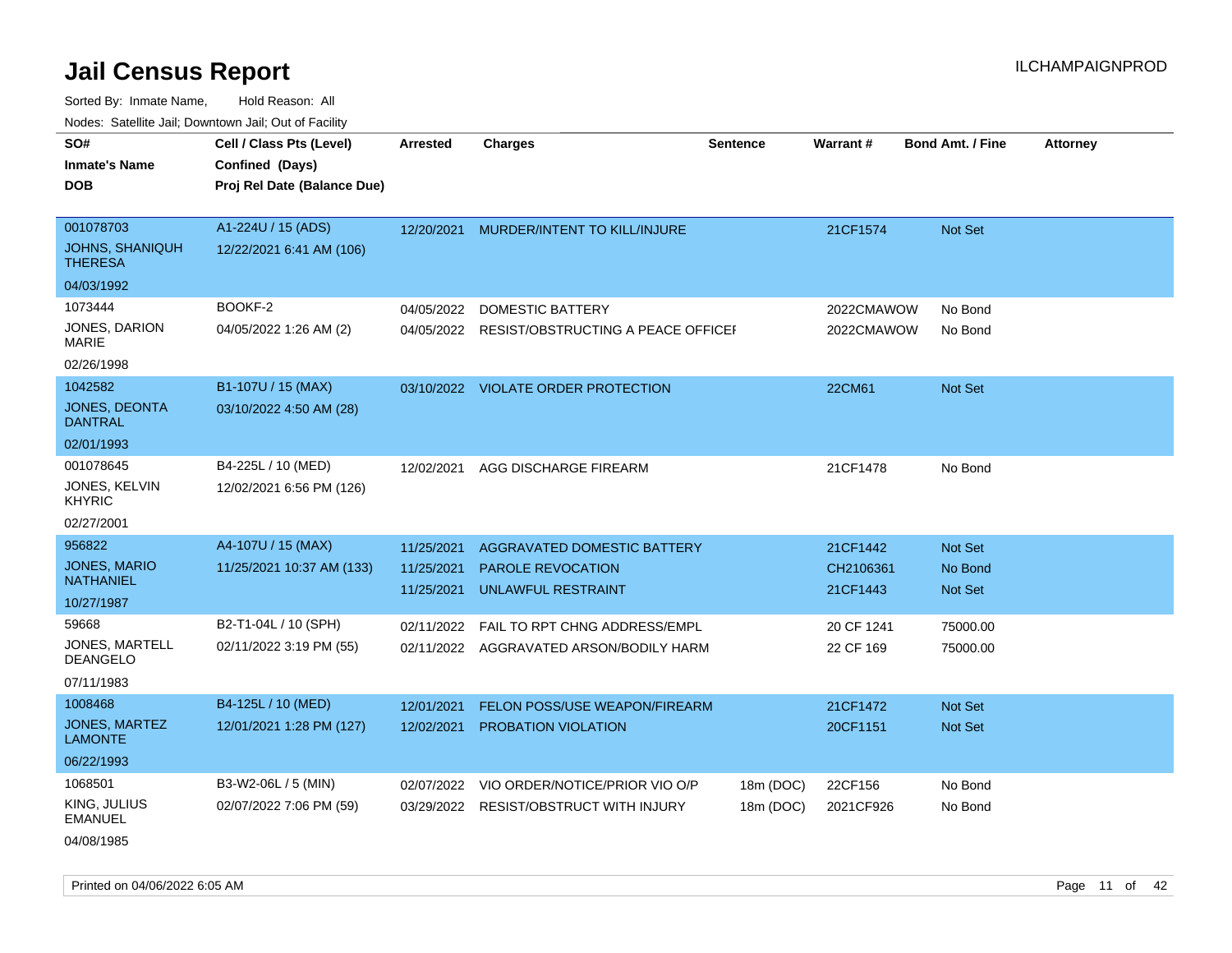| SO#<br><b>Inmate's Name</b><br><b>DOB</b>                      | Cell / Class Pts (Level)<br>Confined (Days)<br>Proj Rel Date (Balance Due) | <b>Arrested</b>                              | <b>Charges</b>                                                                                    | <b>Sentence</b> | <b>Warrant#</b>                | <b>Bond Amt. / Fine</b>       | <b>Attorney</b> |
|----------------------------------------------------------------|----------------------------------------------------------------------------|----------------------------------------------|---------------------------------------------------------------------------------------------------|-----------------|--------------------------------|-------------------------------|-----------------|
| 24308<br>KWIATKOWSKI,<br><b>ROBERT JOHN</b><br>08/08/1963      | B2-T1-01U / 15 (SPH)<br>03/19/2022 12:52 PM (19)                           |                                              | 03/19/2022 RETAIL THEFT                                                                           | 30m (DOC)       | 20CF79                         | No Bond                       |                 |
| 1068786<br>LACY, MALIK SHAKUR<br>12/01/1996                    | B3-W6-22L / 10 (MED)<br>03/04/2022 7:25 PM (34)                            | 03/04/2022<br>03/04/2022                     | DOMESTIC BATTERY/OTHER PRIOR<br>DOMESTIC BATTERY/HARM/VIO O/P<br>03/04/2022 WARRANT OUT OF COUNTY |                 | 22CF270<br>18CM478<br>20TR4604 | Not Set<br>2500.00<br>3000.00 |                 |
| 1041648<br>LANE, DEMETRIUS<br><b>LAQUAN</b><br>07/04/1996      | A4-206U / 15 (MAX)<br>01/11/2022 5:27 AM (86)                              | 01/11/2022                                   | ARMED HABITUAL CRIMINAL<br>01/11/2022 PAROLE REVOCATION                                           | 6y (DOC)        | 22CF41<br>CH2200221            | Not Set<br><b>Not Set</b>     |                 |
| 001077710<br>LANGE, DEVONTAE<br>AND'RE<br>03/05/1994           | A3-212L / 5 (ADS)<br>03/31/2022 2:21 PM (7)                                | 03/31/2022                                   | AGG DOMESTIC BATTERY/STRANGLE<br>03/31/2022 AGG BATTERY/PUBLIC PLACE                              |                 | 21CF212<br>21CF279             | No Bond<br>No Bond            |                 |
| 1070011<br>LAWS, WILLIAM<br>ZARAK, Third<br>07/06/1999         | B4-122L / 10 (MED)<br>08/03/2021 3:53 PM (247)                             | 08/03/2021                                   | AGG DISCH FIREARM/1ST AID PERS                                                                    |                 | 21CF929                        | <b>Not Set</b>                |                 |
| 548089<br>LEWIS, LAWRENCE<br>PAUL, Third<br>02/08/1993         | B1-204U / 15 (MAX)<br>12/04/2020 4:42 AM (489)                             |                                              | 12/04/2020 ATTEMPT (FIRST DEGREE MURDER)                                                          |                 | 20CF1378                       | Not Set                       |                 |
| 1005717<br>LEWIS, ORLANDO<br><b>DESHONE</b><br>01/31/1987      | A3-115L / 5 (MIN)<br>03/31/2022 1:56 PM (7)                                | 03/31/2022 AGG DUI/3<br>03/31/2022 AGG DUI/3 |                                                                                                   |                 | 22CF372<br>22CF373             | 100000.00<br>100000.00        |                 |
| 001078817<br>LIPSCOMB, LADAROL<br><b>ANTHONY</b><br>10/01/2000 | B1-206U / 10 (MED)<br>02/03/2022 11:33 PM (63)                             |                                              | 02/03/2022 AGG UUW/PERSON/PREV CONVICTION                                                         |                 | 22CF143                        | Not Set                       |                 |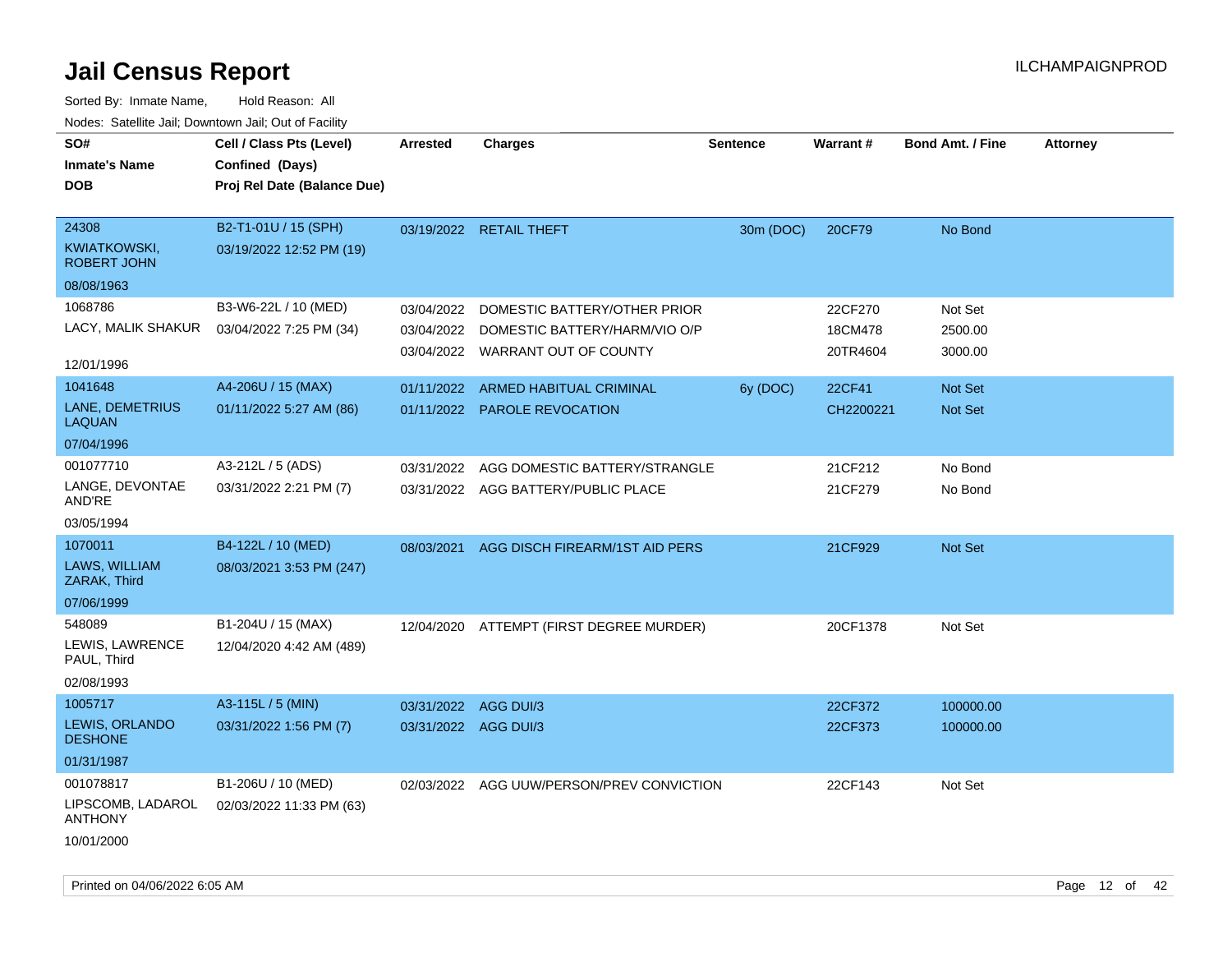| SO#                                        | Cell / Class Pts (Level)    | <b>Arrested</b>          | <b>Charges</b>                                  | <b>Sentence</b> | <b>Warrant#</b>        | <b>Bond Amt. / Fine</b>   | <b>Attorney</b> |
|--------------------------------------------|-----------------------------|--------------------------|-------------------------------------------------|-----------------|------------------------|---------------------------|-----------------|
| <b>Inmate's Name</b>                       | Confined (Days)             |                          |                                                 |                 |                        |                           |                 |
| <b>DOB</b>                                 | Proj Rel Date (Balance Due) |                          |                                                 |                 |                        |                           |                 |
|                                            |                             |                          |                                                 |                 |                        |                           |                 |
| 001078924                                  | A4-205L / 10 (MED)          | 03/09/2022               | DOMESTIC BATTERY/OTHER PRIOR                    |                 | 22CF289                | Not Set                   |                 |
| <b>LIVINGSTON, MASON</b><br><b>RICHARD</b> | 03/09/2022 4:13 AM (29)     |                          | 03/09/2022 WARRANT OUT OF COUNTY                |                 | 2019 CM 230            | 5000.00                   |                 |
| 08/23/1988                                 |                             |                          |                                                 |                 |                        |                           |                 |
| 001078320                                  | A3-215L / 5 (MIN)           | 04/03/2022               | <b>BURGLARY</b>                                 |                 | 22CF395                | Not Set                   |                 |
| <b>MARSH, PAUL</b><br>OLUFUNMILAYO         | 04/03/2022 8:37 PM (4)      | 04/03/2022 BURGLARY      |                                                 |                 | 22CF396                | Not Set                   |                 |
| 07/13/1994                                 |                             |                          |                                                 |                 |                        |                           |                 |
| 001077725                                  | A3-213L / 10 (ADS)          |                          | 03/30/2022 DOM BTRY/CONTACT/1-2 PRECONV         |                 | 21CF1101               | 10000.00                  |                 |
| MARTIN, TERRY LEE                          | 03/30/2022 1:32 AM (8)      |                          |                                                 |                 |                        |                           |                 |
| 03/20/1975                                 |                             |                          |                                                 |                 |                        |                           |                 |
| 1038892                                    | B2-DR / 10 (MED)            |                          | 02/16/2022 PRED CRIM SEX ASLT/BODILY HARM       |                 | 22CF199                | No Bond                   |                 |
| MCCAULEY, TIMOTHY<br>WILLIAM               | 02/16/2022 8:49 PM (50)     |                          |                                                 |                 |                        |                           |                 |
| 03/05/1989                                 |                             |                          |                                                 |                 |                        |                           |                 |
| 48792                                      | B4-126L / 10 (MED)          | 11/19/2021               | AGG BATTERY/DISCHARGE FIREARM                   |                 | 21CF1425               | Not Set                   |                 |
| MCCLAIN, HURCHEL<br><b>JOSEPH</b>          | 11/20/2021 4:11 AM (138)    |                          |                                                 |                 |                        |                           |                 |
| 05/01/1979                                 |                             |                          |                                                 |                 |                        |                           |                 |
| 1027034                                    | A2-121L / 10 (ADS)          |                          | 03/19/2022 ARMED ROBBERY/ARMED W/FIREARM        |                 | 22CF335                | No Bond                   |                 |
| MCFALL-DORSEY,<br><b>ESSENCE LEANN</b>     | 03/19/2022 1:11 AM (19)     |                          |                                                 |                 |                        |                           |                 |
| 03/20/1994                                 |                             |                          |                                                 |                 |                        |                           |                 |
| 001077938                                  | <b>BOOKH-4 / 15 (ADS)</b>   | 05/10/2021               | AGG KIDNAPING DISCH FIR/HARM                    |                 | 21CF532                | <b>Not Set</b>            |                 |
| MCGAHA,<br><b>CHRISTOPHER D</b>            | 05/10/2021 7:02 PM (332)    | 05/11/2021<br>05/27/2021 | <b>MURDER</b><br>ESCAPE FROM DEPT OF CORRECTION |                 | 2021-CF-215<br>21CF600 | No Bond<br><b>Not Set</b> |                 |
| 07/27/1991                                 |                             |                          |                                                 |                 |                        |                           |                 |
| 66710                                      | A4-207U / 15 (ADS)          |                          | 01/19/2022 ARMED VIOLENCE/CATEGORY I            |                 | 22CF88                 | Not Set                   |                 |
| MEEKS, CASSARIOUS<br><b>MONTE</b>          | 01/20/2022 11:40 AM (77)    |                          |                                                 |                 |                        |                           |                 |
| 06/22/1984                                 |                             |                          |                                                 |                 |                        |                           |                 |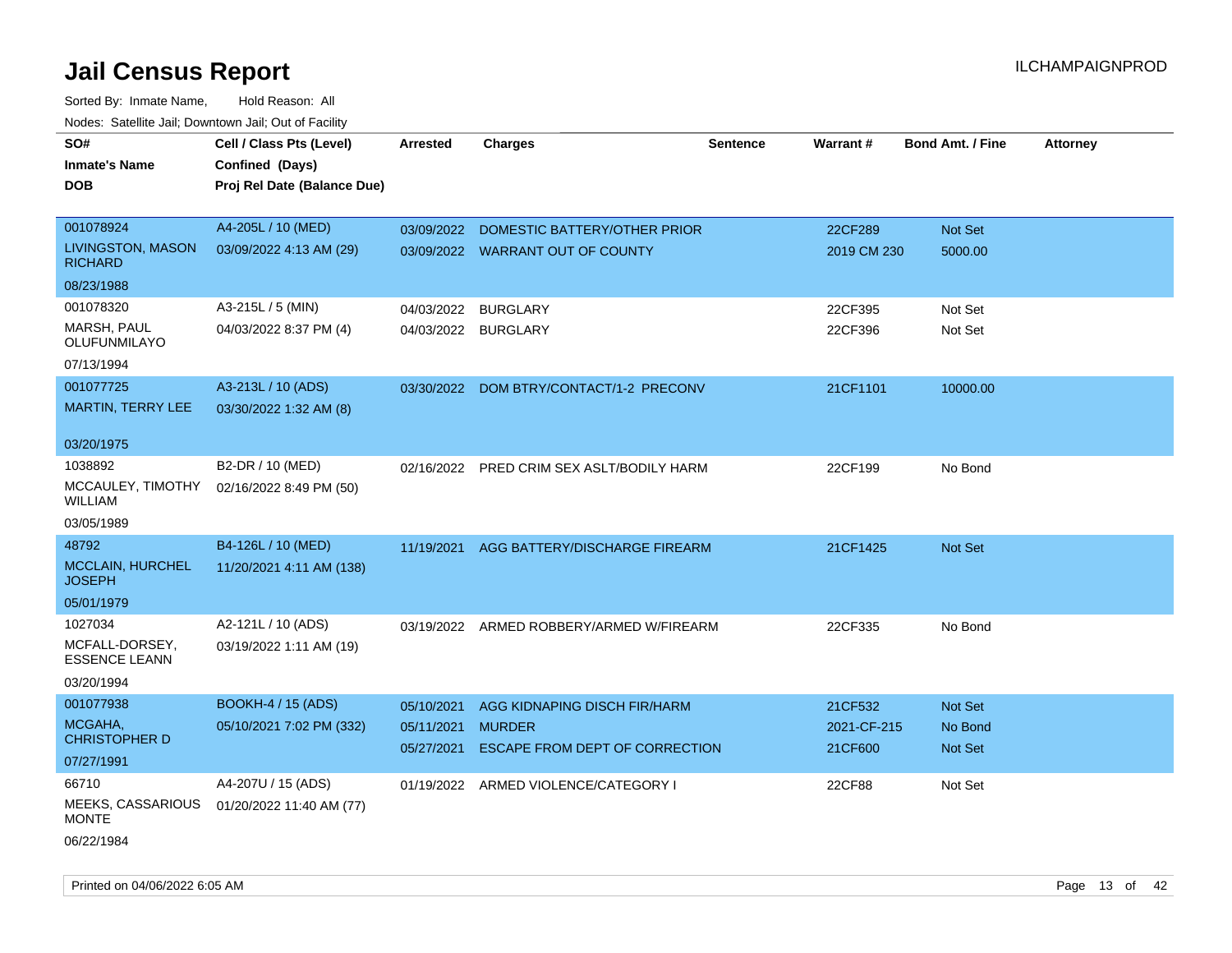Sorted By: Inmate Name, Hold Reason: All

|                                       | Nodes: Satellite Jail; Downtown Jail; Out of Facility |                 |                                           |                 |               |                         |                 |
|---------------------------------------|-------------------------------------------------------|-----------------|-------------------------------------------|-----------------|---------------|-------------------------|-----------------|
| SO#                                   | Cell / Class Pts (Level)                              | <b>Arrested</b> | <b>Charges</b>                            | <b>Sentence</b> | Warrant#      | <b>Bond Amt. / Fine</b> | <b>Attorney</b> |
| <b>Inmate's Name</b>                  | Confined (Days)                                       |                 |                                           |                 |               |                         |                 |
| <b>DOB</b>                            | Proj Rel Date (Balance Due)                           |                 |                                           |                 |               |                         |                 |
|                                       |                                                       |                 |                                           |                 |               |                         |                 |
| 1043071                               | A2-120L / 10 (MED)                                    | 11/08/2021      | CRIM DMG/GOVT PROP/<\$500                 |                 | 21CF1378      | Not Set                 |                 |
| <b>MERRELL-</b><br>SUTHERLAND, ALICIA | 11/08/2021 2:22 AM (150)                              |                 |                                           |                 |               |                         |                 |
| 11/26/1972                            |                                                       |                 |                                           |                 |               |                         |                 |
| 41584                                 | B4-227L / 15 (MAX)                                    | 12/01/2021      | ARMED HABITUAL CRIMINAL                   |                 | 21CF1467      | Not Set                 |                 |
|                                       | MILLER, JOSE LOVELL 12/02/2021 1:04 AM (126)          |                 |                                           |                 |               |                         |                 |
| 10/07/1975                            |                                                       |                 |                                           |                 |               |                         |                 |
| 39106                                 | B3-W3-10L / 10 (MED)                                  | 10/12/2021      | DOMESTIC BATTERY/OTHER PRIOR              |                 | 21CF1217      | Not Set                 |                 |
|                                       | MOORE, ANDREW LEE, 10/12/2021 1:02 AM (177)           |                 |                                           |                 |               |                         |                 |
| Junior                                |                                                       |                 |                                           |                 |               |                         |                 |
| 04/12/1973                            | 4/10/2022 (0.00)                                      |                 |                                           |                 |               |                         |                 |
| 1052889                               | B4-222U / 10 (MED)                                    | 03/31/2022      | AGGRAVATED DOMESTIC BATTERY               |                 | 22CF375       | No Bond                 |                 |
| MOORE, JEREMIAH<br><b>THOMAS</b>      | 03/31/2022 2:39 AM (7)                                |                 | 03/31/2022 DRIVING ON SUSPENDED LICENSE   |                 | 22MT388       | Not Set                 |                 |
| 07/21/1996                            |                                                       |                 |                                           |                 |               |                         |                 |
| 001079020                             | BOOKF-2                                               |                 | 04/05/2022 DOMESTIC BATTERY               |                 | 2022CMAWOW    | No Bond                 |                 |
| MOORE-FOSTER,<br><b>RIEGEL</b>        | 04/05/2022 3:42 PM (2)                                |                 |                                           |                 |               |                         |                 |
| 01/12/2002                            |                                                       |                 |                                           |                 |               |                         |                 |
| 539294                                | B1-205L / 10 (MED)                                    | 01/11/2022      | AGG DUI/NO VALID DL                       |                 | 22CF49        | Not Set                 |                 |
| MOSLEY, JAMES                         | 01/11/2022 9:43 PM (86)                               |                 | 01/11/2022 PAROLE REVOCATION              |                 | CH2200227     | No Bond                 |                 |
| <b>CALVIN</b>                         |                                                       |                 |                                           |                 |               |                         |                 |
| 12/11/1985                            |                                                       |                 |                                           |                 |               |                         |                 |
| 001078993                             | A3-112L / 10 (ADS)                                    |                 | 03/29/2022 AGG ASLT PEACE OFF/FIRE/ER WRK |                 | <b>22CM87</b> | Not Set                 |                 |
| MURPHY, JUSTIN RAY                    | 03/29/2022 6:40 PM (9)                                |                 |                                           |                 |               |                         |                 |
| 03/12/1997                            |                                                       |                 |                                           |                 |               |                         |                 |
| 1012617                               | A3-216L / 10 (ADS)                                    |                 | 04/01/2022 FELON POSS/USE WEAPON/FIREARM  | $2y$ (CJ)       | 21CF889       | No Bond                 |                 |
| NEAL, ANDRE<br><b>LORENZO</b>         | 04/01/2022 11:56 AM (6)                               |                 |                                           |                 |               |                         |                 |
| 10/11/1993                            |                                                       |                 |                                           |                 |               |                         |                 |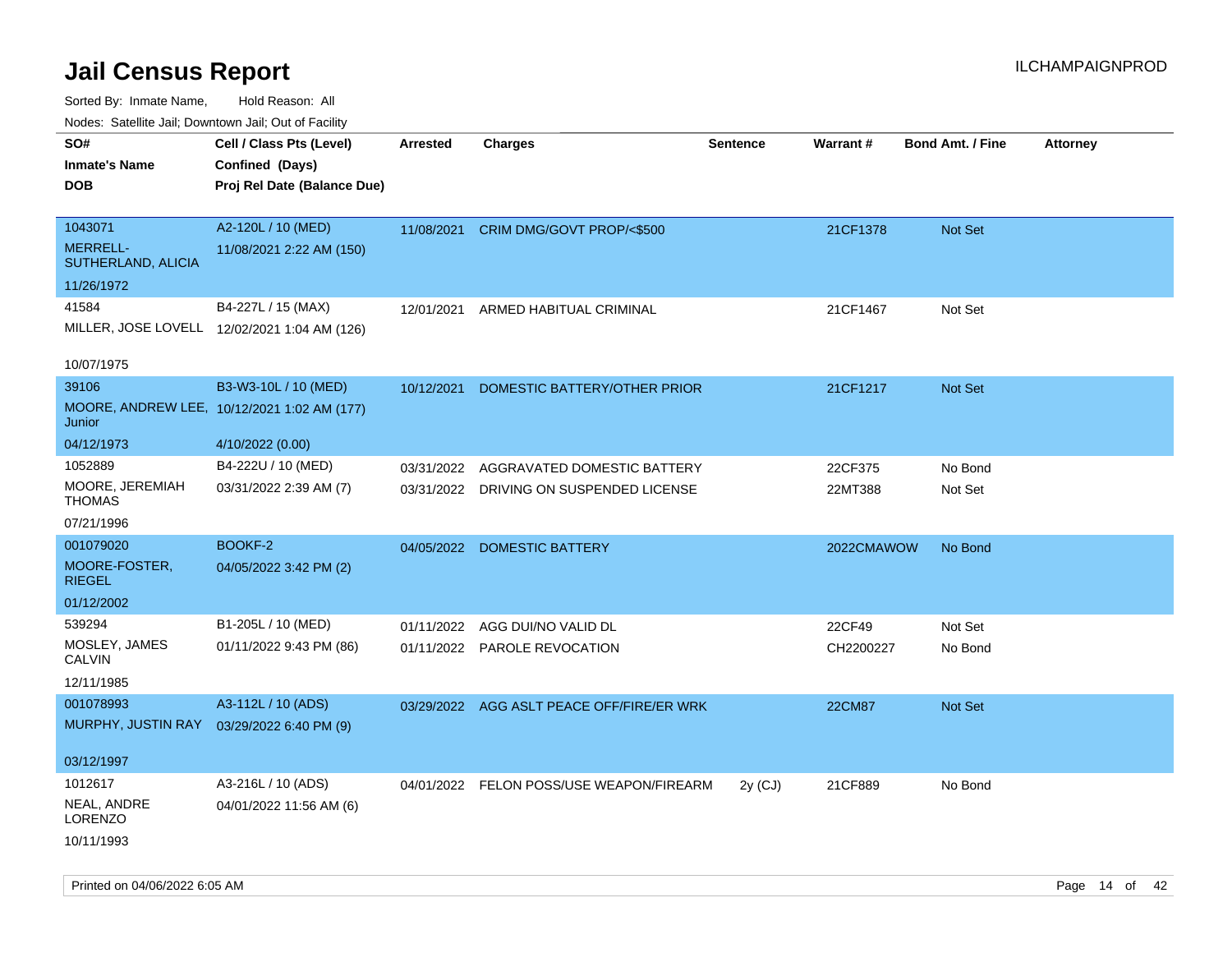Sorted By: Inmate Name, Hold Reason: All Nodes: Satellite Jail; Downtown Jail; Out of Facility

| SO#                                   | Cell / Class Pts (Level)    | <b>Arrested</b> | <b>Charges</b>                            | <b>Sentence</b> | Warrant#   | <b>Bond Amt. / Fine</b> | <b>Attorney</b> |
|---------------------------------------|-----------------------------|-----------------|-------------------------------------------|-----------------|------------|-------------------------|-----------------|
| <b>Inmate's Name</b>                  | Confined (Days)             |                 |                                           |                 |            |                         |                 |
| <b>DOB</b>                            | Proj Rel Date (Balance Due) |                 |                                           |                 |            |                         |                 |
|                                       |                             |                 |                                           |                 |            |                         |                 |
| 001078517                             | B1-102L / 15 (MAX)          |                 | 10/19/2021 ATTEMPT (FIRST DEGREE MURDER)  |                 | 21CF1267   | Not Set                 |                 |
| <b>NELSON, RORY</b><br><b>DEMOND</b>  | 10/19/2021 3:55 AM (170)    |                 |                                           |                 |            |                         |                 |
| 08/14/1984                            |                             |                 |                                           |                 |            |                         |                 |
| 001078854                             | B2-T2-05U / 15 (MAX)        | 02/15/2022      | AGG BATTERY/DISCHARGE FIREARM             |                 | 2019JD22   | No Bond                 |                 |
| PATNAUDE, MARTY<br><b>WW</b>          | 02/15/2022 5:12 PM (51)     |                 | 02/15/2022 ARMED VIOLENCE/CATEGORY I      |                 | 22CF190    | Not Set                 |                 |
| 08/26/2003                            |                             |                 |                                           |                 |            |                         |                 |
| 1026607                               | A3-117L / 5 (ADS)           |                 | 04/04/2022 RETAIL THEFT/DISP MERCH/<\$300 |                 | 2021CF760  | No Bond                 |                 |
| PETERSON, KEVIN<br><b>JOSEPH</b>      | 04/04/2022 2:24 PM (3)      |                 |                                           |                 |            |                         |                 |
| 03/12/1963                            | 4/11/2022 (0.00)            |                 |                                           |                 |            |                         |                 |
| 61251                                 | BOOKF-1 / 15 (ADS)          | 12/27/2021      | PRED CRIM SEX ASLT/VICTIM <13             |                 | 21CF651    | No Bond                 |                 |
| PETMECKY, JOHN<br><b>ROBERT</b>       | 12/27/2021 1:52 PM (101)    |                 |                                           |                 |            |                         |                 |
| 03/09/1983                            |                             |                 |                                           |                 |            |                         |                 |
| 1030954                               | B4-223U / 15 (MAX)          | 01/14/2022      | ARMED VIOLENCE/CATEGORY I                 |                 | 22CF76     | Not Set                 |                 |
| PETTIGREW,<br><b>MALCOME JAMIESON</b> | 01/15/2022 4:35 AM (82)     |                 | 01/14/2022 MFG/DEL CANNABIS/10-30 GRAMS   |                 | 2020CF9    | 15000.00                |                 |
| 02/20/1995                            |                             |                 |                                           |                 |            |                         |                 |
| 1059394                               | B3-W1-04L / 5 (MIN)         |                 | 02/16/2022 AGG DUI/NO VALID DL            |                 | 2020CF1396 | No Bond                 |                 |
| PHILLIPS, ISAAC<br><b>TERRELL</b>     | 02/16/2022 9:00 AM (50)     |                 |                                           |                 |            |                         |                 |
| 12/27/1996                            | 5/15/2022 (0.00)            |                 |                                           |                 |            |                         |                 |
| 1069766                               | BOOKF-2                     | 04/05/2022      | THEFT CON INTENT PERSON <\$500            |                 | 2020CM292  | 1000.00                 |                 |
| PHILLIPS, REBEKAH<br><b>LOUISE</b>    | 04/05/2022 2:44 PM (2)      |                 | 04/05/2022 POSS HYPO/SYRINGE/NEEDLES/2ND+ |                 | 2020CF460  | 10000.00                |                 |
| 09/06/1985                            |                             |                 |                                           |                 |            |                         |                 |
| 1015033                               | B1-203U / 10 (MED)          | 03/05/2022      | POSSESSION OF STOLEN FIREARM              |                 | 21CF1172   | 500000.00               |                 |
| PICKENS, DANTE<br><b>DEVON</b>        | 03/05/2022 4:01 AM (33)     |                 | 03/05/2022 POSS AMT CON SUB EXCEPT(A)/(D) |                 | 20CF109    | 20000.00                |                 |
| 01/05/1993                            |                             |                 |                                           |                 |            |                         |                 |

Printed on 04/06/2022 6:05 AM Page 15 of 42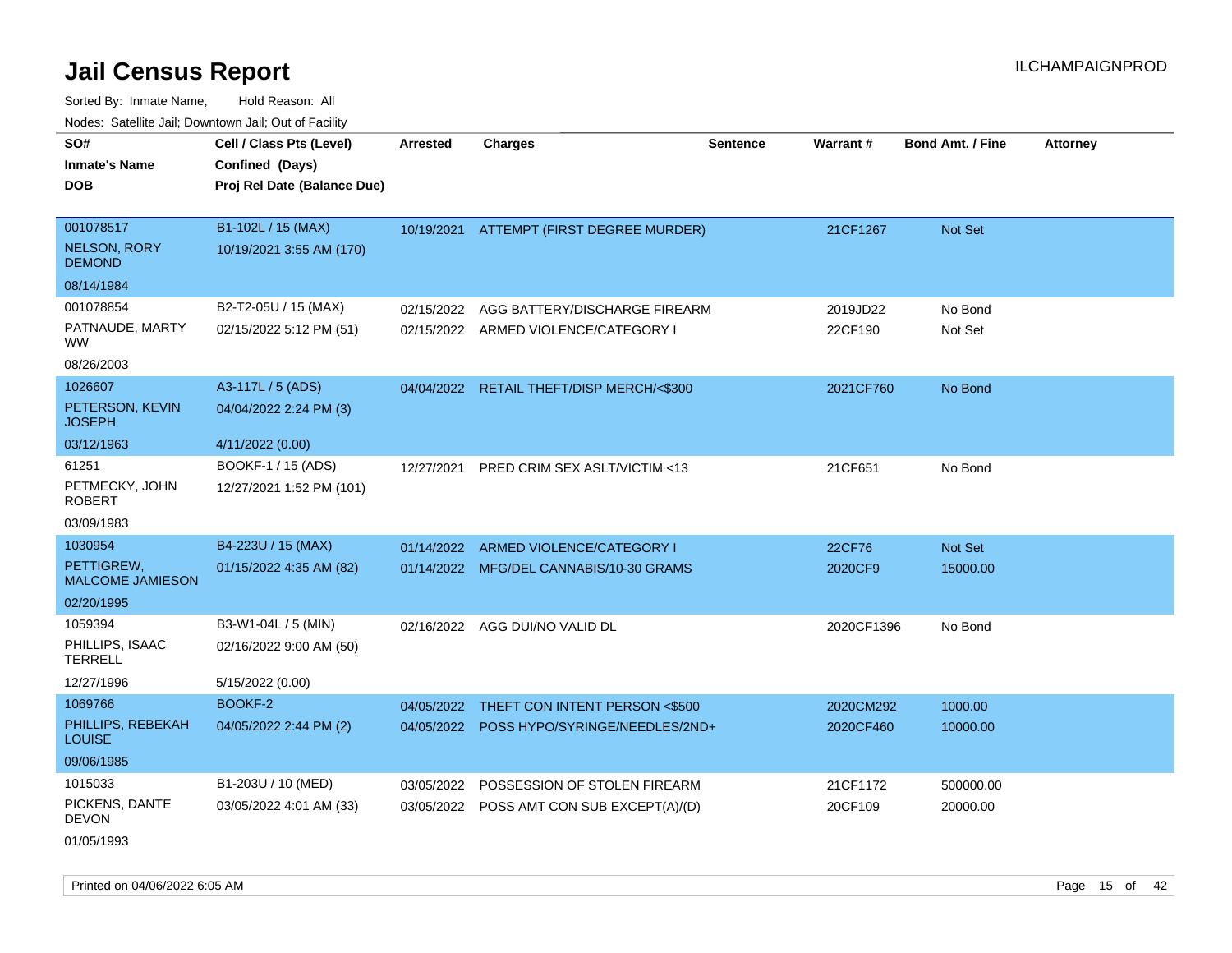| roaco. Catolino cali, Downtown cali, Out of Facility |                             |                     |                                          |                 |              |                         |                 |
|------------------------------------------------------|-----------------------------|---------------------|------------------------------------------|-----------------|--------------|-------------------------|-----------------|
| SO#                                                  | Cell / Class Pts (Level)    | <b>Arrested</b>     | <b>Charges</b>                           | <b>Sentence</b> | Warrant#     | <b>Bond Amt. / Fine</b> | <b>Attorney</b> |
| <b>Inmate's Name</b>                                 | Confined (Days)             |                     |                                          |                 |              |                         |                 |
| <b>DOB</b>                                           | Proj Rel Date (Balance Due) |                     |                                          |                 |              |                         |                 |
|                                                      |                             |                     |                                          |                 |              |                         |                 |
| 1022441                                              | B2-T1-03U / 10 (SPH)        | 10/27/2021          | AGG BATTERY/PEACE OFFICER                |                 | 2021 CF 12   | No Bond                 |                 |
| PICKENS, DONTRELL<br><b>DEMAR</b>                    | 10/27/2021 1:39 PM (162)    | 10/27/2021          | AGG BATTERY/PEACE OFFICER                |                 | 2020 CF 1488 | No Bond                 |                 |
| 12/10/1993                                           |                             |                     |                                          |                 |              |                         |                 |
| 1069524                                              | B3-W5-18L / 10 (MED)        | 08/08/2021          | MFG/DEL CANNABIS/30-500 GRAMS            |                 | 21CF953      | Not Set                 |                 |
| RAY-DAVIS, KAMARI<br>DAYVON                          | 08/09/2021 2:44 AM (241)    |                     |                                          |                 |              |                         |                 |
| 03/30/2000                                           |                             |                     |                                          |                 |              |                         |                 |
| 001078482                                            | B1-204L / 10 (MED)          |                     | 03/14/2022 AGG DISCHARGE FIREARM/VEH/SCH |                 |              | 250000.00               |                 |
| <b>REED, MONTRES</b><br><b>ANTRON</b>                | 03/14/2022 12:06 PM (24)    |                     |                                          |                 |              |                         |                 |
| 02/26/2004                                           |                             |                     |                                          |                 |              |                         |                 |
| 982660                                               | A4-203U / 10 (MED)          | 03/22/2022 BURGLARY |                                          |                 | 22CF339      | No Bond                 |                 |
| REYNOLDS, DAVID<br>ALLEN                             | 03/22/2022 4:11 AM (16)     |                     |                                          |                 |              |                         |                 |
| 03/27/2002                                           |                             |                     |                                          |                 |              |                         |                 |
| 979485                                               | B2-T4-16L / 15 (SPH)        | 03/12/2021          | <b>PRED CRIM SEX ASLT/VICTIM &lt;13</b>  |                 | 21CF282      | <b>Not Set</b>          |                 |
| RODRIGUEZ, JOSHUA<br><b>ANTHONY</b>                  | 03/12/2021 1:57 PM (391)    |                     |                                          |                 |              |                         |                 |
| 04/06/1990                                           |                             |                     |                                          |                 |              |                         |                 |
| 001079022                                            | BOOKH-3                     | 04/05/2022          | <b>DOMESTIC BATTERY</b>                  |                 | 2022CMAWOW   | No Bond                 |                 |
| ROE, MICHAEL<br><b>STEVEN</b>                        | 04/05/2022 10:01 PM (2)     |                     |                                          |                 |              |                         |                 |
| 04/18/1990                                           |                             |                     |                                          |                 |              |                         |                 |
| 61330                                                | B4-224L / 15 (MAX)          | 12/01/2021          | ARMED HABITUAL CRIMINAL                  |                 | 21CF1473     | <b>Not Set</b>          |                 |
| RUFFIN, JONATHON<br><b>CECIL</b>                     | 12/01/2021 5:34 AM (127)    | 12/01/2021          | PAROLE REVOCATION                        |                 | CH2107545    | No Bond                 |                 |
| 05/10/1984                                           |                             |                     |                                          |                 |              |                         |                 |
| 1071161                                              | B4-124L / 15 (MAX)          | 08/18/2021          | DELIVERY OF OR POSSESSION OF W/INT       |                 | 21CF1008     | No Bond                 |                 |
| SANDERS, MARKELL<br>LAMAR                            | 08/18/2021 6:18 PM (232)    |                     |                                          |                 |              |                         |                 |
| 02/02/2000                                           |                             |                     |                                          |                 |              |                         |                 |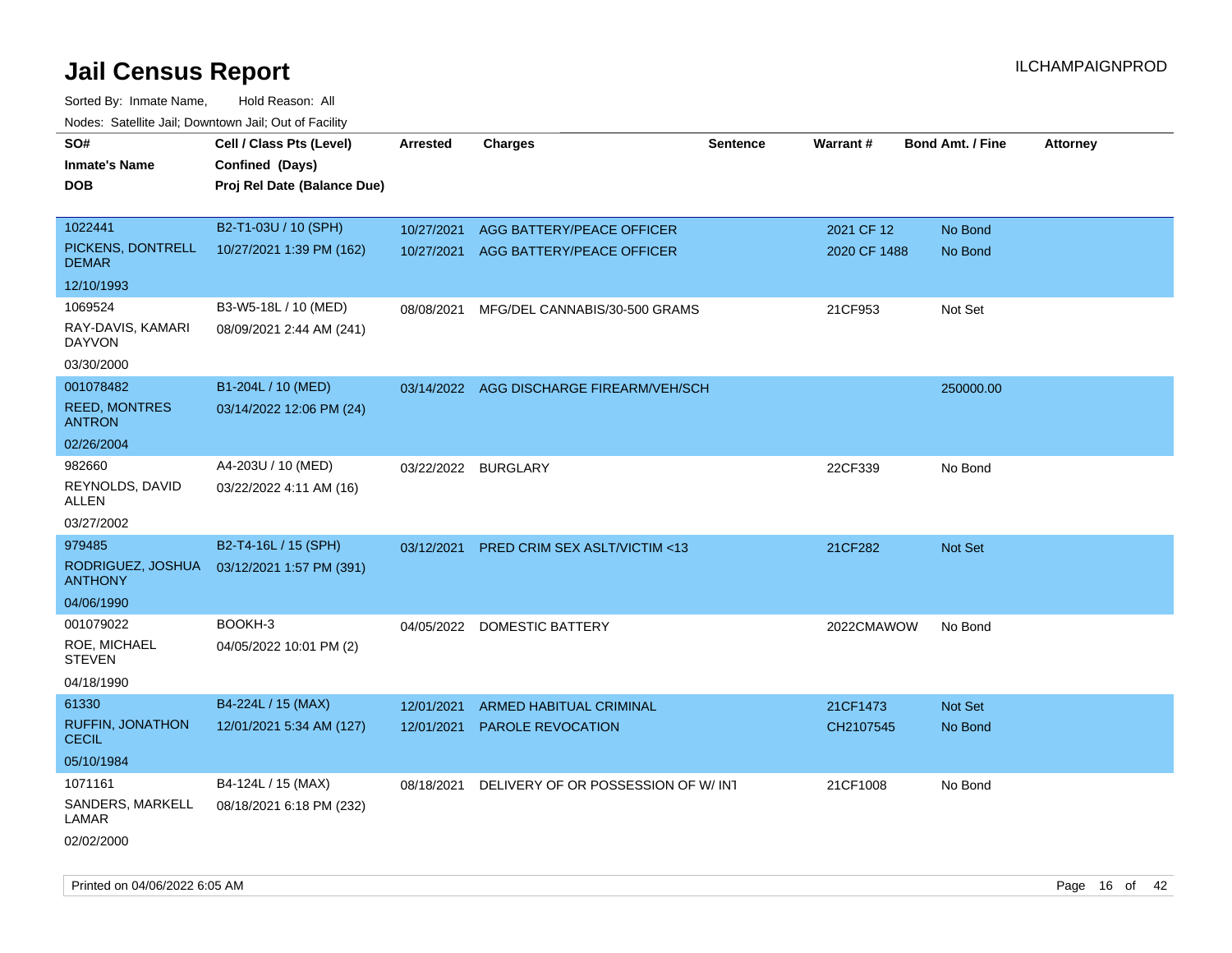| inodes: Satellite Jail, Downtown Jail, Out of Facility |                             |                 |                                            |                 |            |                         |                 |
|--------------------------------------------------------|-----------------------------|-----------------|--------------------------------------------|-----------------|------------|-------------------------|-----------------|
| SO#                                                    | Cell / Class Pts (Level)    | <b>Arrested</b> | <b>Charges</b>                             | <b>Sentence</b> | Warrant#   | <b>Bond Amt. / Fine</b> | <b>Attorney</b> |
| <b>Inmate's Name</b>                                   | Confined (Days)             |                 |                                            |                 |            |                         |                 |
| DOB                                                    | Proj Rel Date (Balance Due) |                 |                                            |                 |            |                         |                 |
|                                                        |                             |                 |                                            |                 |            |                         |                 |
| 001078898                                              | A4-205U / 15 (MAX)          |                 | 03/02/2022 AGG DISCHARGE FIREARM           |                 | 22CF254    | <b>Not Set</b>          |                 |
| SAROLAS, JONATHAN<br>E.                                | 03/02/2022 9:20 AM (36)     |                 |                                            |                 |            |                         |                 |
| 07/16/1988                                             |                             |                 |                                            |                 |            |                         |                 |
| 001079021                                              | BOOKH-3                     |                 | 04/05/2022 DOMESTIC BATTERY                |                 | 2022CMAWOW | No Bond                 |                 |
| SCHAEFFER, DAVID<br>JOSPH                              | 04/05/2022 5:20 PM (2)      |                 |                                            |                 |            |                         |                 |
| 02/07/1943                                             |                             |                 |                                            |                 |            |                         |                 |
| 001078441                                              | <b>BOOKF-3 / 15 (ADS)</b>   | 10/01/2021      | ARMED HABITUAL CRIMINAL                    |                 | 21CF1182   | Not Set                 |                 |
| SINGLETON, CORRIE<br><b>DERRELL</b>                    | 10/01/2021 12:36 PM (188)   | 12/20/2021      | SPEEDING 26-34 MPH OVER LIMIT              |                 | 2021TR2701 | 1000.00                 |                 |
| 05/07/1983                                             |                             |                 |                                            |                 |            |                         |                 |
| 001078765                                              | B4-223L / 10 (MED)          |                 | 01/13/2022 FELON POSS/USE WEAPON/FIREARM   |                 | 22CF66     | Not Set                 |                 |
| SMITH, COREY ADRIAN 01/13/2022 7:32 PM (84)            |                             |                 |                                            |                 |            |                         |                 |
|                                                        |                             |                 |                                            |                 |            |                         |                 |
| 09/01/1987                                             |                             |                 |                                            |                 |            |                         |                 |
| 62924                                                  | B4-226L / 10 (MED)          | 03/11/2022      | FELON POSS/USE WEAPON/FIREARM              |                 | 22CF294    | Not Set                 |                 |
| <b>STARKS, JUSTIN</b><br><b>COURTNEY</b>               | 03/11/2022 2:29 AM (27)     |                 | 03/11/2022 CRIM DMG TO PROP \$500-10K      |                 | 19CF63     | 3000.00                 |                 |
| 08/12/1984                                             |                             |                 |                                            |                 |            |                         |                 |
| 001077770                                              | A1-225U / 5 (MIN)           | 01/06/2022      | <b>RESIDENTIAL BURGLARY</b>                |                 | 21CF319    | Not Set                 |                 |
| STOFFLE, KELLY ANNE 01/06/2022 3:14 PM (91)            |                             |                 |                                            |                 |            |                         |                 |
|                                                        |                             |                 |                                            |                 |            |                         |                 |
| 04/12/1989                                             |                             |                 |                                            |                 |            |                         |                 |
| 38305                                                  | B2-T2-06L / 10 (SPH)        | 03/18/2020      | <b>CRIMINAL SEXUAL ABUSE</b>               |                 | 20CF-343   | 500000.00               |                 |
| STOVER, JOSH<br><b>ANDREW</b>                          | 03/18/2020 10:24 AM (750)   |                 |                                            |                 |            |                         |                 |
| 08/18/1973                                             |                             |                 |                                            |                 |            |                         |                 |
| 1035647                                                | A3-113L                     | 04/04/2022      | CRIM DMG TO PROP \$500-10K                 |                 | 21CF983    | 3000.00                 |                 |
| SUMO, DAVID KLON                                       | 04/04/2022 9:33 AM (3)      |                 | 04/04/2022 CRIM DMG/GOVT PROP/>\$500-\$10K |                 | 21CF984    | 3000.00                 |                 |
| 06/23/1975                                             |                             |                 |                                            |                 |            |                         |                 |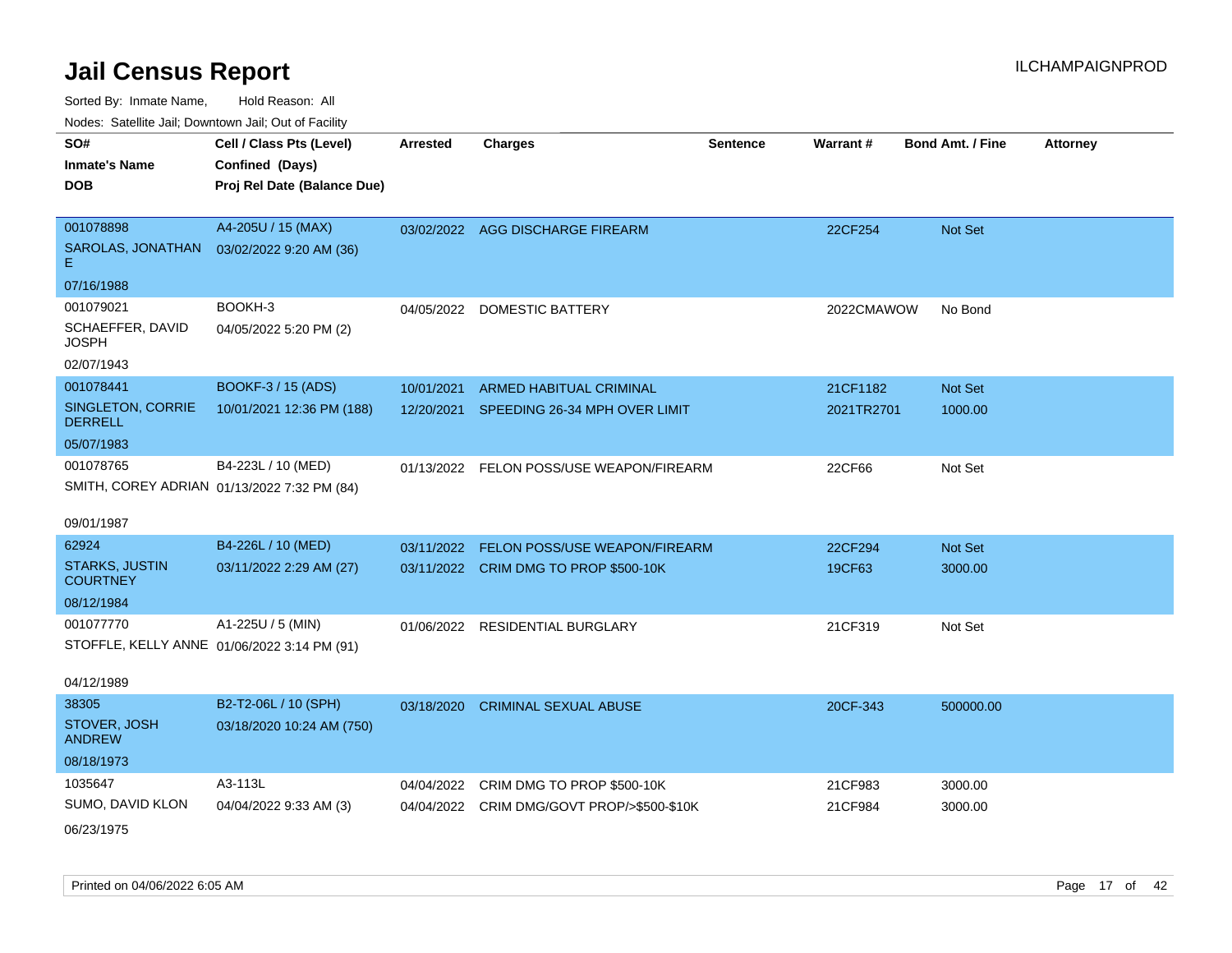| ivodes. Satellite Jali, Downtown Jali, Out of Facility |                                            |                     |                                               |                 |                 |                         |                 |
|--------------------------------------------------------|--------------------------------------------|---------------------|-----------------------------------------------|-----------------|-----------------|-------------------------|-----------------|
| SO#                                                    | Cell / Class Pts (Level)                   | <b>Arrested</b>     | <b>Charges</b>                                | <b>Sentence</b> | <b>Warrant#</b> | <b>Bond Amt. / Fine</b> | <b>Attorney</b> |
| <b>Inmate's Name</b>                                   | Confined (Days)                            |                     |                                               |                 |                 |                         |                 |
| <b>DOB</b>                                             | Proj Rel Date (Balance Due)                |                     |                                               |                 |                 |                         |                 |
|                                                        |                                            |                     |                                               |                 |                 |                         |                 |
| 001078742                                              | A2-122L / 5 (ADS)                          | 04/01/2022 BURGLARY |                                               |                 | 22CF33          | 10000.00                |                 |
| TAYLOR, ERIKA LYNN                                     | 04/01/2022 10:15 AM (6)                    |                     |                                               |                 |                 |                         |                 |
|                                                        |                                            |                     |                                               |                 |                 |                         |                 |
| 04/09/1996                                             |                                            |                     |                                               |                 |                 |                         |                 |
| 001078471                                              | B4-221U / 10 (MED)                         | 10/11/2021          | AGG UUW/VEHICLE/<21                           | 18m (DOC)       | 21CF1210        | 100.00                  |                 |
| THATCH, OMARION<br><b>DIAMONTE</b>                     | 10/11/2021 1:26 AM (178)                   |                     |                                               |                 |                 |                         |                 |
| 09/05/2003                                             |                                            |                     |                                               |                 |                 |                         |                 |
| 1067911                                                | BOOKH-3                                    | 04/05/2022          | OBSTRUCTING IDENTIFICATION                    |                 | 2022CMAWOW      | <b>Not Set</b>          |                 |
| THOMAS, DION JAMEL 04/05/2022 2:31 PM (2)              |                                            | 04/05/2022          | FELON POSS/USE WEAPON/FIREARM                 |                 | 2022CFAWOW      | No Bond                 |                 |
|                                                        |                                            | 04/05/2022          | CAUSE CHILD TO BE ENDANGERED                  |                 | 2022CMAWOW      | Not Set                 |                 |
| 10/21/1996                                             |                                            | 04/05/2022          | <b>UNLICENSED</b>                             |                 | 2022TRAWOW      | <b>Not Set</b>          |                 |
|                                                        |                                            | 04/05/2022          | CHILD RESTRAINT VIO/CHILD <8                  |                 | 2022TRAWOW      | <b>Not Set</b>          |                 |
|                                                        |                                            | 04/05/2022          | DRIVING 1-10 MPH ABOVE LIMIT                  |                 | 2022TRAWOW      | <b>Not Set</b>          |                 |
|                                                        |                                            |                     | 04/05/2022 NO VALID REGIS/1ST AND 2ND         |                 | 2022TRAWOW      | Not Set                 |                 |
| 001078997                                              | A3-212U / 10 (ADS)                         | 03/30/2022          | UNLAWFUL USE OF A WEAPON                      |                 | 22CF374         | No Bond                 |                 |
| <b>DEON</b>                                            | THOMAS, THEOPHILUS 03/30/2022 10:52 PM (8) |                     |                                               |                 |                 |                         |                 |
| 09/17/2003                                             |                                            |                     |                                               |                 |                 |                         |                 |
| 32058                                                  | B4-123U / 15 (MAX)                         | 06/14/2021          | <b>AGG DISCH FIREARM</b>                      |                 | 21CF690         | <b>Not Set</b>          |                 |
| <b>THOMPSON, STEVEN</b><br>ONEAL                       | 06/14/2021 6:44 AM (297)                   |                     |                                               |                 |                 |                         |                 |
| 03/14/1969                                             |                                            |                     |                                               |                 |                 |                         |                 |
| 001078792                                              | A3-116L / 15 (ADS)                         | 01/24/2022          | <b>FUGITIVE FROM JUSTICE</b>                  |                 | 22CF99          | Not Set                 |                 |
| TRAMBLE, TOM                                           | 01/24/2022 10:24 AM (73)                   | 01/24/2022          | <b>FUGITIVE FROM JUSTICE</b>                  |                 | 22CF100         | Not Set                 |                 |
| <b>MARCUS</b>                                          |                                            |                     | 01/24/2022 ARMED VIOLENCE/CATEGORY I          |                 | 22CF101         | Not Set                 |                 |
| 02/28/1985                                             |                                            |                     |                                               |                 |                 |                         |                 |
| 1071272                                                | BOOKH-6                                    | 04/05/2022          | AGG BATT/HARM/POLICE/DOC/DHS                  |                 | 22CFAWOW        | <b>Not Set</b>          |                 |
| TSHINGUTA,<br><b>GERTRUDE KABONGO</b>                  | 04/05/2022 12:23 PM (2)                    |                     | 04/05/2022 RESIST/OBSTRUCTING A PEACE OFFICEH |                 | 22CFAWOW        | Not Set                 |                 |
| 06/04/1976                                             |                                            |                     |                                               |                 |                 |                         |                 |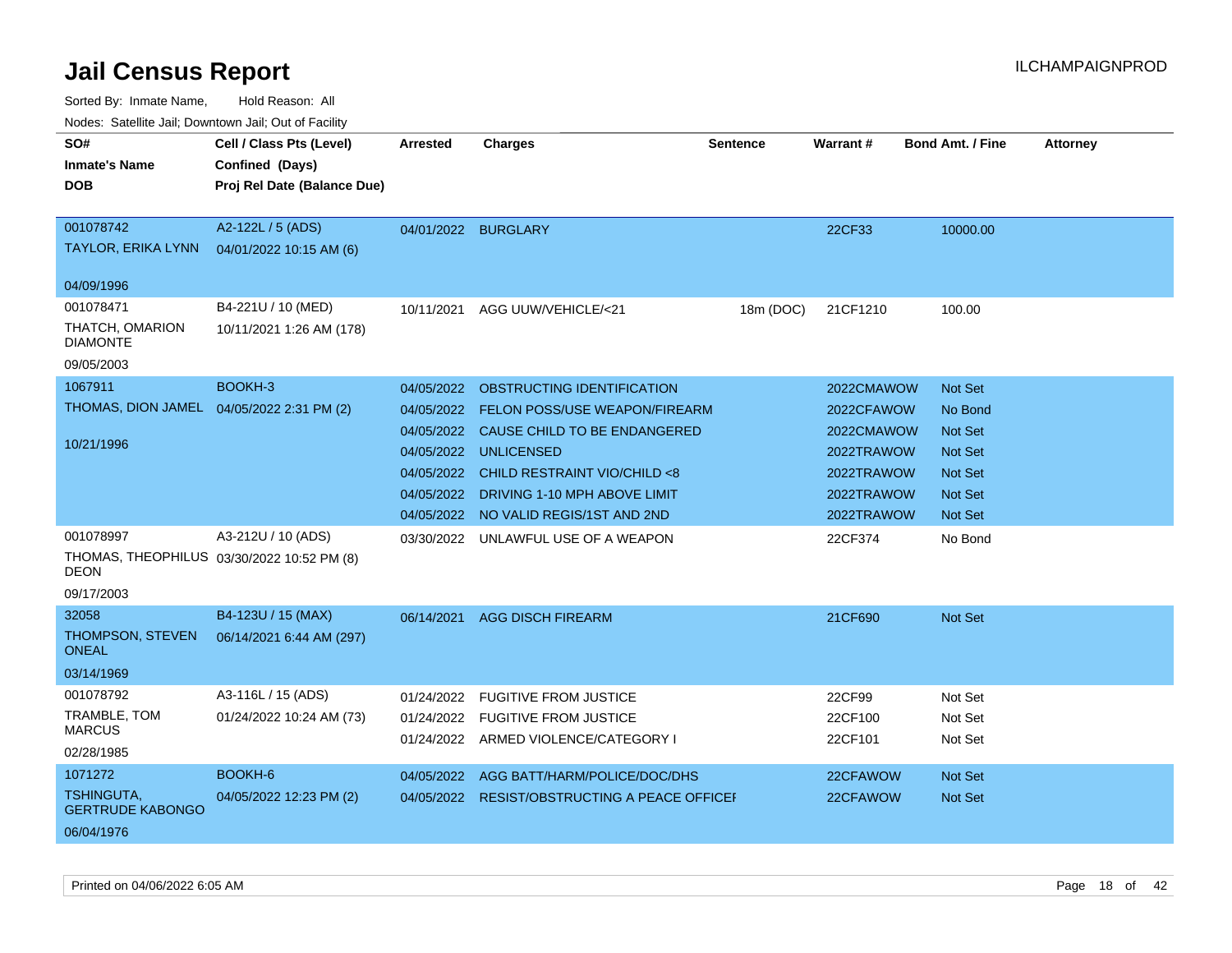| SO#<br><b>Inmate's Name</b><br><b>DOB</b>         | Cell / Class Pts (Level)<br>Confined (Days)<br>Proj Rel Date (Balance Due) | <b>Arrested</b> | <b>Charges</b>                      | <b>Sentence</b> | Warrant#   | <b>Bond Amt. / Fine</b> | <b>Attorney</b> |
|---------------------------------------------------|----------------------------------------------------------------------------|-----------------|-------------------------------------|-----------------|------------|-------------------------|-----------------|
| 1076325                                           | B1-201U / 15 (MAX)                                                         | 03/25/2022      | AGG UUW/LOADED/NO FCCA/FOID         |                 | 2020CF742  | 25000.00                |                 |
| <b>TURNER, PRINTISS</b>                           | 03/25/2022 3:15 PM (13)                                                    | 03/25/2022      | <b>MURDER</b>                       |                 | 2021CF1071 | 1500000.00              |                 |
| VASHAWN-DEMAN,                                    |                                                                            | 03/25/2022      | <b>DOMESTIC BATTERY</b>             |                 | 20CM468    | 1000.00                 |                 |
|                                                   |                                                                            | 03/25/2022      | AGG UUW/LOADED/NO FCCA/FOID         |                 | 21CF1520   | 50000.00                |                 |
|                                                   |                                                                            |                 | 03/28/2022 FUGITIVE FROM JUSTICE    |                 | 22CF360    | 50000.00                |                 |
| 11/10/2001                                        |                                                                            |                 |                                     |                 |            |                         |                 |
| 001079017                                         | BOOKH-3                                                                    | 04/05/2022      | DOMESTIC BATTERY                    |                 | 22CMAWOW   | Not Set                 |                 |
| <b>VARGAS, PATRICK</b><br><b>TREYVONTE LENIER</b> | 04/05/2022 10:33 AM (2)                                                    |                 |                                     |                 |            |                         |                 |
| 01/30/1995                                        |                                                                            |                 |                                     |                 |            |                         |                 |
| 50548                                             | B3-DR / 10 (MED)                                                           | 03/29/2022      | AGG UNLAWFUL USE OF WEAPON/VEH      |                 | 21CF1067   | No Bond                 |                 |
| <b>VINEYARD, SHORNOR</b><br><b>JAMAL</b>          | 03/29/2022 8:51 AM (9)                                                     |                 |                                     |                 |            |                         |                 |
| 12/14/1979                                        | 5/19/2022 (0.00)                                                           |                 |                                     |                 |            |                         |                 |
| 001077992                                         | A3-217L / 15 (ADS)                                                         |                 | 03/31/2022 ARMED ROBBERY/NO FIREARM |                 | 21CF590    | 100000.00               |                 |
| WADE, DONTE<br><b>LAMONT</b>                      | 03/31/2022 1:25 PM (7)                                                     |                 |                                     |                 |            |                         |                 |
| 09/05/1986                                        |                                                                            |                 |                                     |                 |            |                         |                 |
| 001079004                                         | A3-211L / 15 (MED)                                                         | 04/02/2022      | FELON POSS/USE WEAPON/FIREARM       |                 | 22CF391    | No Bond                 |                 |
| <b>WALLS, MICHAEL</b><br><b>DIANSIO</b>           | 04/02/2022 4:16 AM (5)                                                     |                 |                                     |                 |            |                         |                 |
| 06/21/1991                                        |                                                                            |                 |                                     |                 |            |                         |                 |
| 996098                                            | B3-W7-28L / 10 (MED)                                                       | 03/25/2022      | AGG UUW/PERSON/NO FOID              |                 | 21CF1007   | No Bond                 |                 |
| WASHINGTON,<br><b>DANTAEVIOUS</b>                 | 03/25/2022 10:18 AM (13)                                                   |                 |                                     |                 |            |                         |                 |
| 11/14/1991                                        | 4/23/2022 (0.00)                                                           |                 |                                     |                 |            |                         |                 |
| 1070737                                           | A1-126L / 15 (MAX)                                                         | 10/14/2021      | AGG KIDNAPG/<13/INTEL DISABL        | (DHS)           | 2020CF418  | 250000.00               |                 |
| <b>WASHINGTON,</b><br><b>JASTINA VIRGINIA</b>     | 10/14/2021 12:02 PM (175)                                                  |                 |                                     |                 |            |                         |                 |
| 04/11/2000                                        |                                                                            |                 |                                     |                 |            |                         |                 |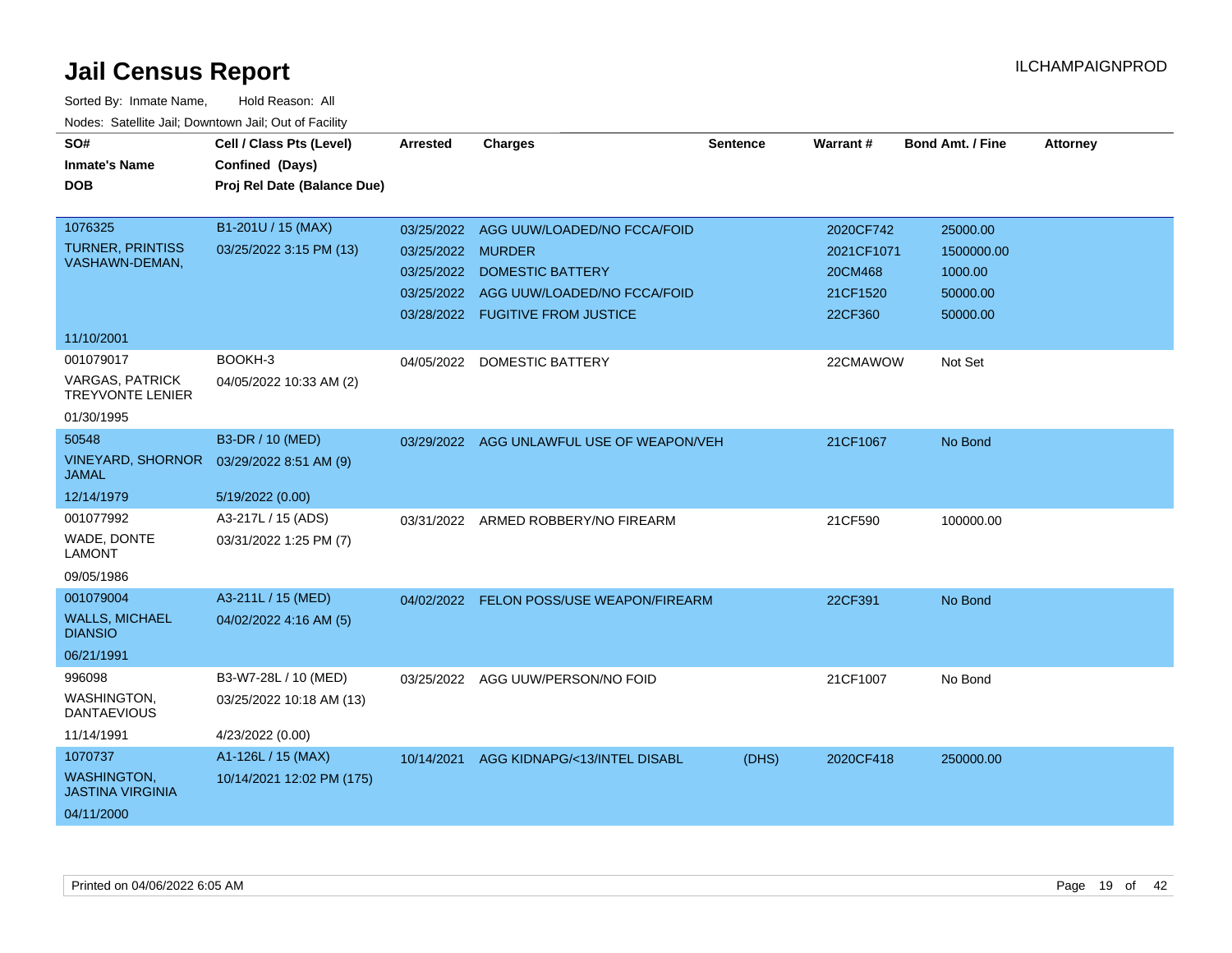| SO#<br><b>Inmate's Name</b><br>DOB                                      | Cell / Class Pts (Level)<br>Confined (Days)<br>Proj Rel Date (Balance Due) | <b>Arrested</b>                                                    | <b>Charges</b>                                                                                                                                            | <b>Sentence</b> | Warrant#                                     | <b>Bond Amt. / Fine</b>                                    | <b>Attorney</b> |
|-------------------------------------------------------------------------|----------------------------------------------------------------------------|--------------------------------------------------------------------|-----------------------------------------------------------------------------------------------------------------------------------------------------------|-----------------|----------------------------------------------|------------------------------------------------------------|-----------------|
| 977140<br><b>WEBSTER, DERRIAL</b><br><b>DEVON</b>                       | B1-203L / 10 (MED)<br>10/24/2021 2:46 AM (165)                             | 10/24/2021                                                         | <b>ARMED HABITUAL CRIMINAL</b>                                                                                                                            |                 | 21CF1289                                     | <b>Not Set</b>                                             |                 |
| 01/14/1990<br>001078328<br>WHITE, JUSTIN<br><b>STEVEN</b><br>10/25/1995 | B1-105L / 15 (MAX)<br>08/30/2021 10:48 AM (220)                            | 08/30/2021                                                         | FELON POSS/USE WEAPON/FIREARM                                                                                                                             |                 | 21CF1045                                     | Not Set                                                    |                 |
| 1066774<br><b>WILLIAMS, GURLDINE</b><br>04/11/1999                      | <b>BOOKF-2</b><br>04/05/2022 12:50 PM (2)                                  | 04/05/2022<br>04/05/2022<br>04/05/2022<br>04/05/2022<br>04/05/2022 | DRIVING ON SUSPENDED LICENSE<br>DRIVING ON SUSPENDED LICENSE<br>DRIVING ON SUSPENDED LICENSE<br>AGG BATTERY/PEACE OFFICER<br>DRIVING ON SUSPENDED LICENSE |                 | 2022MT000013<br>2021TR008770<br>2021TR000485 | 2500.00<br>2500.00<br>2500.00<br><b>Not Set</b><br>Not Set |                 |
| 638552<br><b>WILLIAMS, MICHAEL</b><br><b>JAMES</b><br>03/29/1964        | B2-T2-08L / 5 (SPH)<br>10/07/2021 12:20 PM (182)                           | 10/07/2021                                                         | CHILD PORNOGRAPHY/PHOTOGRAPH                                                                                                                              |                 | 2021CF1207                                   | No Bond                                                    |                 |
| 1066370<br><b>WILLIAMS, REONTE</b><br><b>REMIR</b><br>05/14/1999        | B1-101L / 15 (MAX)<br>07/28/2021 5:40 AM (253)                             | 07/28/2021                                                         | ARMED VIOLENCE/CATEGORY III                                                                                                                               |                 | 2021 CF 882                                  | <b>Not Set</b>                                             |                 |
| 001079013<br><b>WILLIAMS, TRAVIS</b><br><b>CENTRELL</b><br>07/23/1984   | A3-111L / 10 (ADS)<br>04/03/2022 7:49 AM (4)                               | 04/03/2022                                                         | <b>DOMESTIC BATTERY</b>                                                                                                                                   |                 | 22DV50                                       | Not Set                                                    |                 |
| 1051953<br><b>WINSTON, ALYSSIA</b><br><b>LETEECE</b><br>03/17/1996      | A1-124U / 10 (ADS)<br>02/02/2022 4:29 AM (64)                              | 02/02/2022                                                         | DOMESTIC BATTERY/OTHER PRIOR<br>03/28/2022 AGG ROBBERY/INDICATE ARM W/FIR                                                                                 |                 | 22CF144<br>22CF353                           | <b>Not Set</b><br>Not Set                                  |                 |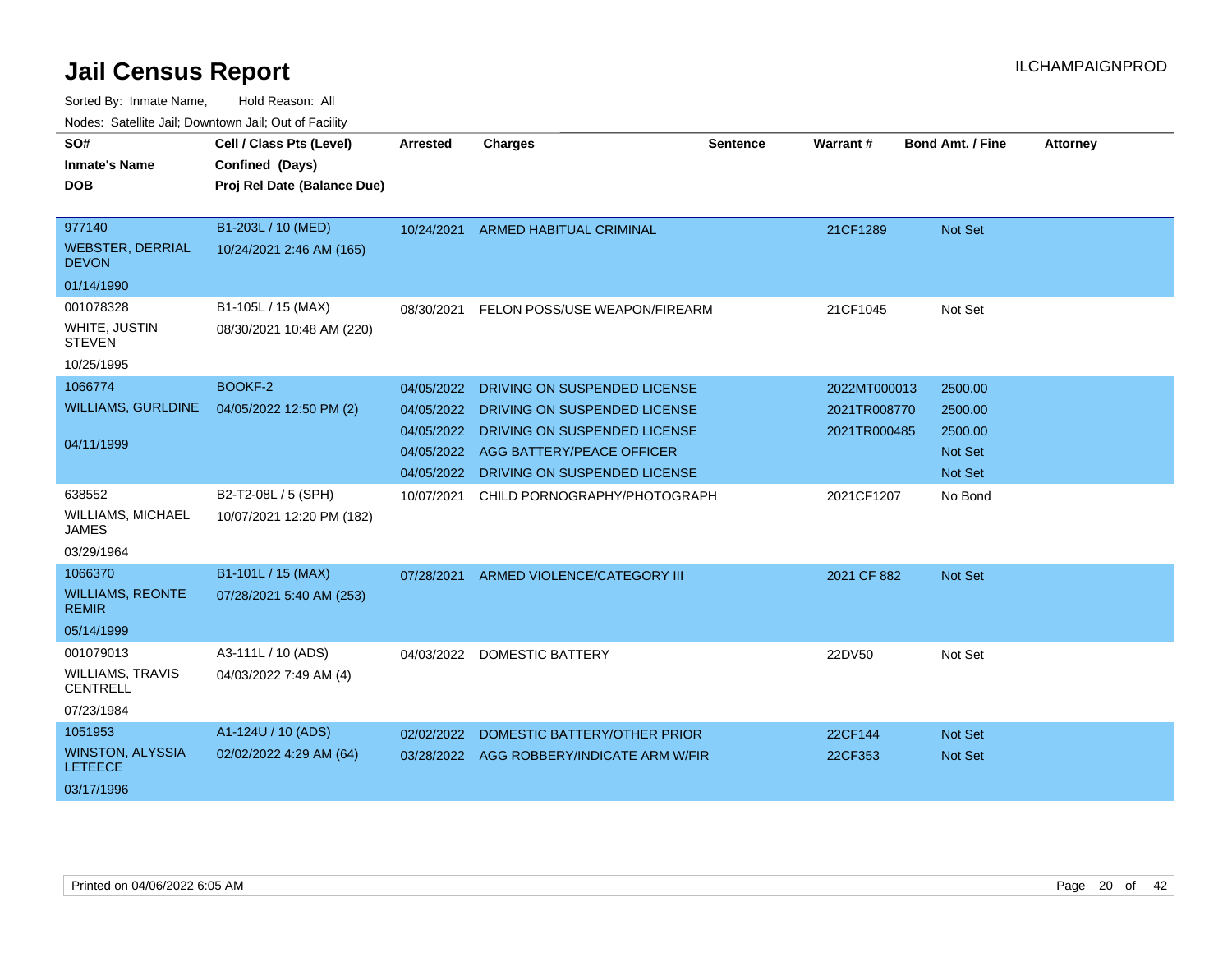| SO#<br><b>Inmate's Name</b><br><b>DOB</b> | Cell / Class Pts (Level)<br>Confined (Days)<br>Proj Rel Date (Balance Due) | Arrested          | Charges                      | <b>Sentence</b> | Warrant # | <b>Bond Amt. / Fine</b> | Attorney |
|-------------------------------------------|----------------------------------------------------------------------------|-------------------|------------------------------|-----------------|-----------|-------------------------|----------|
|                                           |                                                                            |                   |                              |                 |           |                         |          |
| 001079007                                 | A3-117U / 10 (ADS)                                                         | 04/02/2022        | DOMESTIC BATTERY/OTHER PRIOR |                 | 22CF393   | <b>Not Set</b>          |          |
| ZIEBART, LANCE<br><b>DANIEL</b>           | 04/03/2022 12:33 AM (4)                                                    | 04/02/2022        | <b>BURGLARY</b>              |                 | 22CF180   | 30000.00                |          |
| 12/17/1982                                |                                                                            |                   |                              |                 |           |                         |          |
| <b>Total Satellite Jail: 155</b>          |                                                                            | <b>Males: 130</b> | Females: 25<br>Unknown: 0    |                 |           |                         |          |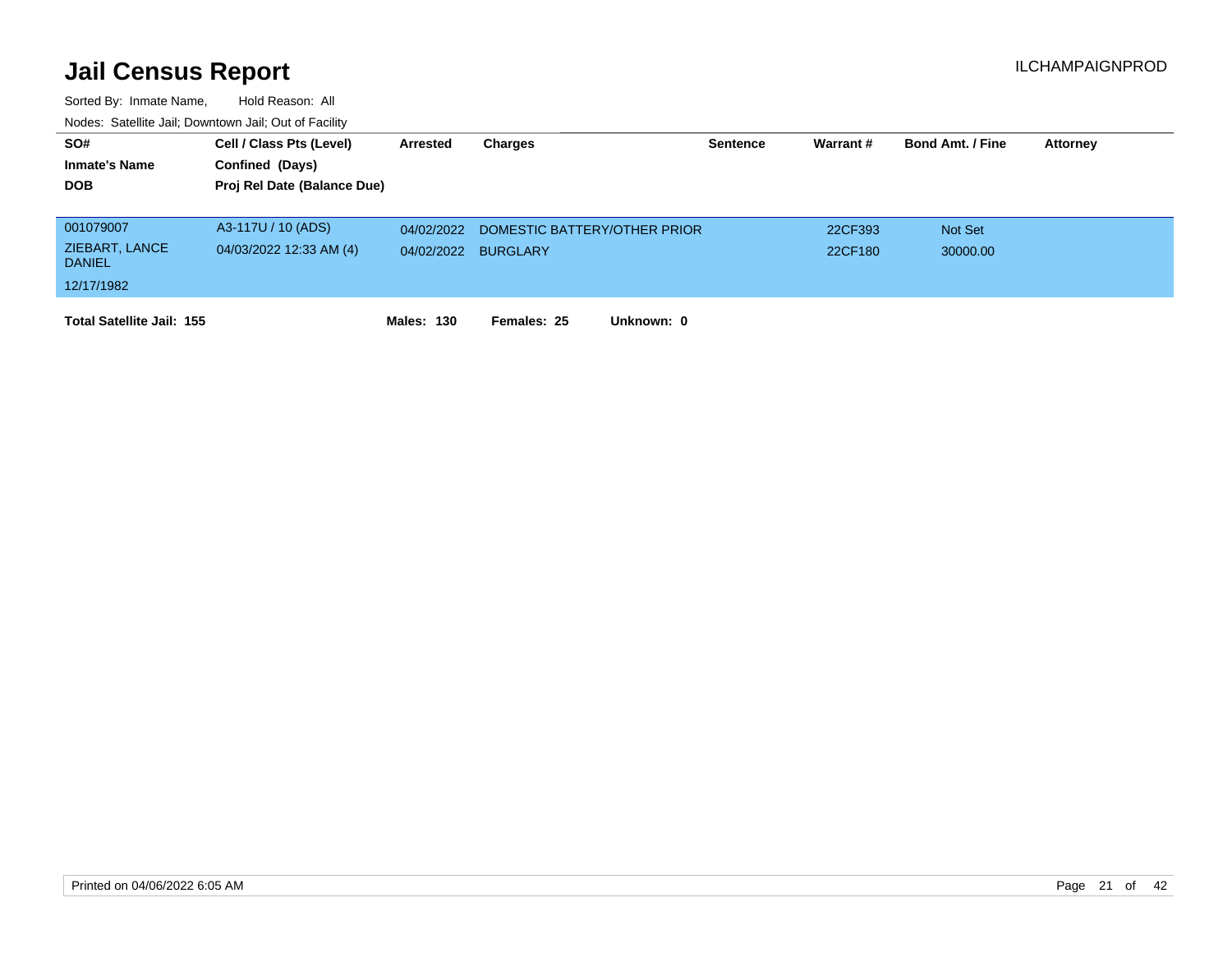| <b>Downtown Jail</b>                             |                             |            |                                     |                 |                 |                         |                 |
|--------------------------------------------------|-----------------------------|------------|-------------------------------------|-----------------|-----------------|-------------------------|-----------------|
| SO#                                              | Cell / Class Pts (Level)    | Arrested   | <b>Charges</b>                      | <b>Sentence</b> | <b>Warrant#</b> | <b>Bond Amt. / Fine</b> | <b>Attorney</b> |
| <b>Inmate's Name</b>                             | Confined (Days)             |            |                                     |                 |                 |                         |                 |
| <b>DOB</b>                                       | Proj Rel Date (Balance Due) |            |                                     |                 |                 |                         |                 |
|                                                  |                             |            |                                     |                 |                 |                         |                 |
| 983810                                           | C7L / 15 (ADS)              | 12/14/2021 | <b>ARMED HABITUAL CRIMINAL</b>      |                 | 21CF1526        | <b>Not Set</b>          |                 |
| AKINS, KEVIN IVAN                                | 12/14/2021 5:34 PM (114)    |            |                                     |                 |                 |                         |                 |
| 09/23/1990                                       |                             |            |                                     |                 |                 |                         |                 |
| 952871                                           | G3U / 5 (MIN)               |            | 03/13/2022 METH DELIVERY/5<15 GRAMS |                 | 22CF300         | No Bond                 |                 |
| AUTEBERRY, JOSHUA<br>DAVID                       | 03/13/2022 7:24 PM (25)     |            |                                     |                 |                 |                         |                 |
| 12/28/1984                                       |                             |            |                                     |                 |                 |                         |                 |
| 001078218                                        | D1 / 5 (ADS)                | 03/23/2022 | <b>CRIMINAL TRESPASS TO LAND</b>    |                 | 21CM340         | 1000.00                 |                 |
| <b>BAKER, REED ALLEN</b>                         | 03/23/2022 6:55 PM (15)     | 03/23/2022 | <b>DISORDERLY CONDUCT</b>           |                 | 20OV0267        | 1000.00                 |                 |
|                                                  |                             | 03/24/2022 | <b>RETAIL THEFT</b>                 |                 | 20CM658         | 5000.00                 |                 |
| 07/28/1981                                       |                             |            |                                     |                 |                 |                         |                 |
| 001077899                                        | G7U / 5 (MIN)               | 03/20/2022 | <b>BURGLARY</b>                     |                 | 21CF593         | 20000.00                |                 |
| BARKSDALE, RAY<br><b>SHAWN</b>                   | 03/20/2022 2:40 PM (18)     | 03/20/2022 | POSSESSION OF METH/5<15 GRAMS       |                 | 21CF655         | 20000.00                |                 |
| 10/31/1990                                       |                             | 03/20/2022 | POSS STOLEN VEHICLE                 |                 | 21CF505         | 20000.00                |                 |
| 517915                                           | $C2L / 5$ (MIN)             |            |                                     |                 |                 |                         |                 |
| <b>BOXLEY, CHARLES</b>                           |                             | 08/03/2021 | <b>BURGLARY</b>                     |                 | 21CF289         | 20000.00                |                 |
| <b>OMAR</b>                                      | 08/03/2021 2:18 PM (247)    | 08/03/2021 | <b>BURGLARY</b>                     |                 | 21CF679         | 20000.00                |                 |
| 01/10/1985                                       |                             | 08/03/2021 | FORGERY/ISSUE/DELIVER DOCUMENT      |                 |                 | No Bond                 |                 |
| 47897                                            | J5L / 15 (ADS)              | 01/19/2022 | <b>VIOLATE ORDER PROTECTION</b>     |                 | 22CF85          | Not Set                 |                 |
| <b>BRANAMAN</b>                                  | 01/19/2022 9:21 PM (78)     | 01/19/2022 | DRVG REVOKED/2+/PERS INJ/DEATH      |                 | 22CF84          | Not Set                 |                 |
| <b>CLIFFORD EARL</b>                             |                             | 01/19/2022 | PAROLE REVOCATION                   |                 | VA2201139       | No Bond                 |                 |
| 03/09/1975                                       |                             | 02/08/2022 | DRIVE REVOKED/RECK HOMIC/3          |                 | 21CF1280        | Not Set                 |                 |
|                                                  |                             | 02/08/2022 | DRIVING ON REVOKED LICENSE          |                 | 21TR8305        | Not Set                 |                 |
| 1027929                                          | F6L / 15 (MAX)              | 12/18/2021 | <b>HOME INVASION/CAUSE INJURY</b>   |                 | 21CF1560        | No Bond                 |                 |
| <b>BROUGHTON, MARK</b><br><b>ANTHONY, Junior</b> | 12/18/2021 2:55 AM (110)    |            |                                     |                 |                 |                         |                 |
| 02/15/1990                                       |                             |            |                                     |                 |                 |                         |                 |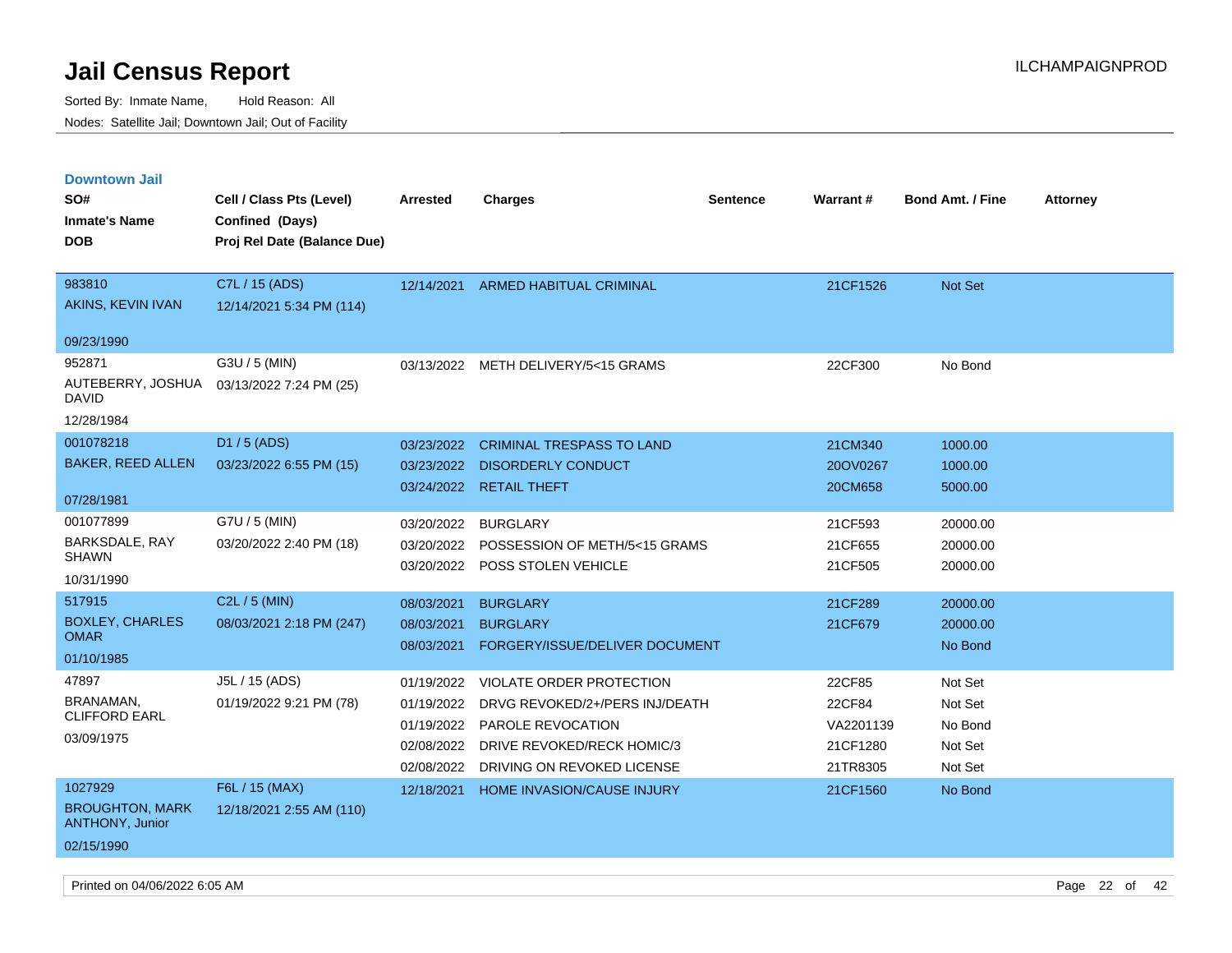| rougs. Calcing Jan, Downtown Jan, Out of Facility |                                              |                 |                                         |                 |            |                         |                 |
|---------------------------------------------------|----------------------------------------------|-----------------|-----------------------------------------|-----------------|------------|-------------------------|-----------------|
| SO#<br><b>Inmate's Name</b>                       | Cell / Class Pts (Level)<br>Confined (Days)  | <b>Arrested</b> | <b>Charges</b>                          | <b>Sentence</b> | Warrant#   | <b>Bond Amt. / Fine</b> | <b>Attorney</b> |
| <b>DOB</b>                                        | Proj Rel Date (Balance Due)                  |                 |                                         |                 |            |                         |                 |
| 1067476                                           | F7U / 10 (MED)                               | 11/13/2021      | AGG DOMESTIC BATTERY/STRANGLE           |                 | 20CF575    | 5000.00                 |                 |
| <b>BROWN, JAMES</b><br><b>BRONELL</b>             | 11/13/2021 2:35 AM (145)                     | 11/13/2021      | <b>RESIDENTIAL BURGLARY</b>             |                 | 21CF385    | 25000.00                |                 |
| 01/08/1996                                        |                                              |                 |                                         |                 |            |                         |                 |
| 995432                                            | H5L / 10 (ADS)                               | 12/20/2021      | FAIL TO RPT WKLY/NO FIXED ADDR          |                 | 21CF1559   | Not Set                 |                 |
| BROWN, JAVON<br><b>SHANTEZ</b>                    | 12/20/2021 2:06 AM (108)                     |                 |                                         |                 |            |                         |                 |
| 10/14/1991                                        |                                              |                 |                                         |                 |            |                         |                 |
| 001078900                                         | J7L / 15 (ADS)                               |                 | 03/02/2022 MURDER/INTENT TO KILL/INJURE |                 | 22CF252    | Not Set                 |                 |
| <b>BYRD, ANDREW</b><br><b>DARNELL</b>             | 03/02/2022 11:59 PM (36)                     |                 |                                         |                 |            |                         |                 |
| 12/30/2003                                        |                                              |                 |                                         |                 |            |                         |                 |
| 001077954                                         | F9L / 10 (MED)                               | 12/21/2021      | RESIDENTIAL BURGLARY                    |                 | 21CF1570   | Not Set                 |                 |
|                                                   | CALKINS, STEVEN RAY 12/21/2021 6:35 AM (107) |                 |                                         |                 |            |                         |                 |
| 01/01/1992                                        |                                              |                 |                                         |                 |            |                         |                 |
| 001078092                                         | H2U / 10 (ADS)                               | 12/27/2021      | AGG BATTERY/PUBLIC PLACE                |                 | 2021CF1042 | 5000.00                 |                 |
| <b>WILLIAM</b>                                    | CHOUNARD, STANLEY 12/27/2021 10:47 PM (101)  |                 |                                         |                 |            |                         |                 |
| 06/25/1986                                        |                                              |                 |                                         |                 |            |                         |                 |
| 56241                                             | E2U / 5 (MIN)                                | 01/13/2022      | VIOLATE ORDER/PRIOR DOM BTRY            |                 | 22CF59     | Not Set                 |                 |
| CLARK, DAMON<br><b>GILLMORE</b>                   | 01/13/2022 4:36 AM (84)                      |                 | 04/04/2022 CIVIL FTA WARRANT            |                 | 2007D200   | 100000.00               |                 |
| 12/21/1976                                        |                                              |                 |                                         |                 |            |                         |                 |
| 001078838                                         | D <sub>2</sub> / 15 (ADS)                    | 02/12/2022      | PRED CRIM SEX ASLT/BODILY HARM          |                 | 21CF30     | 150000.00               |                 |
| <b>CLAYTON, KAREEM</b><br>JAMAL                   | 02/12/2022 8:55 AM (54)                      |                 |                                         |                 |            |                         |                 |
| 02/03/1974                                        |                                              |                 |                                         |                 |            |                         |                 |
| 1075361                                           | $15/5$ (ADS)                                 | 04/16/2021      | <b>BURGLARY</b>                         |                 | 21CF414    | Not Set                 |                 |
| <b>COWART, TORREY</b><br>BENJAMEN, Junior         | 04/16/2021 9:17 PM (356)                     |                 |                                         |                 |            |                         |                 |
| 11/22/1987                                        |                                              |                 |                                         |                 |            |                         |                 |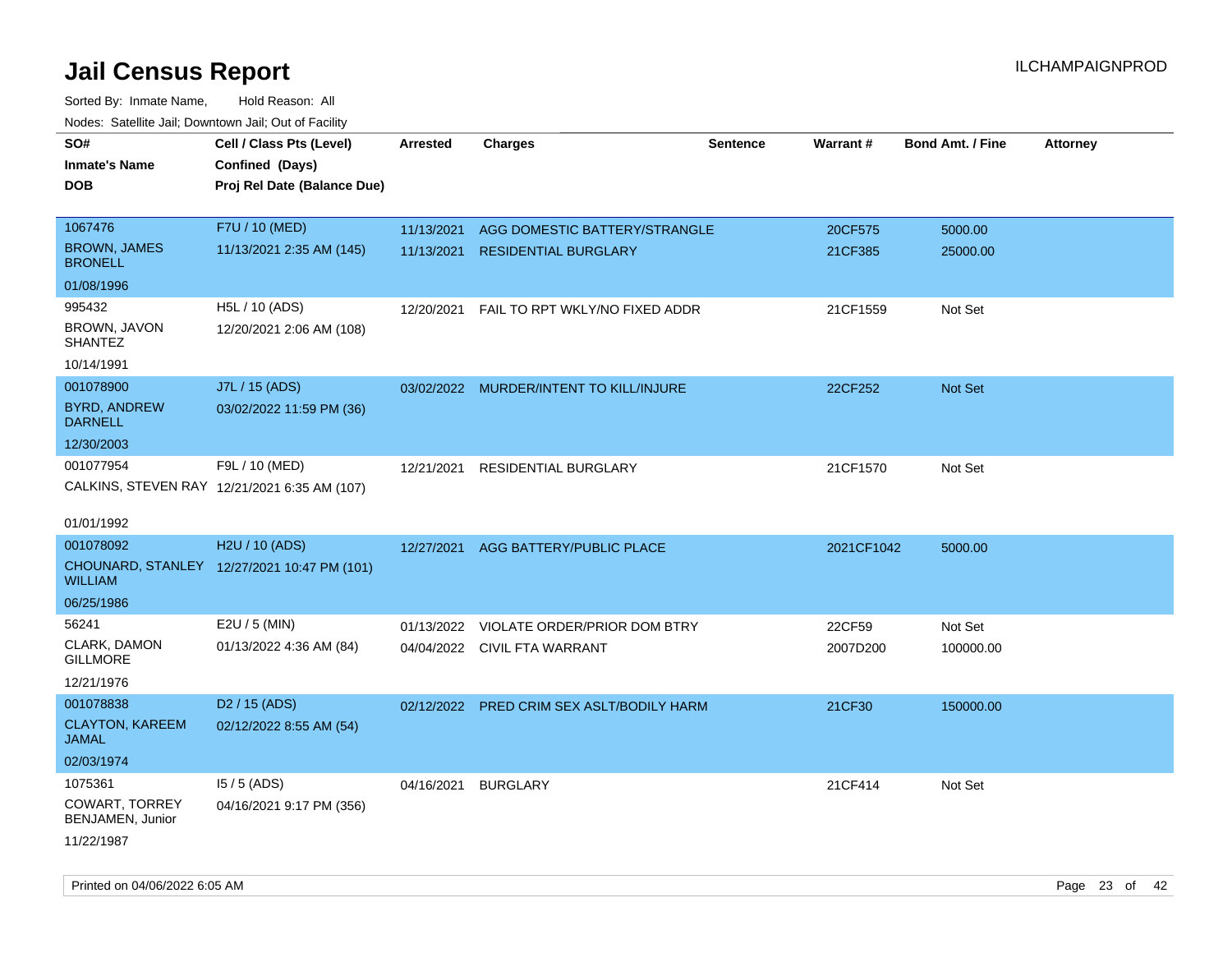| ivodes. Satellite Jali, Downtown Jali, Out of Facility |                             |                      |                               |                 |                 |                         |                 |
|--------------------------------------------------------|-----------------------------|----------------------|-------------------------------|-----------------|-----------------|-------------------------|-----------------|
| SO#                                                    | Cell / Class Pts (Level)    | Arrested             | <b>Charges</b>                | <b>Sentence</b> | <b>Warrant#</b> | <b>Bond Amt. / Fine</b> | <b>Attorney</b> |
| <b>Inmate's Name</b>                                   | Confined (Days)             |                      |                               |                 |                 |                         |                 |
| <b>DOB</b>                                             | Proj Rel Date (Balance Due) |                      |                               |                 |                 |                         |                 |
|                                                        |                             |                      |                               |                 |                 |                         |                 |
| 1067370                                                | E1L / 15 (ADS)              | 11/05/2021           | FIREARM/FOID INVALID/NOT ELIG | 2y (DOC)        | 21CF1370        | Not Set                 |                 |
| <b>DAVIS, AUSTIN</b><br>CHRISTOPHER                    | 11/06/2021 12:23 AM (152)   |                      |                               |                 |                 |                         |                 |
| 08/11/1997                                             |                             |                      |                               |                 |                 |                         |                 |
| 001077214                                              | F8L / 15 (MAX)              | 12/20/2021           | <b>MURDER</b>                 |                 | 21CF1572        | Not Set                 |                 |
| DAVIS-MURDOCK,<br><b>ERION VASSHAD</b>                 | 12/21/2021 10:13 AM (107)   |                      |                               |                 |                 |                         |                 |
| 06/22/1998                                             |                             |                      |                               |                 |                 |                         |                 |
| 001078223                                              | G6L / 5 (MIN)               | 11/09/2021           | AGG DUI/NO VALID DL           |                 | 21CF1382        | <b>Not Set</b>          |                 |
| DIEGO-MATEO,<br><b>JOAQUIN</b>                         | 11/09/2021 10:52 PM (149)   |                      |                               |                 |                 |                         |                 |
| 01/23/2002                                             |                             |                      |                               |                 |                 |                         |                 |
| 571307                                                 | J3L / 15 (ADS)              | 09/14/2020           | CRIM SEXUAL ABUSE/CONSENT     |                 | 2020CF1026      | Not Set                 |                 |
| DOMINGO-<br>CASTANEDA,                                 | 09/14/2020 11:19 PM (570)   | 09/14/2020           | PRED CRIM SEX ASLT/VICTIM <13 |                 | 2020CF1025      | Not Set                 |                 |
| 09/29/1989                                             |                             |                      |                               |                 |                 |                         |                 |
| 527379                                                 | D6 / 15 (ADS)               | 10/25/2021           | ARMED HABITUAL CRIMINAL       |                 | 21CF1297        | <b>Not Set</b>          |                 |
| <b>DRAKE, MARCELL</b><br>DEON                          | 10/25/2021 5:05 PM (164)    | 10/27/2021           | AGG DOMESTIC BATTERY/STRANGLE |                 | 21CF1245        | <b>Not Set</b>          |                 |
| 04/20/1987                                             |                             |                      |                               |                 |                 |                         |                 |
| 36298                                                  | E6L / 5 (SPH)               | 03/11/2022 AGG DUI/3 |                               |                 | 21CF380         | Not Set                 |                 |
| DUCEY, SCOTT<br>ROBERT                                 | 03/11/2022 12:49 PM (27)    |                      |                               |                 |                 |                         |                 |
| 04/02/1969                                             |                             |                      |                               |                 |                 |                         |                 |
| 959292                                                 | K1 / 15 (ADS)               | 04/01/2021           | ATTEMPT (FIRST DEGREE MURDER) |                 | 2020CF565       | 2000000.00              |                 |
| <b>DUNCAN, COREYON</b><br>ANTHONY                      | 04/01/2021 8:46 PM (371)    | 12/17/2021           | <b>MURDER</b>                 |                 | 21CF1542        | <b>Not Set</b>          |                 |
| 01/17/1989                                             |                             |                      |                               |                 |                 |                         |                 |
| 1053207                                                | K3 / 15 (SPH)               | 06/06/2019           | MURDER/INTENT TO KILL/INJURE  |                 | 2019-CF849      | 2000000.00              |                 |
| FAUST, JAQUAVEON<br>LAVELL                             | 06/06/2019 2:24 PM (1,036)  |                      |                               |                 |                 |                         |                 |
| 07/25/1996                                             |                             |                      |                               |                 |                 |                         |                 |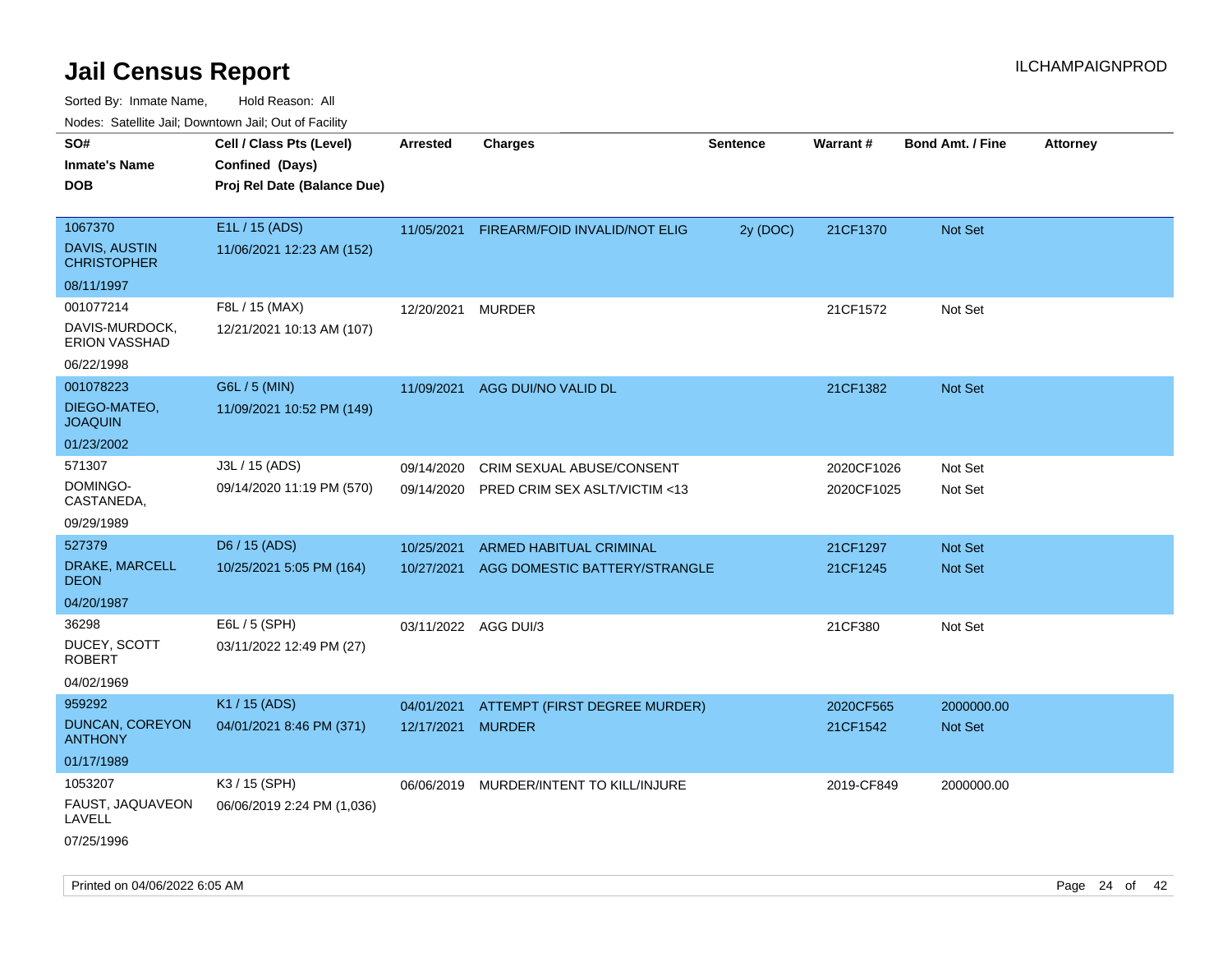| roaco. Catolino dall, Downtown dall, Out of Fability |                             |                 |                                           |                 |             |                         |                 |
|------------------------------------------------------|-----------------------------|-----------------|-------------------------------------------|-----------------|-------------|-------------------------|-----------------|
| SO#                                                  | Cell / Class Pts (Level)    | <b>Arrested</b> | <b>Charges</b>                            | <b>Sentence</b> | Warrant#    | <b>Bond Amt. / Fine</b> | <b>Attorney</b> |
| <b>Inmate's Name</b>                                 | Confined (Days)             |                 |                                           |                 |             |                         |                 |
| <b>DOB</b>                                           | Proj Rel Date (Balance Due) |                 |                                           |                 |             |                         |                 |
|                                                      |                             |                 |                                           |                 |             |                         |                 |
| 527081                                               | C3U / 10 (MED)              |                 | 09/06/2021 ARSON/REAL/PERSONAL PROP>\$150 |                 | 2021 CF 797 | 25000.00                |                 |
| <b>FERGUSON,</b><br><b>CHRISTOPHER</b>               | 09/06/2021 1:18 PM (213)    |                 |                                           |                 |             |                         |                 |
| 12/21/1981                                           |                             |                 |                                           |                 |             |                         |                 |
| 524764                                               | G3L / 5 (MIN)               | 09/18/2021      | METH DELIVERY/15<100 GRAMS                |                 | 21CF627     | 50000.00                |                 |
| <b>FISCUS, ROBERT</b><br><b>LOWELL</b>               | 09/18/2021 10:50 AM (201)   |                 |                                           |                 |             |                         |                 |
| 02/17/1986                                           |                             |                 |                                           |                 |             |                         |                 |
| 1068917                                              | $12/5$ (ADS)                |                 | 08/11/2021 VIO ORDER/PRIOR VIO OF ORDER   |                 | 21CF965     | <b>Not Set</b>          |                 |
| <b>GARCIA, JUAN</b><br><b>CARLOS</b>                 | 08/11/2021 9:24 PM (239)    |                 |                                           |                 |             |                         |                 |
| 10/21/1997                                           |                             |                 |                                           |                 |             |                         |                 |
| 32913                                                | $11/15$ (ADS)               | 12/03/2021      | PRED CRIM SEX ASLT/VICTIM <13             |                 | 21CF1481    | Not Set                 |                 |
| GROB, WARREN A,<br>Junior                            | 12/03/2021 4:24 PM (125)    |                 |                                           |                 |             |                         |                 |
| 12/07/1950                                           |                             |                 |                                           |                 |             |                         |                 |
| 001078871                                            | G9U / 5 (ADS)               | 02/22/2022      | <b>ESCAPE/VIOLATE ELEC MONITORING</b>     |                 | 22CF316     | 150000.00               |                 |
| <b>HARRIS, MARTELL</b>                               | 02/22/2022 3:44 PM (44)     |                 | 02/22/2022 RESIDENTIAL BURGLARY           |                 | 2020JD14    | No Bond                 |                 |
| <b>TE'SHAWN</b>                                      |                             |                 | 02/22/2022 INDIRECT CRIMINAL CONTEMPT     |                 | 2020CC9     | 20000.00                |                 |
| 07/02/2003                                           |                             |                 |                                           |                 |             |                         |                 |
| 001078868                                            | C6L / 5 (ADS)               |                 | 02/24/2022 STALKING/CAUSE FEAR FOR SAFETY |                 | 22CF227     | 150000.00               |                 |
| HARRIS-MINER,<br><b>NICHOLAS</b>                     | 02/24/2022 3:56 PM (42)     |                 |                                           |                 |             |                         |                 |
| 07/08/1998                                           |                             |                 |                                           |                 |             |                         |                 |
| 1073611                                              | G4L / 5 (MIN)               | 02/09/2021      | DELIVERY OF OR POSSESSION OF W/ INT       |                 | 21CF160     | Not Set                 |                 |
| HAYES, CAMERON<br><b>TAYLOR MALEEK</b>               | 02/09/2021 3:10 PM (422)    |                 | 02/09/2021 MFG 15>100 GR ECSTASY/ANALOG   |                 | 21CF121     | 500000.00               |                 |
| 08/10/1998                                           |                             |                 |                                           |                 |             |                         |                 |
| 987949                                               | C4L / 10 (ADS)              | 03/29/2022      | <b>FELON POSS/FIREARM</b>                 |                 | 22CF365     | Not Set                 |                 |
| HOLT, TERRELL<br>VALENTINO                           | 03/29/2022 12:53 AM (9)     |                 | 03/29/2022 FUGITIVE FROM JUSTICE          |                 | 22CF364     | Not Set                 |                 |
| 02/17/1991                                           |                             |                 |                                           |                 |             |                         |                 |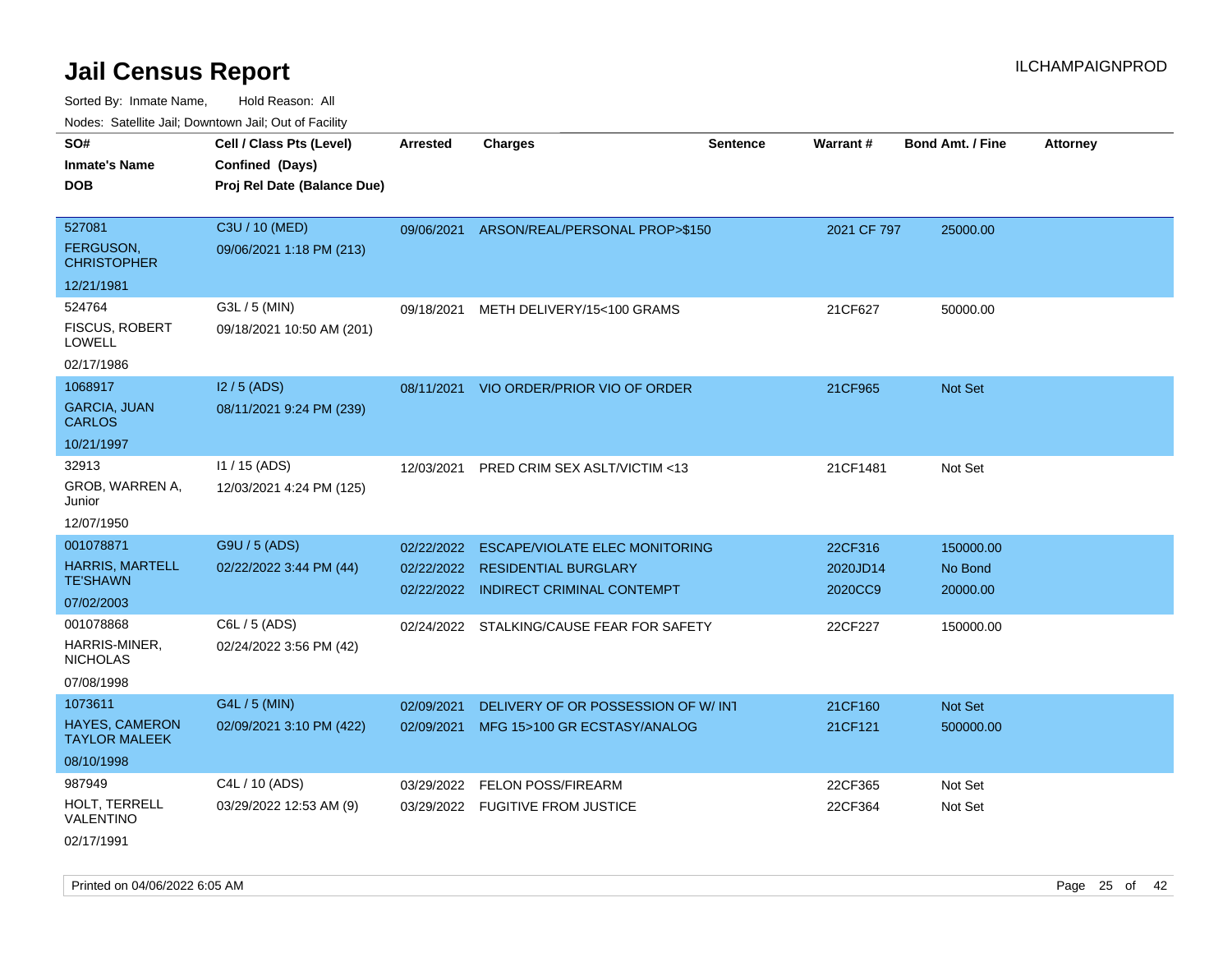Sorted By: Inmate Name, Hold Reason: All

Nodes: Satellite Jail; Downtown Jail; Out of Facility

| SO#<br><b>Inmate's Name</b><br><b>DOB</b>        | Cell / Class Pts (Level)<br>Confined (Days)<br>Proj Rel Date (Balance Due) | <b>Arrested</b>  | <b>Charges</b>                           | <b>Sentence</b>      | Warrant#  | <b>Bond Amt. / Fine</b> | <b>Attorney</b> |
|--------------------------------------------------|----------------------------------------------------------------------------|------------------|------------------------------------------|----------------------|-----------|-------------------------|-----------------|
| 518711<br><b>INGERSON, LUCUS</b><br><b>JAMES</b> | G5L / 5 (MIN)<br>01/30/2022 4:57 PM (67)                                   | 01/30/2022 THEFT |                                          |                      | 22CF133   | Not Set                 |                 |
| 09/16/1979                                       |                                                                            |                  |                                          |                      |           |                         |                 |
| 001078766                                        | $13/5$ (ADS)                                                               |                  | 02/08/2022 AGGRAVATED BATTERY            |                      | 22CF160   | Not Set                 |                 |
| JOHNSON, IYONZI                                  | 02/08/2022 11:56 AM (58)                                                   | 02/08/2022       | <b>BURGLARY</b>                          |                      | 22CF63    | 3000.00                 |                 |
| 07/16/1994                                       |                                                                            |                  |                                          |                      |           |                         |                 |
| 001078818                                        | D3 / 10 (MED)                                                              | 02/04/2022       | DOMESTIC BATTERY/OTHER PRIOR             |                      | 22CF148   | Not Set                 |                 |
| KINSEL, EVERAL<br><b>MICHAEL WILLIAM</b>         | 02/04/2022 7:37 PM (62)                                                    |                  |                                          |                      |           |                         |                 |
| 10/16/1985                                       |                                                                            |                  |                                          |                      |           |                         |                 |
| 527447                                           | J1L / 10 (ADS)                                                             | 02/22/2022       | <b>BURGLARY</b>                          |                      | 22CF224   | Not Set                 |                 |
| KIRKWOOD, TYLER                                  | 02/22/2022 10:47 AM (44)                                                   | 02/22/2022       | AGG BATTERY/GREAT BODILY HARM            |                      | 22CF223   | Not Set                 |                 |
| <b>JAMES</b>                                     |                                                                            | 02/23/2022       | <b>BURGLARY</b>                          |                      | 22CF152   | Not Set                 |                 |
| 10/04/1985                                       |                                                                            | 04/05/2022       | <b>RESIDENTIAL BURGLARY</b>              |                      | 22CF383   | Not Set                 |                 |
| 29681                                            | J2L / 15 (ADS)                                                             | 07/14/2020       | PREDATORY CRIMINAL SEX ASSLT/CHILD       |                      | 20CF-781  | 250000.00               |                 |
| LENOIR, JOHN<br><b>CHRISTOPHER</b>               | 07/14/2020 12:51 PM (632)                                                  |                  |                                          |                      |           |                         |                 |
| 04/20/1966                                       |                                                                            |                  |                                          |                      |           |                         |                 |
| 001078797                                        | 14 / 10 (ADS)                                                              |                  | 01/26/2022 VIO STALKING NO CONTACT ORDER |                      | 22CM31    | Not Set                 |                 |
| LEVIN, DANIEL DAVID                              | 01/26/2022 3:00 PM (71)                                                    |                  |                                          |                      |           |                         |                 |
| 08/08/1984                                       |                                                                            |                  |                                          |                      |           |                         |                 |
| 45113                                            | C1L                                                                        | 11/20/2021       | ARMED HABITUAL CRIMINAL                  | 6y/6m (DOC) 21CF1424 |           | No Bond                 |                 |
| MARTIN, JEREMIAH<br><b>FRANCIS</b>               | 11/20/2021 1:18 AM (138)                                                   |                  |                                          |                      |           |                         |                 |
| 01/18/1977                                       |                                                                            |                  |                                          |                      |           |                         |                 |
| 1063030                                          | D4 / 15 (ADS)                                                              | 12/20/2021       | <b>MURDER</b>                            |                      | 21CF1571  | Not Set                 |                 |
|                                                  | MASON, RYAN ONEIAL 12/21/2021 9:30 AM (107)                                | 12/22/2021       | PAROLE REVOCATION                        |                      | CH2107979 | Not Set                 |                 |

02/22/1991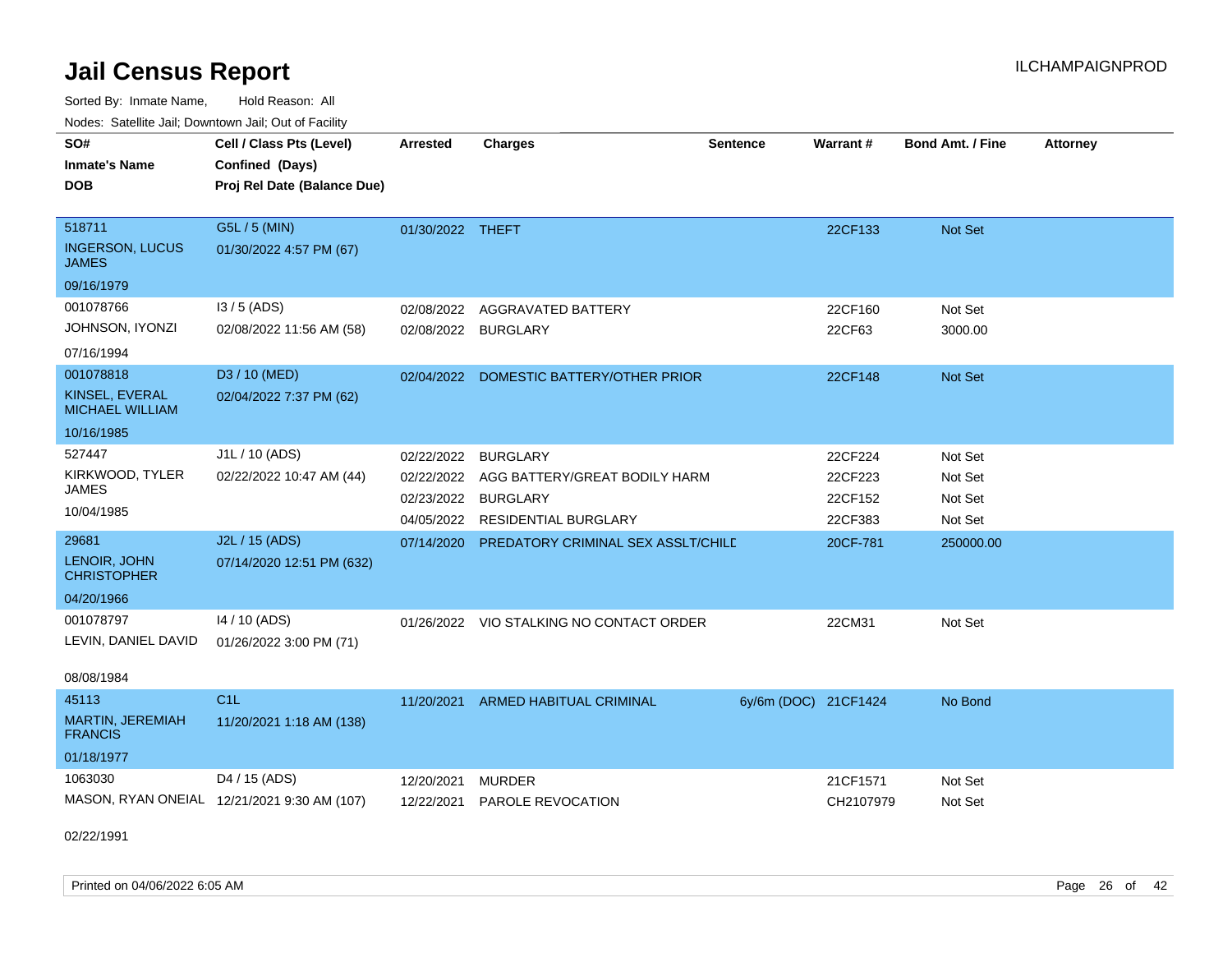| rouco. Calcillo Jali, Downtown Jali, Out of Facility |                             |                      |                                                         |                 |            |                         |                 |
|------------------------------------------------------|-----------------------------|----------------------|---------------------------------------------------------|-----------------|------------|-------------------------|-----------------|
| SO#                                                  | Cell / Class Pts (Level)    | <b>Arrested</b>      | Charges                                                 | <b>Sentence</b> | Warrant#   | <b>Bond Amt. / Fine</b> | <b>Attorney</b> |
| Inmate's Name                                        | Confined (Days)             |                      |                                                         |                 |            |                         |                 |
| DOB                                                  | Proj Rel Date (Balance Due) |                      |                                                         |                 |            |                         |                 |
|                                                      |                             |                      |                                                         |                 |            |                         |                 |
| 1066623                                              | G6U / 5 (MIN)               |                      | 11/17/2021 MFG/DEL 15<100 GR COCA/ANALOG                |                 | 17CF1093   | 75000.00                |                 |
| MATA-OROZCO,<br>OLEGARIO                             | 11/17/2021 5:08 PM (141)    |                      |                                                         |                 |            |                         |                 |
| 03/06/1995                                           |                             |                      |                                                         |                 |            |                         |                 |
| 1076591                                              | G8U / 5 (MIN)               | 02/22/2022           | DELIVERY OF OR POSSESSION OF W/INT                      |                 | 20CF961    | 500000.00               |                 |
| <b>MATTHEWS,</b><br><b>CHRISTIAN ANTHONY</b>         | 02/22/2022 7:42 PM (44)     |                      | 02/23/2022 MAIL FRAUD                                   |                 | 2:21CR173  | No Bond                 |                 |
| 03/15/1989                                           |                             |                      |                                                         |                 |            |                         |                 |
| 40235                                                | G1L / 5 (MIN)               | 10/04/2021 AGG DUI/4 |                                                         |                 | 2021CF1145 | 35000.00                |                 |
| MERRIWEATHER,<br>MARCUS TODD                         | 10/04/2021 4:41 PM (185)    |                      |                                                         |                 |            |                         |                 |
| 11/28/1967                                           |                             |                      |                                                         |                 |            |                         |                 |
| 1040273                                              | E5U / 15 (ADS)              | 09/30/2021           | PRED CRIM SEX ASLT/VICTIM <13                           |                 | 21CF329    | 500000.00               |                 |
| METCALFE, LANELL<br>JARON                            | 09/30/2021 11:32 PM (189)   |                      |                                                         |                 |            |                         |                 |
| 09/22/1988                                           |                             |                      |                                                         |                 |            |                         |                 |
| 1075635                                              | K <sub>2</sub> / 10 (ADS)   | 05/11/2021           | MFG/DEL CANNABIS/30-500 GRAMS                           |                 | 20CF1402   | 100000.00               |                 |
| MILES, DEVLON VON,                                   | 05/11/2021 10:39 PM (331)   | 05/11/2021           | AGG DISCHARGE FIREARM/OCC VEH                           |                 | 21CF538    | <b>Not Set</b>          |                 |
| Junior                                               |                             | 02/23/2022 MURDER    |                                                         |                 | 22CF219    | <b>Not Set</b>          |                 |
| 11/04/2000                                           |                             |                      |                                                         |                 |            |                         |                 |
| 1042168                                              | G5U / 5 (MIN)               | 02/26/2022 AGG DUI/4 |                                                         |                 | 22CF238    | Not Set                 |                 |
| MONTALVO, ANTONIO                                    | 02/26/2022 6:14 AM (40)     |                      |                                                         |                 |            |                         |                 |
| 05/03/1976                                           |                             |                      |                                                         |                 |            |                         |                 |
| 1069209                                              | H1L / 10 (ADS)              | 04/07/2021           | AGG BATTERY/GREAT BODILY HARM                           |                 | 21CF376    | Not Set                 |                 |
| <b>MOORE, DEVONTE</b><br>JAMAL                       | 04/07/2021 6:25 PM (365)    |                      |                                                         |                 |            |                         |                 |
| 09/24/1995                                           |                             |                      |                                                         |                 |            |                         |                 |
| 1067146                                              | G7L / 5 (MIN)               |                      | 03/23/2022 LEAVING SCENE-ACCIDENT/DEATH/INJUF 13y (DOC) |                 | 2020CF1197 | No Bond                 |                 |
| <b>OMALLEY, ROBERT</b><br>FRED                       | 03/23/2022 5:10 PM (15)     |                      |                                                         |                 |            |                         |                 |
| 04/30/1979                                           |                             |                      |                                                         |                 |            |                         |                 |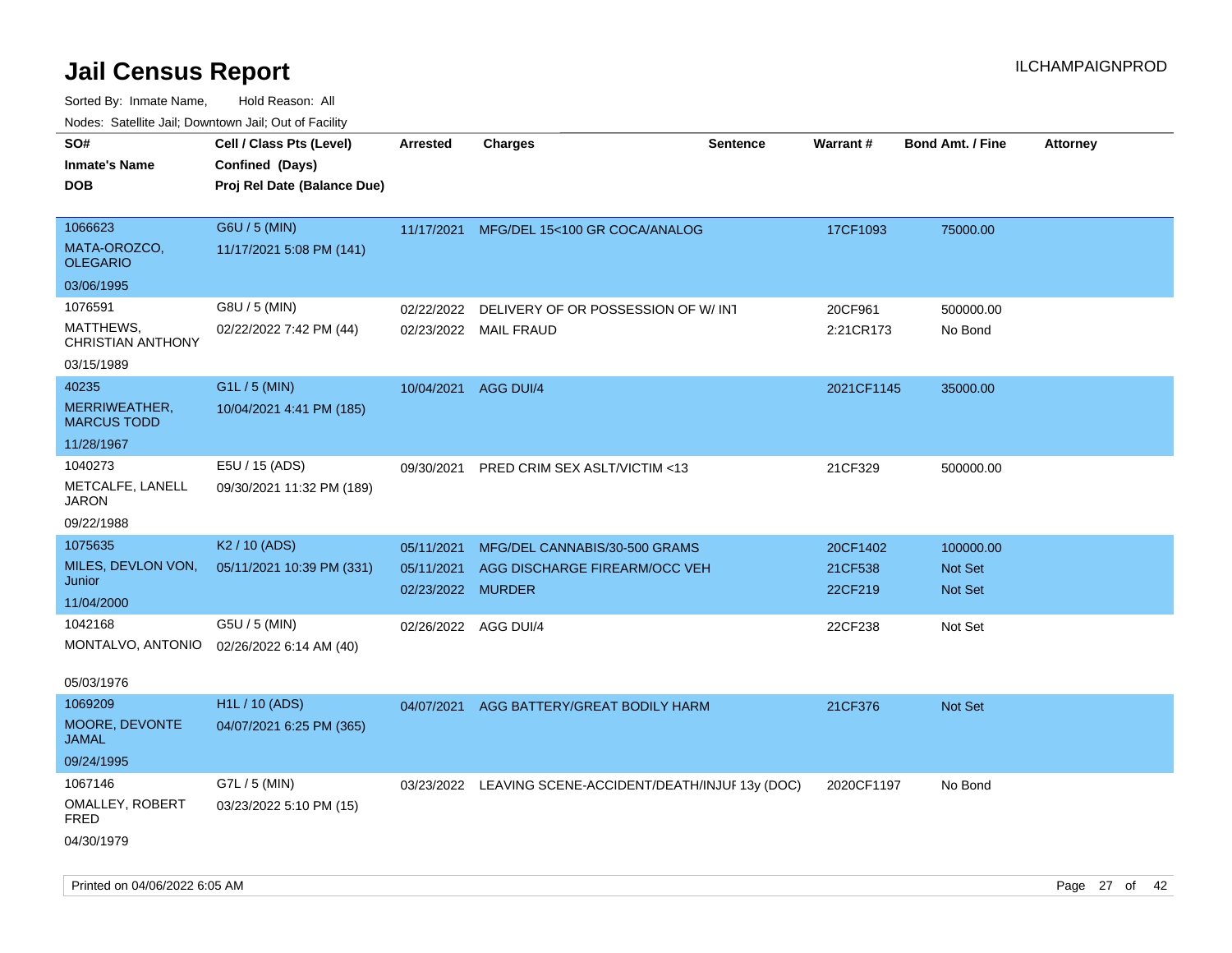| SO#                                 | Cell / Class Pts (Level)    | <b>Arrested</b>    | <b>Charges</b>                           | <b>Sentence</b> | <b>Warrant#</b> | <b>Bond Amt. / Fine</b> | <b>Attorney</b> |
|-------------------------------------|-----------------------------|--------------------|------------------------------------------|-----------------|-----------------|-------------------------|-----------------|
| <b>Inmate's Name</b>                | Confined (Days)             |                    |                                          |                 |                 |                         |                 |
| <b>DOB</b>                          | Proj Rel Date (Balance Due) |                    |                                          |                 |                 |                         |                 |
|                                     |                             |                    |                                          |                 |                 |                         |                 |
| 001078357                           | A2L / 15 (SPH)              | 09/17/2021         | ARMED ROBBERY/ARMED W/FIREARM            |                 | 21CF1128        | Not Set                 |                 |
| PETTIGREW, CAREY                    | 09/17/2021 9:56 AM (202)    | 09/17/2021         | ARMED ROBBERY/ARMED W/FIREARM            |                 | 21CF1129        | Not Set                 |                 |
| <b>CORNITRIAS DEOBLO</b>            |                             | 09/17/2021         | ARMED ROBBERY/ARMED W/FIREARM            |                 | 21CF1230        | Not Set                 |                 |
| 08/31/1986                          |                             |                    |                                          |                 |                 |                         |                 |
| 1008308                             | F5L / 10 (MED)              | 01/30/2022         | AGG BTRY/GREAT BOD HARM/60+              |                 | 22CF131         | No Bond                 |                 |
| PETTIGREW, MARIO<br><b>TRAVINIO</b> | 01/30/2022 6:15 AM (67)     | 01/30/2022 ASSAULT |                                          |                 | 19CM364         | 4000.00                 |                 |
| 08/11/1992                          |                             |                    |                                          |                 |                 |                         |                 |
| 1070610                             | J6L / 10 (ADS)              | 03/03/2022         | AGG BATTERY/PUBLIC PLACE                 |                 | 21CF930         | <b>Not Set</b>          |                 |
| PHILLIS, AARON<br><b>MONTRELL</b>   | 03/03/2022 2:49 PM (35)     |                    | 03/03/2022 AGG BATTERY/GREAT BODILY HARM |                 | 21CF482         | 5000.00                 |                 |
| 03/26/1999                          |                             |                    |                                          |                 |                 |                         |                 |
| 001078005                           | E4L / 10 (MED)              | 03/08/2022         | HOME INVASION/CAUSE INJURY               |                 | 22CF280         | Not Set                 |                 |
| PINEX, MARCHELLO D                  | 03/08/2022 2:54 AM (30)     |                    | 03/08/2022 AGGRAVATED BATTERY/STRANGLE   |                 | 19CR605101      | No Bond                 |                 |
|                                     |                             |                    |                                          |                 |                 |                         |                 |
| 12/25/1991                          |                             |                    |                                          |                 |                 |                         |                 |
| 001078942                           | G2U / 5 (MIN)               |                    | 03/13/2022 MFG/DEL CANNABIS/500<2000 GR  |                 | 22CF307         | Not Set                 |                 |
| QATTOUM, ADHAM M                    | 03/13/2022 11:31 PM (25)    |                    |                                          |                 |                 |                         |                 |
| 07/22/1994                          |                             |                    |                                          |                 |                 |                         |                 |
| 001077783                           | H6L / 10 (ADS)              |                    | 01/05/2022 AGGRAVATED BATTERY            |                 | 21CF325         | Not Set                 |                 |
| RIVERA, DARYL<br><b>ANTONIO</b>     | 01/05/2022 4:20 PM (92)     |                    |                                          |                 |                 |                         |                 |
| 11/14/1981                          |                             |                    |                                          |                 |                 |                         |                 |
| 1072114                             | A1U / 15 (SPH)              | 01/17/2021         | ATTEMPT (FIRST DEGREE MURDER)            |                 | 2021CF65        | Not Set                 |                 |
| ROBINSON, DONNELL<br><b>LEVON</b>   | 01/17/2021 2:40 PM (445)    | 01/17/2021         | ARMED ROBBERY/NO FIREARM                 |                 | 2020CF824       | 75000.00                |                 |
| 10/23/2000                          |                             | 02/17/2021         | <b>AGGRAVATED BATTERY</b>                | 4y (DOC)        |                 | 250000.00               |                 |
| 1000820                             | F2U / 15 (MAX)              | 01/24/2022         | <b>FELON POSS/USE WEAPON/FIREARM</b>     |                 | 22CF105         | Not Set                 |                 |
| SCHNEIDER, SONGAN<br><b>MICHAEL</b> | 01/24/2022 8:20 AM (73)     |                    | 01/24/2022 AGGRAVATED DOMESTIC BATTERY   |                 | 21CF1433        | 25000.00                |                 |
| 08/18/1992                          |                             |                    |                                          |                 |                 |                         |                 |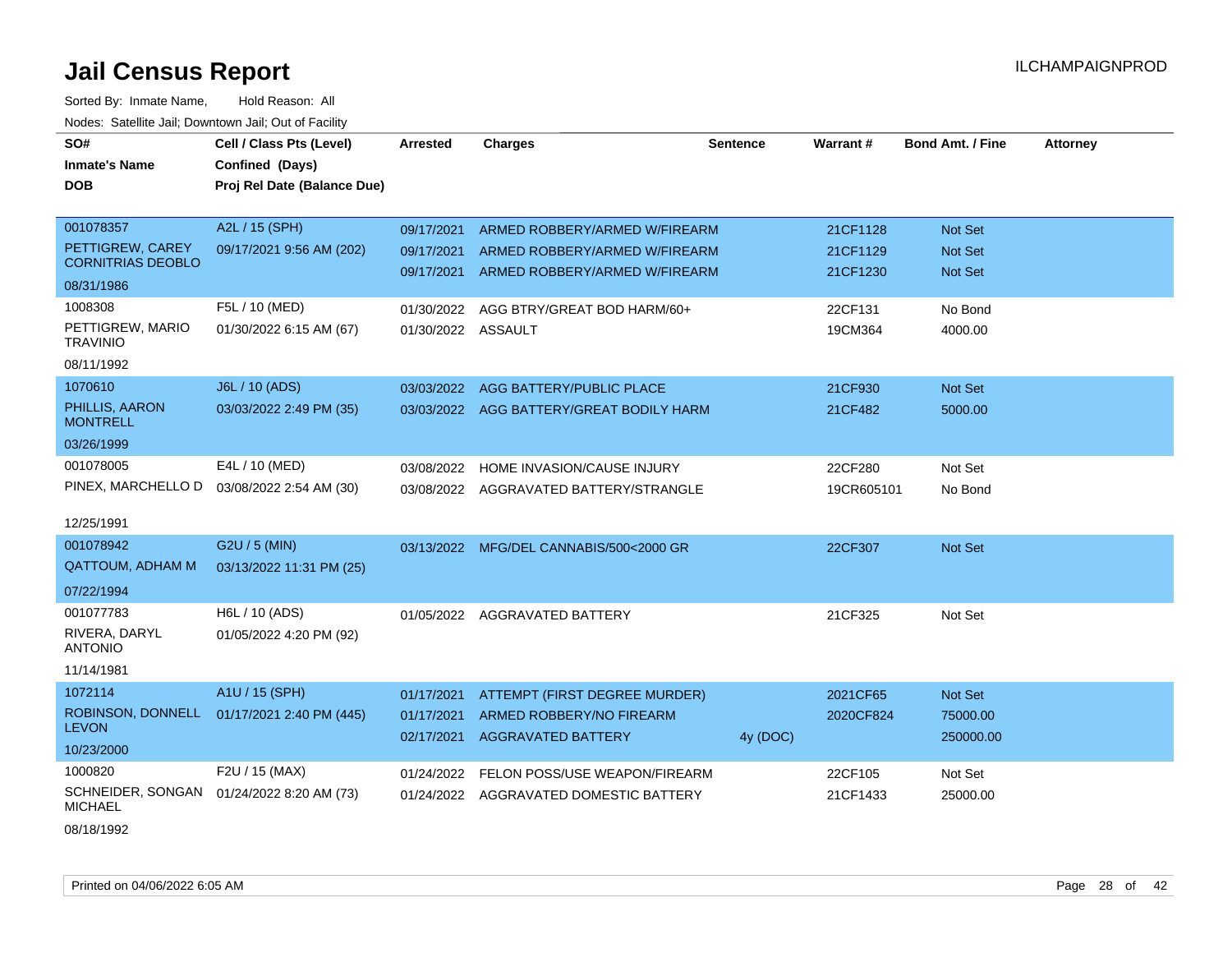| rougs. Calcing Jan, Downtown Jan, Out of Facinty |                                                                            |                   |                                         |                 |            |                         |                 |
|--------------------------------------------------|----------------------------------------------------------------------------|-------------------|-----------------------------------------|-----------------|------------|-------------------------|-----------------|
| SO#<br><b>Inmate's Name</b><br><b>DOB</b>        | Cell / Class Pts (Level)<br>Confined (Days)<br>Proj Rel Date (Balance Due) | <b>Arrested</b>   | <b>Charges</b>                          | <b>Sentence</b> | Warrant#   | <b>Bond Amt. / Fine</b> | <b>Attorney</b> |
|                                                  |                                                                            |                   |                                         |                 |            |                         |                 |
| 47195                                            | G8L / 5 (MIN)                                                              | 12/27/2021        | <b>RESIDENTIAL BURGLARY</b>             |                 | 2020CF1222 | 10000.00                |                 |
| <b>SIMMONS, JAMES</b><br><b>ROBERT</b>           | 12/27/2021 8:42 AM (101)                                                   | 12/28/2021        | <b>RESIDENTIAL BURGLARY</b>             |                 | 2021CF1596 | Not Set                 |                 |
| 03/13/1975                                       |                                                                            |                   |                                         |                 |            |                         |                 |
| 1064798                                          | B3 / 15 (ADS)                                                              | 01/17/2022        | <b>MURDER</b>                           |                 | 2021CF695  | 1500000.00              |                 |
| STENNIS, BRUCE<br><b>DEONTAY</b>                 | 01/17/2022 1:29 PM (80)                                                    |                   | 01/17/2022 MFG/DEL 1<15 GR COCAINE/ANLG |                 | 21CF520    | 50000.00                |                 |
| 08/12/1998                                       |                                                                            |                   |                                         |                 |            |                         |                 |
| 1036650                                          | F4U / 10 (MED)                                                             |                   | 02/16/2022 ARMED VIOLENCE/CATEGORY I    | 10y (DOC)       | 21CF845    | 250000.00               |                 |
| TAYLOR, KORRION<br><b>VELEZ</b>                  | 02/16/2022 4:33 PM (50)                                                    |                   |                                         |                 |            |                         |                 |
| 03/18/1997                                       |                                                                            |                   |                                         |                 |            |                         |                 |
| 1056971                                          | B2 / 10 (SPH)                                                              | 08/07/2021        | FELON POSS/USE WEAPON/FIREARM           |                 | 21CF948    | No Bond                 |                 |
| TRAVIS, DENZEL<br><b>DANTRELL</b>                | 08/07/2021 7:36 AM (243)                                                   |                   | 08/08/2021 AGG BATTERY/PUBLIC PLACE     |                 | 2020CF647  | 25000.00                |                 |
| 03/21/1993                                       |                                                                            |                   |                                         |                 |            |                         |                 |
| 001078250                                        | C9L / 10 (ADS)                                                             |                   | 08/07/2021 FELON POSS WEAPON/BODY ARMOR |                 | 21CF950    | Not Set                 |                 |
| <b>TRAVIS, JORDAN</b><br><b>TESHAUN</b>          | 08/07/2021 10:27 AM (243)                                                  |                   |                                         |                 |            |                         |                 |
| 03/03/1996                                       |                                                                            |                   |                                         |                 |            |                         |                 |
| 512160                                           | F1L / 15 (MAX)                                                             | 03/10/2022        | ARMED HABITUAL CRIMINAL                 |                 | 22CF296    | Not Set                 |                 |
| <b>TURNER, CHARLES</b><br><b>EDWARD</b>          | 03/10/2022 12:00 PM (28)                                                   |                   | 03/11/2022 PAROLE REVOCATION            |                 | CH2201422  | No Bond                 |                 |
| 09/05/1986                                       |                                                                            |                   |                                         |                 |            |                         |                 |
| 30108                                            | J4L / 15 (ADS)                                                             | 07/30/2021 MURDER |                                         |                 | 21CF902    | 2000000.00              |                 |
| VANDYKE, DARYL<br><b>ANTHONY</b>                 | 07/30/2021 8:29 PM (251)                                                   |                   |                                         |                 |            |                         |                 |
| 10/04/1965                                       |                                                                            |                   |                                         |                 |            |                         |                 |
| 968681                                           | D5 / 15 (ADS)                                                              | 08/27/2021        | AGG CRIM SX AB/VIC 13<18/TRUST          |                 | 2020CF499  | 250000.00               |                 |
| <b>WADE, DEMETRIUS</b><br>DARYL                  | 08/27/2021 2:25 AM (223)                                                   | 08/27/2021        | INDIRECT CRIMINAL CONTEMPT              | 3y (DOC)        | 2021CC16   | No Bond                 |                 |
| 01/07/1987                                       |                                                                            |                   |                                         |                 |            |                         |                 |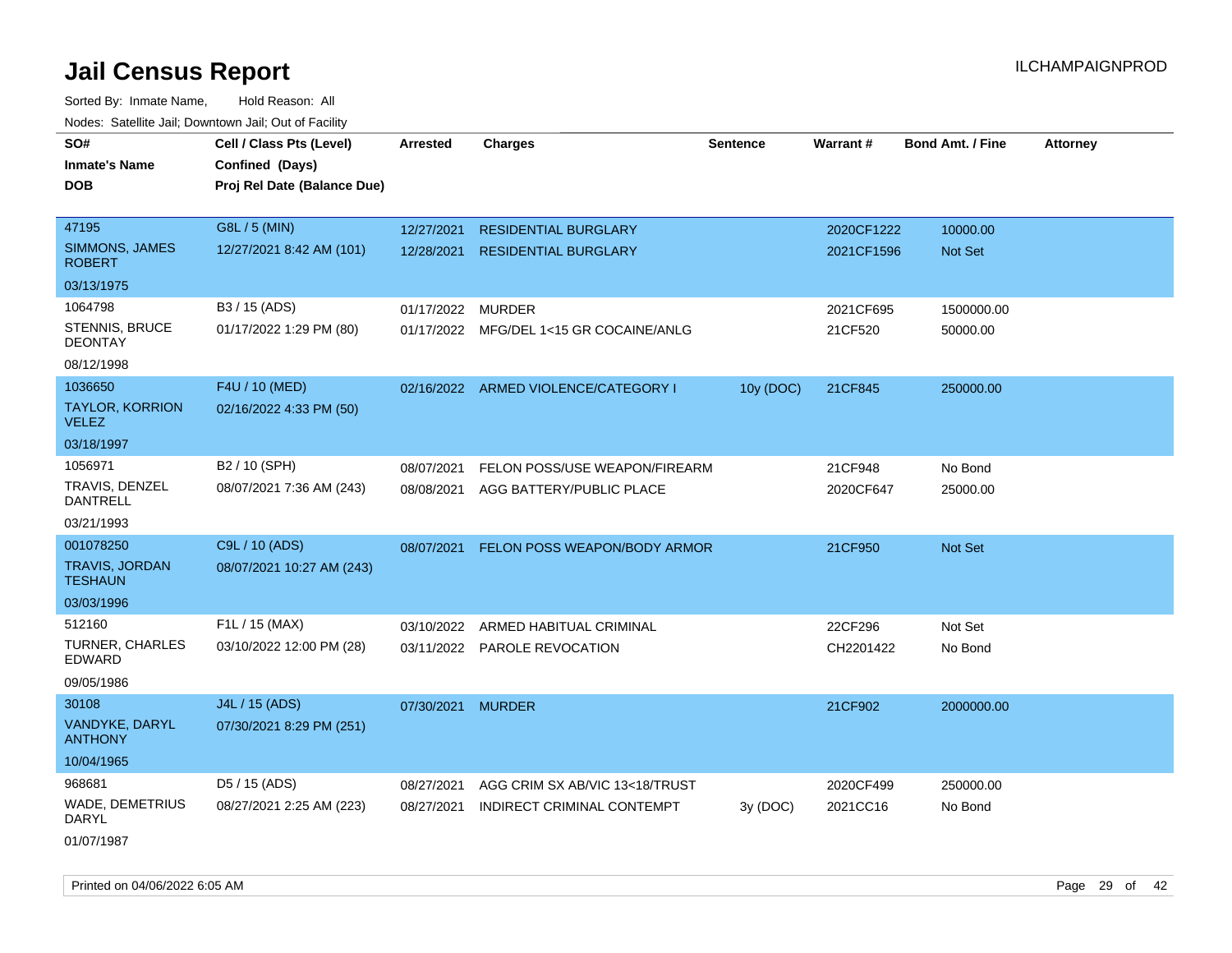| <u>Houcs.</u> Outchne Juli, Downtown Juli, Out of Facility<br>SO# | Cell / Class Pts (Level)    | <b>Arrested</b> | <b>Charges</b>                           | <b>Sentence</b> | Warrant#  | <b>Bond Amt. / Fine</b> | <b>Attorney</b> |
|-------------------------------------------------------------------|-----------------------------|-----------------|------------------------------------------|-----------------|-----------|-------------------------|-----------------|
| <b>Inmate's Name</b>                                              | Confined (Days)             |                 |                                          |                 |           |                         |                 |
| <b>DOB</b>                                                        | Proj Rel Date (Balance Due) |                 |                                          |                 |           |                         |                 |
|                                                                   |                             |                 |                                          |                 |           |                         |                 |
| 1035462                                                           | C7U / 15 (ADS)              |                 | 03/25/2022 ARMED HABITUAL CRIMINAL       |                 | 22CF186   | 750000.00               |                 |
| <b>WASHINGTON, MARK</b><br><b>ANTHONY</b>                         | 03/25/2022 8:47 AM (13)     |                 |                                          |                 |           |                         |                 |
| 01/06/1994                                                        |                             |                 |                                          |                 |           |                         |                 |
| 1070971                                                           | H3L / 5 (ADS)               | 12/07/2021      | <b>IDENTITY THEFT/&lt;\$300</b>          |                 | 20CF922   | Not Set                 |                 |
| <b>WEIR, CLINTON</b><br><b>HOWARD</b>                             | 12/08/2021 3:45 AM (120)    | 12/07/2021      | <b>RECKLESS DRIVING</b>                  |                 | 19TR2348  | Not Set                 |                 |
| 03/15/1983                                                        |                             |                 |                                          |                 |           |                         |                 |
| 54212                                                             | E3U / 10 (ADS)              | 12/21/2021      | RECEIVE/POSS/SELL STOLEN VEH             |                 | 2021CF669 | 10000.00                |                 |
| <b>WHITLOCK, GEORGE</b>                                           | 12/21/2021 1:20 PM (107)    | 12/21/2021      | <b>VIOLATE ORDER PROTECTION</b>          |                 | 2021CM391 | 1000.00                 |                 |
| <b>ABRAM</b>                                                      |                             | 12/21/2021      | ARMED VIOLENCE/CATEGORY I                |                 | 21CF1576  | Not Set                 |                 |
| 11/10/1978                                                        |                             |                 |                                          |                 |           |                         |                 |
| 001077917                                                         | G4U / 5 (MIN)               |                 | 03/15/2022 RESIDENTIAL BURGLARY          |                 | 2022CF311 | Not Set                 |                 |
| WILLIAMS, EDDIE SIM                                               | 03/15/2022 3:17 AM (23)     |                 |                                          |                 |           |                         |                 |
| 02/04/1972                                                        |                             |                 |                                          |                 |           |                         |                 |
| 1058072                                                           | A2U / 15 (SPH)              | 02/25/2021      | <b>ARMED HABITUAL CRIMINAL</b>           |                 |           | Not Set                 |                 |
| <b>WILLIAMS, KENNETH</b><br><b>BERNARD</b>                        | 02/25/2021 3:24 PM (406)    |                 |                                          |                 |           |                         |                 |
| 10/04/1985                                                        |                             |                 |                                          |                 |           |                         |                 |
| 1020914                                                           | F3L / 10 (MED)              |                 | 03/06/2022 FELON POSS/USE WEAPON/FIREARM |                 | 21CF1337  | 250000.00               |                 |
| <b>WILSON, BRANDON</b><br>LARON                                   | 03/06/2022 11:46 AM (32)    |                 |                                          |                 |           |                         |                 |
| 07/05/1994                                                        |                             |                 |                                          |                 |           |                         |                 |
| 001078995                                                         | G1U / 5 (MIN)               | 03/29/2022      | <b>METH DELIVERY&lt;5 GRAMS</b>          |                 | 22CF371   | <b>Not Set</b>          |                 |
| <b>ZINK, PRESTIN L</b>                                            | 03/29/2022 11:33 PM (9)     |                 | 03/29/2022 FUGITIVE FROM JUSTICE         |                 | 22CF370   | <b>Not Set</b>          |                 |
| 08/19/1997                                                        |                             |                 |                                          |                 |           |                         |                 |
|                                                                   |                             | Males: 70       | Unknown: 0                               |                 |           |                         |                 |
| <b>Total Downtown Jail: 70</b>                                    |                             |                 | Females: 0                               |                 |           |                         |                 |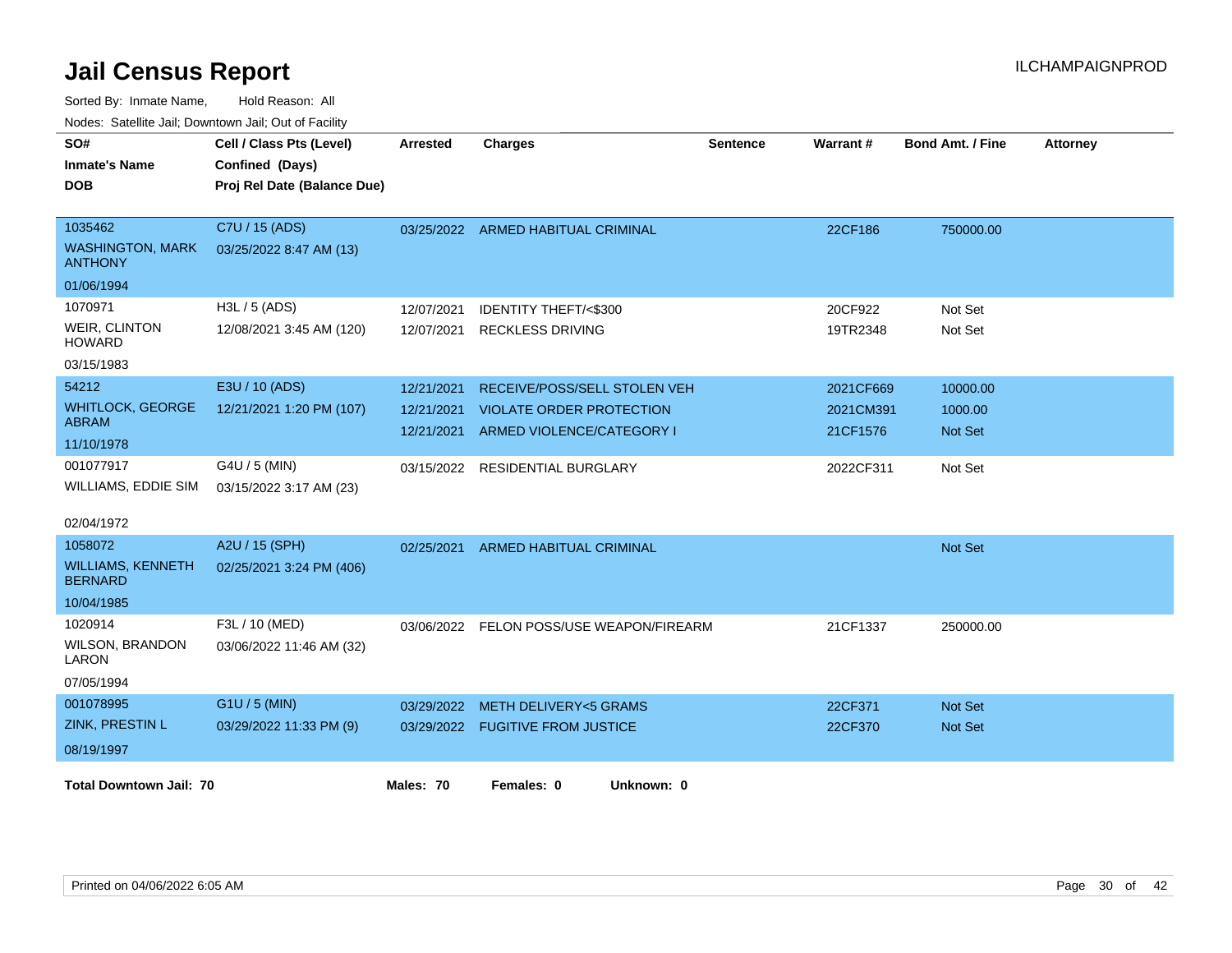Sorted By: Inmate Name, Hold Reason: All Nodes: Satellite Jail; Downtown Jail; Out of Facility

| <b>Out of Facility</b><br>SO#<br><b>Inmate's Name</b><br><b>DOB</b> | Cell / Class Pts (Level)<br>Confined (Days)<br>Proj Rel Date (Balance Due) | <b>Arrested</b> | <b>Charges</b>                     | <b>Sentence</b> | Warrant#   | <b>Bond Amt. / Fine</b> | <b>Attorney</b> |
|---------------------------------------------------------------------|----------------------------------------------------------------------------|-----------------|------------------------------------|-----------------|------------|-------------------------|-----------------|
| 001078273                                                           | <b>EHD</b>                                                                 | 03/29/2022      | DRIVING ON SUSPENDED LICENSE       |                 | 2022TR30   | Not Set                 |                 |
| AHMED, ALVI YUSUF                                                   | 03/29/2022 9:53 AM (9)                                                     |                 |                                    |                 |            |                         |                 |
| 08/10/2001                                                          | 4/7/2022 (0.00)                                                            |                 |                                    |                 |            |                         |                 |
| 001078621                                                           | KAN / 10 (MED)                                                             | 12/23/2021      | <b>RESIDENTIAL BURGLARY</b>        |                 | 21CF1582   | Not Set                 |                 |
|                                                                     | BAILEY, DANIEL SCOTT 12/23/2021 9:44 AM (105)                              | 01/14/2022      | PROBATION VIOLATION                |                 | 21CF1445   | Not Set                 |                 |
| 05/09/1999                                                          |                                                                            |                 |                                    |                 |            |                         |                 |
| 548350                                                              | <b>EHD</b>                                                                 | 03/29/2022      | AGG DUI/NO VALID DL                |                 | 2020CF268  | Not Set                 |                 |
| <b>BAILEY, NORBERT</b><br><b>WILLIAM</b>                            | 03/29/2022 9:11 AM (9)                                                     |                 |                                    |                 |            |                         |                 |
| 02/14/1992                                                          | 5/23/2022 (0.00)                                                           |                 |                                    |                 |            |                         |                 |
| 19971                                                               | EHD                                                                        | 11/09/2021      | DRIVING RVK/SUSP DUI/SSS 4-9       |                 | 2021CF968  | Not Set                 |                 |
| <b>LYNN</b>                                                         | BARNESKE, RAYMOND 11/09/2021 9:32 AM (149)                                 |                 |                                    |                 |            |                         |                 |
| 08/17/1961                                                          | 5/6/2022 (0.00)                                                            |                 |                                    |                 |            |                         |                 |
| 001078220                                                           | <b>EHD</b>                                                                 | 04/05/2022      | AGG DUI/NO VALID DL                |                 | 2021CF1097 | Not Set                 |                 |
|                                                                     | BASILIO, MARIA ELENA 04/05/2022 12:16 PM (2)                               |                 |                                    |                 |            |                         |                 |
| 07/30/2001                                                          | 4/17/2022 (0.00)                                                           |                 |                                    |                 |            |                         |                 |
| 516062                                                              | KAN / 15 (MAX)                                                             | 02/22/2021      | PHONE HARASSMENT/2+                |                 | 20CF194    | 5000.00                 |                 |
| BENNETT, JOHN<br><b>MICHAEL</b>                                     | 02/22/2021 10:47 AM (409)                                                  | 02/22/2021      | AGG DISCH FIR/VEH/PC OFF/FRMAN     |                 | 21CF210    | No Bond                 |                 |
| 04/30/1986                                                          |                                                                            |                 |                                    |                 |            |                         |                 |
| 33993                                                               | <b>KAN / 10 (MED)</b>                                                      | 06/14/2021      | POSSESSING A CONTROLLED SUBSTAND   |                 | 21CF657    | Not Set                 |                 |
| <b>BOOKER, STEPHON</b>                                              | 06/14/2021 7:42 PM (297)                                                   | 06/14/2021      | <b>AGGRAVATED DOMESTIC BATTERY</b> |                 | 21CF688    | Not Set                 |                 |
| <b>MONTELL</b>                                                      |                                                                            | 06/14/2021      | <b>PAROLE REVOCATION</b>           |                 | CH2103612  | No Bond                 |                 |

06/11/1971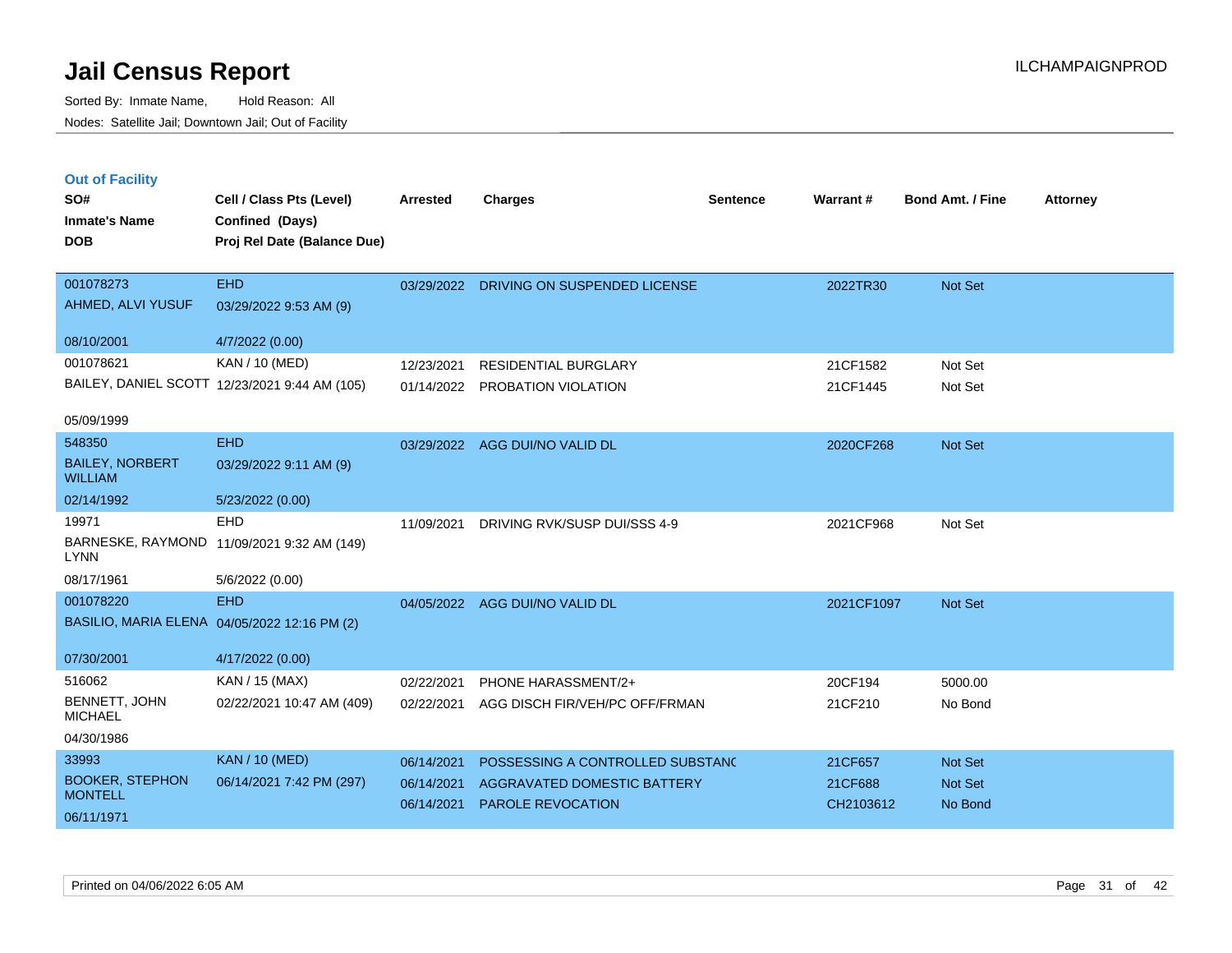| SO#<br><b>Inmate's Name</b><br><b>DOB</b>                         | Cell / Class Pts (Level)<br>Confined (Days)<br>Proj Rel Date (Balance Due) | <b>Arrested</b>          | <b>Charges</b>                                                                              | <b>Sentence</b> | Warrant#                             | <b>Bond Amt. / Fine</b>       | <b>Attorney</b> |
|-------------------------------------------------------------------|----------------------------------------------------------------------------|--------------------------|---------------------------------------------------------------------------------------------|-----------------|--------------------------------------|-------------------------------|-----------------|
| 38273<br>BRADLEY,<br><b>CHRISTOPHER</b>                           | <b>EHD</b><br>02/23/2022 9:14 AM (43)                                      |                          | 02/23/2022 AGG DUI/NO VALID DL                                                              |                 | 2020CF1371                           | Not Set                       |                 |
| 02/24/1974                                                        | 4/7/2022 (0.00)                                                            |                          |                                                                                             |                 |                                      |                               |                 |
| 35366<br><b>BRADLEY, EARNEST</b><br>ANGELO VALENTIN<br>07/30/1968 | <b>EHD</b><br>04/05/2022 8:58 AM (2)                                       | 04/05/2022               | DRIVING RVK/SUSP DUI/SSS 4-9<br>04/05/2022 DRIVING RVK/SUSP DUI/SSS 4-9                     |                 | 2020CF1405<br>2021CF361              | Not Set<br>Not Set            |                 |
| 1074315                                                           | 6/2/2022 (0.00)<br>KAN / 15 (MAX)                                          |                          |                                                                                             |                 |                                      |                               |                 |
| <b>BRIGGS, PATRICK</b><br><b>MONTAY</b>                           | 08/03/2021 4:56 PM (247)                                                   | 07/27/2021               | AGG DISCHARGE FIREARM/VEH/SCH                                                               |                 | 21CF927                              | Not Set                       |                 |
| 08/05/2001                                                        |                                                                            |                          |                                                                                             |                 |                                      |                               |                 |
| 001078880<br>BROACH, CAREU<br>02/27/2003                          | KAN / 15 (MAX)<br>02/25/2022 3:58 PM (41)                                  | 02/25/2022<br>02/25/2022 | ARMED VIOLENCE/CATEGORY I<br>02/25/2022 PAROLE REVOCATION<br>AGG DISCHARGE FIREARM/BLDG/SCH |                 | 22CF237<br>HN-2200660<br>22600096201 | Not Set<br>No Bond<br>No Bond |                 |
| 001078065<br><b>BROWN, CHARMAN</b><br><b>LAKEEF</b><br>11/30/2002 | <b>KAN / 10 (ADS)</b><br>06/17/2021 12:32 PM (294)                         | 06/17/2021               | AGG BATTERY/DISCHARGE FIREARM                                                               |                 | 21CF704                              | 1000000.00                    |                 |
| 001078008<br>BROWN, CODY<br><b>RUSSELL</b><br>02/15/2004          | KAN / 15 (MAX)<br>02/15/2022 9:17 AM (51)                                  |                          | 02/15/2022 AGG BATTERY/DISCHARGE FIREARM                                                    |                 | 21CF1090                             | 500000.00                     |                 |
| 1038554<br><b>BROWN, CORRION</b><br><b>DEVONTAE</b><br>04/19/1995 | KAN / 15 (MAX)<br>08/18/2021 5:40 PM (232)                                 | 08/18/2021<br>08/18/2021 | DELIVERY OF OR POSSESSION OF W/ INT<br>ARMED HABITUAL CRIMINAL                              |                 | 21CF1009<br>21CF1162                 | No Bond<br>Not Set            |                 |
| 1038579<br><b>BROWN, MARKEL</b><br><b>RIKKI</b><br>01/06/1995     | KAN / 15 (MAX)<br>08/18/2021 2:05 PM (232)                                 | 08/18/2021               | FELON POSS/USE WEAPON/FIREARM                                                               |                 | 21CF1010                             | Not Set                       |                 |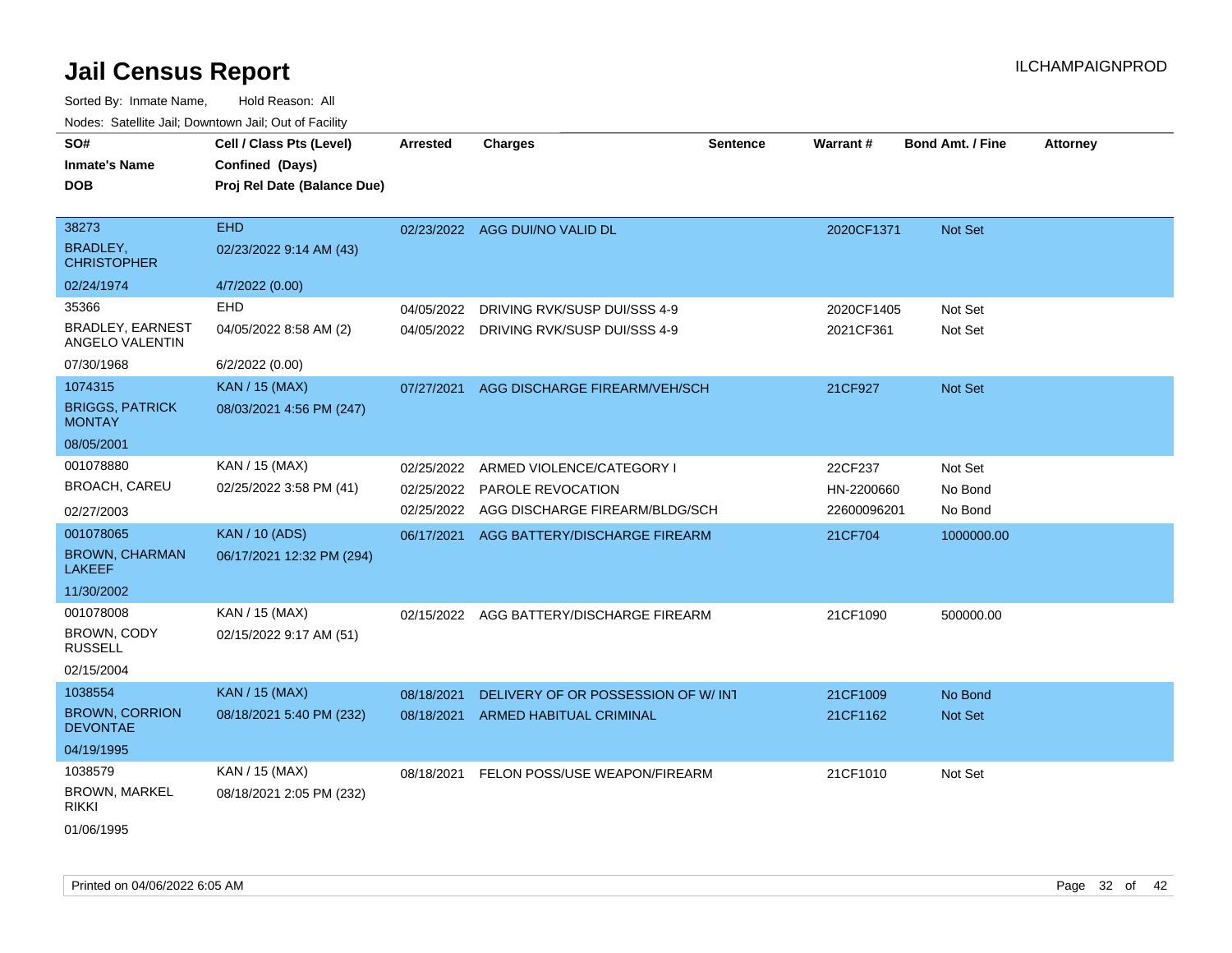| roaco. Catolino dall, Downtown dall, Out of Fability |                                                                            |            |                                          |                 |                 |                         |                 |
|------------------------------------------------------|----------------------------------------------------------------------------|------------|------------------------------------------|-----------------|-----------------|-------------------------|-----------------|
| SO#<br><b>Inmate's Name</b><br><b>DOB</b>            | Cell / Class Pts (Level)<br>Confined (Days)<br>Proj Rel Date (Balance Due) | Arrested   | <b>Charges</b>                           | <b>Sentence</b> | <b>Warrant#</b> | <b>Bond Amt. / Fine</b> | <b>Attorney</b> |
| 1003006<br><b>BROWN, ROCKEITH</b><br><b>JAVONTE</b>  | <b>KAN / 15 (MAX)</b><br>08/19/2021 12:55 AM (231)                         | 08/19/2021 | <b>FELON POSS/USE MACHINE GUN</b>        |                 | 21CF1011        | No Bond                 |                 |
| 07/23/1991                                           |                                                                            |            |                                          |                 |                 |                         |                 |
| 1068812                                              | KAN / 15 (MAX)                                                             | 12/21/2021 | FELON POSS/USE FIREARM PRIOR             |                 | 21CF1568        | Not Set                 |                 |
| BRYANT, DANNY<br><b>EUGENE</b>                       | 12/21/2021 1:50 PM (107)                                                   | 12/21/2021 | AGG DISCHARGE FIREARM/OCC VEH            |                 | 21CF741         | Not Set                 |                 |
| 11/22/1989                                           |                                                                            |            |                                          |                 |                 |                         |                 |
| 987334                                               | <b>KAN / 15 (MAX)</b>                                                      |            | 03/10/2021 ATTEMPT (FIRST DEGREE MURDER) |                 | 19CF689         | Not Set                 |                 |
| CAIN, ISAIAH<br><b>DEPRIEST</b>                      | 03/10/2021 2:22 PM (393)                                                   |            |                                          |                 |                 |                         |                 |
| 12/23/1990                                           |                                                                            |            |                                          |                 |                 |                         |                 |
| 992962                                               | KAN / 15 (ADS)                                                             | 05/25/2021 | MURDER/INTENT TO KILL/INJURE             |                 | 2018CF1045      | 1000000.00              |                 |
| CAMPBELL, KEITH<br>KNAQEEB                           | 05/25/2021 1:19 PM (317)                                                   |            |                                          |                 |                 |                         |                 |
| 07/22/1991                                           |                                                                            |            |                                          |                 |                 |                         |                 |
| 001078576                                            | KAN / 15 (MAX)                                                             | 11/09/2021 | UNLAWFUL USE OF A WEAPON                 |                 | 21CF1383        | <b>Not Set</b>          |                 |
| CARTER, DEMONDRE<br><b>DAVON</b>                     | 11/09/2021 6:01 PM (149)                                                   |            |                                          |                 |                 |                         |                 |
| 05/27/2001                                           |                                                                            |            |                                          |                 |                 |                         |                 |
| 1064992                                              | KAN / 15 (MAX)                                                             | 09/20/2021 | ARMED VIOLENCE/CATEGORY I                |                 | 21CF1137        | Not Set                 |                 |
| <b>CARTER, KEJUAN</b><br><b>JAVONTE</b>              | 09/20/2021 11:42 PM (199)                                                  |            |                                          |                 |                 |                         |                 |
| 06/27/1998                                           |                                                                            |            |                                          |                 |                 |                         |                 |
| 001078729                                            | <b>KAN / 15 (ADS)</b>                                                      |            | 01/02/2022 MURDER/INTENT TO KILL/INJURE  |                 | 20CF396         | 1000000.00              |                 |
| <b>CARTER, TROY</b><br><b>DEMON</b>                  | 01/02/2022 10:29 AM (95)                                                   |            |                                          |                 |                 |                         |                 |
| 01/02/2004                                           |                                                                            |            |                                          |                 |                 |                         |                 |
| 001078159                                            | EHD                                                                        |            | 04/05/2022 AGG DUI/LIC SUSP OR REVOKED   |                 | 2021CF813       | Not Set                 |                 |
| CERVANTES, DANIEL                                    | 04/05/2022 9:54 AM (2)                                                     |            |                                          |                 |                 |                         |                 |
| 01/31/2000                                           | 4/15/2022 (0.00)                                                           |            |                                          |                 |                 |                         |                 |
|                                                      |                                                                            |            |                                          |                 |                 |                         |                 |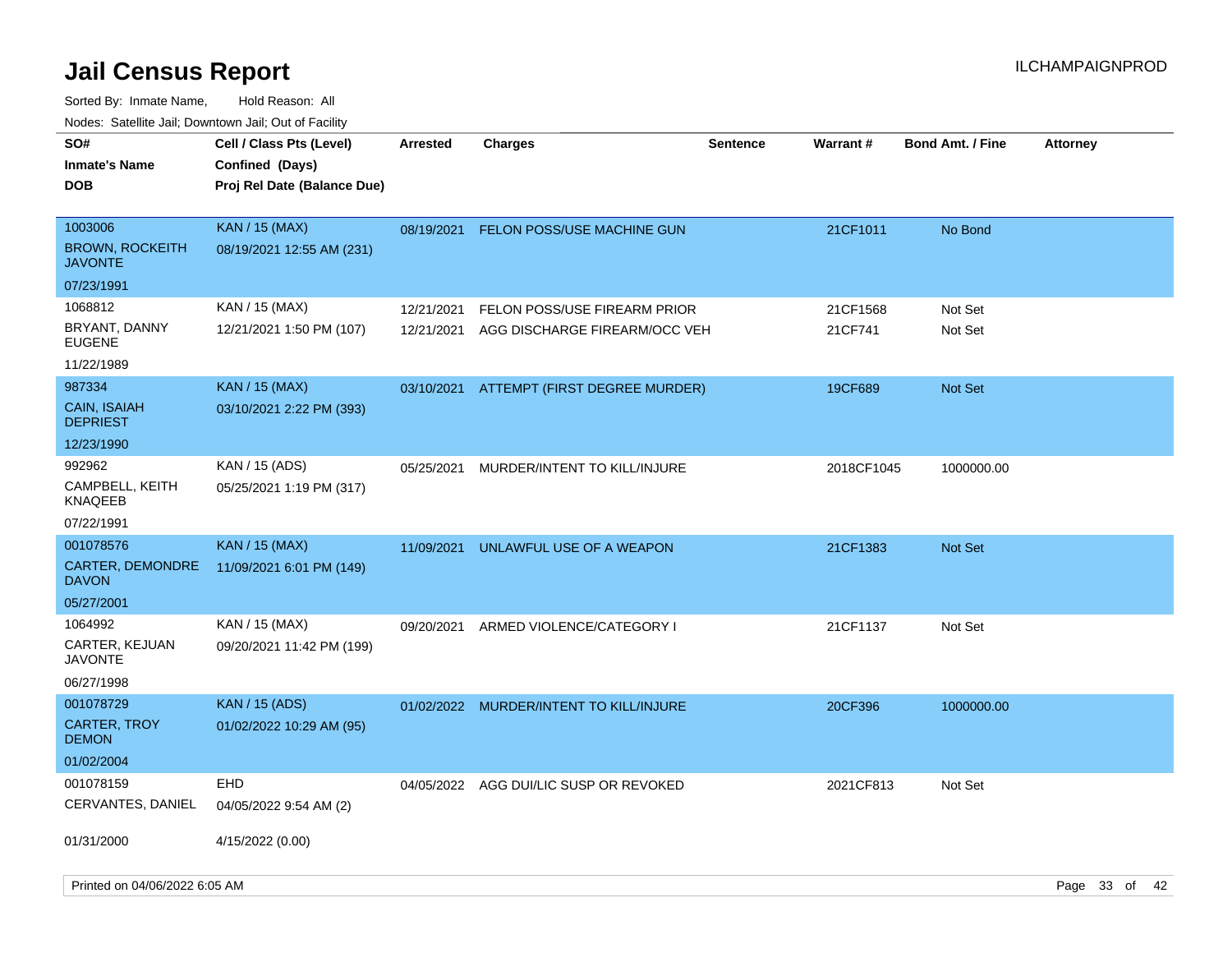| SO#                                       | Cell / Class Pts (Level)    | <b>Arrested</b> | <b>Charges</b>                       | <b>Sentence</b> | <b>Warrant#</b> | <b>Bond Amt. / Fine</b> | <b>Attorney</b> |
|-------------------------------------------|-----------------------------|-----------------|--------------------------------------|-----------------|-----------------|-------------------------|-----------------|
| <b>Inmate's Name</b>                      | Confined (Days)             |                 |                                      |                 |                 |                         |                 |
| <b>DOB</b>                                | Proj Rel Date (Balance Due) |                 |                                      |                 |                 |                         |                 |
|                                           |                             |                 |                                      |                 |                 |                         |                 |
| 001078461                                 | <b>KAN / 10 (MED)</b>       | 10/07/2021      | AGG UNLAWFUL USE WEAPON/PERSON       |                 | 2021CF1209      | No Bond                 |                 |
| COLE, ERIC JOSE                           | 10/08/2021 12:25 AM (181)   | 10/07/2021      | AGG DOMESTIC BATTERY/STRANGLE        |                 | 2021CF1208      | <b>Not Set</b>          |                 |
| 01/24/2002                                |                             |                 |                                      |                 |                 |                         |                 |
| 1048488                                   | KAN / 10 (ADS)              | 12/30/2021      | ARMED VIOLENCE/CATEGORY I            |                 | 2022CF4         | Not Set                 |                 |
| COLSON, WAYNE<br>ARTHUR, Third            | 12/30/2021 8:27 AM (98)     |                 |                                      |                 |                 |                         |                 |
| 10/14/1995                                |                             |                 |                                      |                 |                 |                         |                 |
| 57733                                     | <b>KAN / 15 (SPH)</b>       | 02/25/2020      | <b>HOMICIDE</b>                      |                 | 2020-CF250      | 2000000.00              |                 |
| <b>CRAIG, ANTOINE</b><br><b>DARRELL</b>   | 02/25/2020 4:08 PM (772)    | 02/25/2020      | <b>FELON POSS/USE WEAPON/FIREARM</b> |                 | 19CF-1827       | 80000.00                |                 |
| 10/09/1982                                |                             |                 |                                      |                 |                 |                         |                 |
| 001077939                                 | KAN / 10 (MED)              | 05/10/2021      | FIREARM/FOID INVALID/NOT ELIG        |                 | 21CF526         | No Bond                 |                 |
| <b>CROSS, PATRICK</b><br><b>DONTRELLE</b> | 05/10/2021 7:31 PM (332)    | 06/02/2021      | POSS STOLEN VEHICLE > \$25,000       |                 | 21CF612         | Not Set                 |                 |
| 11/07/2001                                |                             |                 |                                      |                 |                 |                         |                 |
| 25022                                     | EHD / 10 (MED)              |                 | 02/17/2022 AGG DUI/2/PASS<16         |                 | 2021CF560       | No Bond                 |                 |
| <b>CRUMP, ROBERT</b><br><b>ANTHONY</b>    | 02/17/2022 11:48 AM (49)    |                 |                                      |                 |                 |                         |                 |
| 02/06/1966                                | 5/14/2022 (0.00)            |                 |                                      |                 |                 |                         |                 |
| 001078538                                 | KAN / 10 (ADS)              | 10/26/2021      | <b>CRIM SEX ASSAULT/FORCE</b>        |                 | 21CF1301        | Not Set                 |                 |
| DAWKINS, LEN                              | 10/26/2021 8:18 PM (163)    |                 |                                      |                 |                 |                         |                 |
| 03/23/1987                                |                             |                 |                                      |                 |                 |                         |                 |
| 1061304                                   | <b>KAN / 15 (MAX)</b>       | 10/11/2021      | <b>ARMED HABITUAL CRIMINAL</b>       |                 | 21CF1226        | No Bond                 |                 |
| DORRIS, KEMION                            | 10/11/2021 7:30 PM (178)    | 10/11/2021      | <b>ARMED HABITUAL CRIMINAL</b>       |                 | 21CF1227        | No Bond                 |                 |
| <b>DAETOCE</b>                            |                             | 10/11/2021      | HOME INVASION/FIREARM                |                 | 21CF1228        | No Bond                 |                 |
| 11/19/1997                                |                             |                 |                                      |                 |                 |                         |                 |
| 60808                                     | EHD                         | 04/05/2022      | DUI ALC/INTOX COMPOUND/DRUG          |                 | 2021DT98        | Not Set                 |                 |
| ESTES, ISIS JANNEH                        | 04/05/2022 11:36 AM (2)     |                 |                                      |                 |                 |                         |                 |
| 07/27/1980                                | 4/8/2022 (0.00)             |                 |                                      |                 |                 |                         |                 |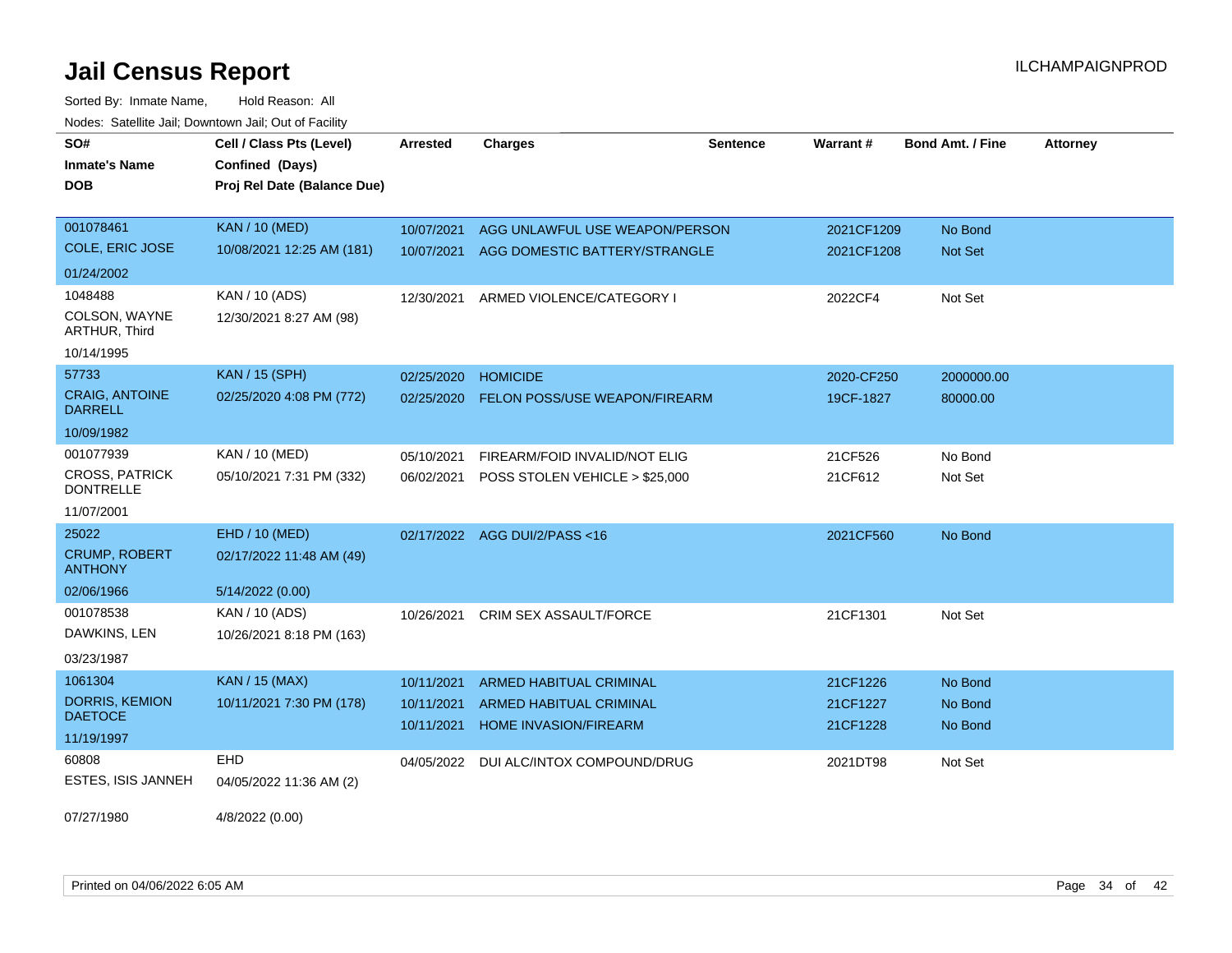| SO#<br><b>Inmate's Name</b><br><b>DOB</b>   | Cell / Class Pts (Level)<br>Confined (Days)<br>Proj Rel Date (Balance Due) | <b>Arrested</b>                        | <b>Charges</b>                                                                                | <b>Sentence</b> | Warrant#                          | <b>Bond Amt. / Fine</b>           | <b>Attorney</b> |
|---------------------------------------------|----------------------------------------------------------------------------|----------------------------------------|-----------------------------------------------------------------------------------------------|-----------------|-----------------------------------|-----------------------------------|-----------------|
| 001079018<br>FINLEY, KEITH DAVID            | <b>EHD</b><br>04/05/2022 10:38 AM (2)                                      |                                        | 04/05/2022 DRIVING RVK/SUSP DUI/SSS 4-9                                                       |                 | 2022CF22                          | Not Set                           |                 |
| 08/23/1963                                  | 10/1/2022 (0.00)                                                           |                                        |                                                                                               |                 |                                   |                                   |                 |
| 1013012<br>GARY, XAVIER LAMAR<br>12/14/1991 | KAN / 15 (MAX)<br>07/08/2021 9:24 AM (273)                                 | 07/08/2021<br>07/08/2021<br>07/08/2021 | ATTEMPT (FIRST DEGREE MURDER)<br>FELON POSS/USE FIREARM PRIOR<br>FELON POSS/USE FIREARM PRIOR |                 | 2021CF790<br>2020CF650<br>21CF798 | 1000000.00<br>25000.00<br>Not Set |                 |
| 1065946                                     | <b>KAN / 10 (MED)</b>                                                      | 09/04/2021                             | AGG BATTERY/DISCHARGE FIREARM                                                                 |                 | 21CF1057                          | 750000.00                         |                 |
| <b>GODBOLT, DESMOND</b><br><b>DEVONTAE</b>  | 09/04/2021 1:17 AM (215)                                                   | 09/04/2021                             | RESIST/OBSTRUCTING A PEACE OFFICEI                                                            |                 | 21CM407                           | Not Set                           |                 |
| 11/15/1997                                  |                                                                            |                                        |                                                                                               |                 |                                   |                                   |                 |
| 1070118                                     | KAN / 15 (MAX)                                                             | 08/31/2021                             | AGGRAVATED DOMESTIC BATTERY                                                                   |                 | 21CF1049                          | No Bond                           |                 |
| GRAHAM, CORTEZ<br><b>LAMON</b>              | 08/31/2021 9:32 PM (219)                                                   | 09/02/2021                             | PROBATION VIOLATION                                                                           |                 | 21CF55                            | Not Set                           |                 |
| 03/31/1976                                  |                                                                            |                                        |                                                                                               |                 |                                   |                                   |                 |
| 1076506                                     | <b>KAN / 15 (MAX)</b>                                                      | 09/17/2021                             | AGG UUW/PERSON/CM THREAT VIOL                                                                 |                 | 21CF1131                          | <b>Not Set</b>                    |                 |
|                                             | GRAY, JAMARH EMERE 09/17/2021 10:41 AM (202)                               | 09/20/2021                             | <b>DOMESTIC BATTERY</b>                                                                       |                 | 21CM430                           | <b>Not Set</b>                    |                 |
| 06/21/2003                                  |                                                                            |                                        |                                                                                               |                 |                                   |                                   |                 |
| 1055117                                     | EHD                                                                        |                                        | 02/15/2022 AGG BATTERY/PUBLIC PLACE                                                           |                 | 2021CM47                          | Not Set                           |                 |
| GREAM, JOHN<br><b>ROBERT LEE</b>            | 02/15/2022 10:44 AM (51)                                                   |                                        |                                                                                               |                 |                                   |                                   |                 |
| 08/23/1996                                  | 6/13/2022 (0.00)                                                           |                                        |                                                                                               |                 |                                   |                                   |                 |
| 1037683                                     | <b>EHD</b>                                                                 |                                        | 02/23/2022 AGG DUI/LIC SUSP OR REVOKED                                                        |                 | 2020CF350                         | Not Set                           |                 |
| <b>HARRISON, HAROLD</b><br><b>RAY</b>       | 02/23/2022 10:01 AM (43)                                                   | 02/23/2022 AGG DUI/3                   |                                                                                               |                 | 2020CF1351                        | Not Set                           |                 |
| 11/30/1963                                  | 5/22/2022 (0.00)                                                           |                                        |                                                                                               |                 |                                   |                                   |                 |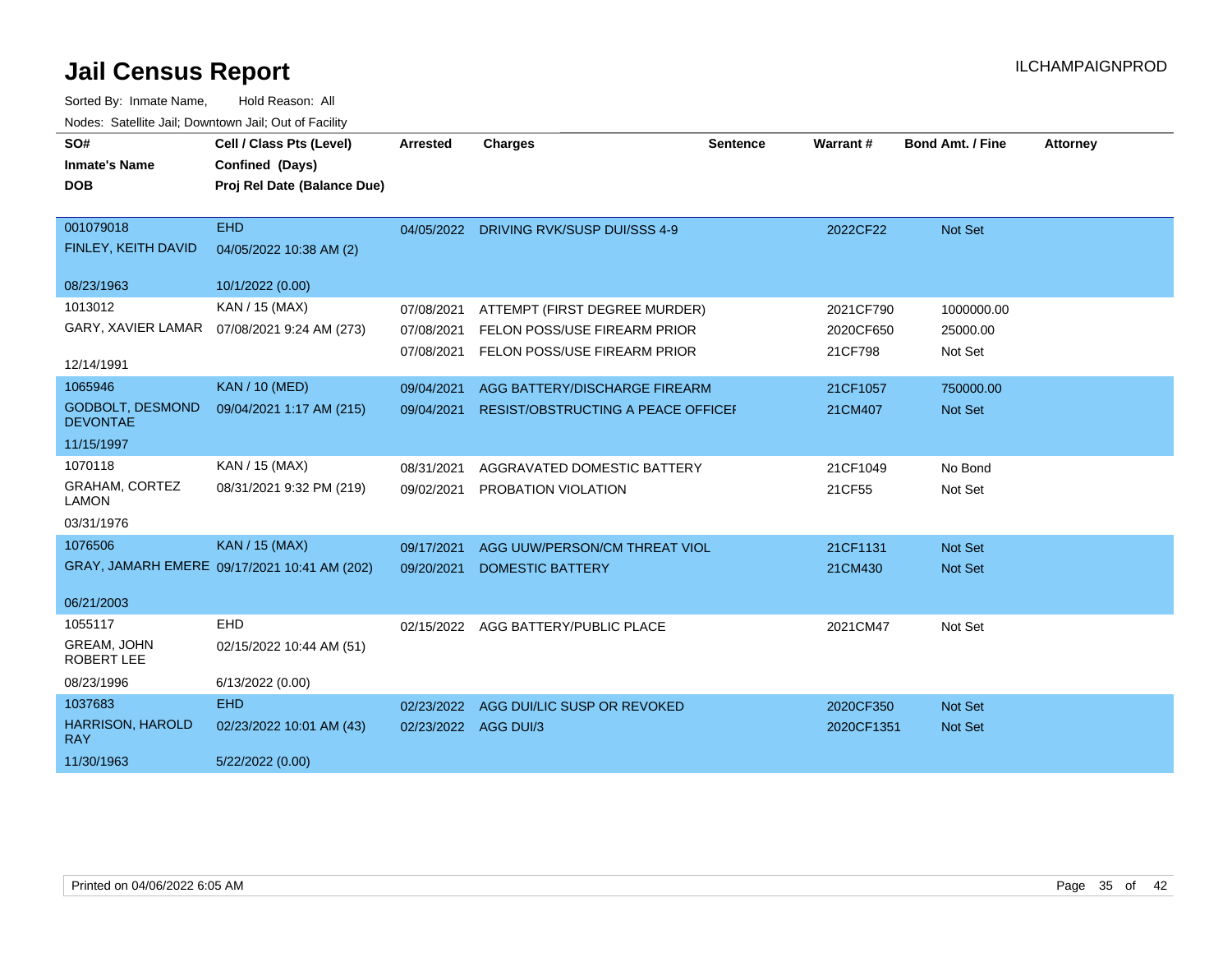| SO#<br><b>Inmate's Name</b><br><b>DOB</b>                   | Cell / Class Pts (Level)<br>Confined (Days)<br>Proj Rel Date (Balance Due) | <b>Arrested</b>                                                           | <b>Charges</b>                                                                                                                       | <b>Sentence</b> | Warrant#                                 | <b>Bond Amt. / Fine</b>                                                 | <b>Attorney</b> |
|-------------------------------------------------------------|----------------------------------------------------------------------------|---------------------------------------------------------------------------|--------------------------------------------------------------------------------------------------------------------------------------|-----------------|------------------------------------------|-------------------------------------------------------------------------|-----------------|
| 1045186<br>HOLBROOK, JOHNNIE<br><b>MATHIS</b><br>07/19/1996 | <b>KAN / 15 (MAX)</b><br>08/16/2021 11:07 AM (234)                         | 08/16/2021<br>08/16/2021<br>08/16/2021<br>08/16/2021<br>03/30/2022 MURDER | ARMED VIOLENCE/CATEGORY I<br>FELON POSS/USE WEAPON/FIREARM<br>AGG FLEEING POLICE/21 MPH OVER<br><b>FELON POSS/USE WEAPON/FIREARM</b> |                 | 21CF934<br>19CF968<br>21CF988<br>21CF989 | 1000000.00<br>Not Set<br><b>Not Set</b><br><b>Not Set</b><br>2000000.00 |                 |
| 972300<br>HOLT, MICHAEL<br><b>TERRELL</b><br>12/25/1989     | KAN / 10 (MED)<br>12/22/2021 8:36 AM (106)                                 | 12/22/2021<br>12/22/2021                                                  | <b>RESIDENTIAL BURGLARY</b><br>AGG CRIM SEX ABUSE/VICTIM <9                                                                          |                 | 18CF1691<br>19CF1277                     | 25000.00<br>250000.00                                                   |                 |
| 001078146<br>HUNT, TEIGAN<br><b>JAZAIREO</b><br>05/14/2003  | <b>KAN / 15 (MAX)</b><br>07/09/2021 12:41 PM (272)                         | 07/09/2021<br>07/09/2021                                                  | AGG BATTERY/DISCHARGE FIREARM<br>ARMED ROBBERY/ARMED W/FIREARM                                                                       |                 | 21CF795<br>21CF806                       | 1000000.00<br><b>Not Set</b>                                            |                 |
| 989743<br>JACKSON, STEVE<br><b>ALLEN</b><br>06/04/1991      | KAN / 15 (ADS)<br>04/13/2021 2:45 AM (359)                                 | 04/13/2021                                                                | AGGRAVATED DOMESTIC BATTERY                                                                                                          |                 | 21CF399                                  | Not Set                                                                 |                 |
| 001078788<br>JOHNSON, BRENTON<br>ZAE<br>08/07/1987          | <b>KAN / 5 (ADS)</b><br>01/21/2022 8:33 PM (76)                            |                                                                           | 01/21/2022 AGGRAVATED BATTERY                                                                                                        |                 | 22CF93                                   | Not Set                                                                 |                 |
| 57271<br><b>KEYS, CAPREE</b><br><b>REMONE</b><br>11/23/1982 | EHD<br>03/08/2022 9:17 AM (30)<br>9/3/2022(0.00)                           | 03/08/2022                                                                | DRIVING RVK/SUSP DUI/SSS 4-9<br>03/08/2022 DRIVING RVK/SUSP DUI/SSS 4-9                                                              |                 | 2021CF34<br>2020CF1116                   | Not Set<br>Not Set                                                      |                 |
| 1064445<br>LARUE, TERENCE<br><b>TRAMEL</b><br>12/23/1998    | <b>KAN / 15 (MAX)</b><br>04/23/2021 11:18 AM (349)                         | 04/23/2021<br>04/23/2021<br>04/23/2021                                    | FELON POSS/USE FIREARM/PAROLE<br>AGG DISCHARGE FIREARM/OCC VEH<br>POSSESS 15<100 GRAMS COCAINE                                       |                 | 21CF899<br>2021CF295<br>19CF1052         | Not Set<br>500000.00<br>10000.00                                        |                 |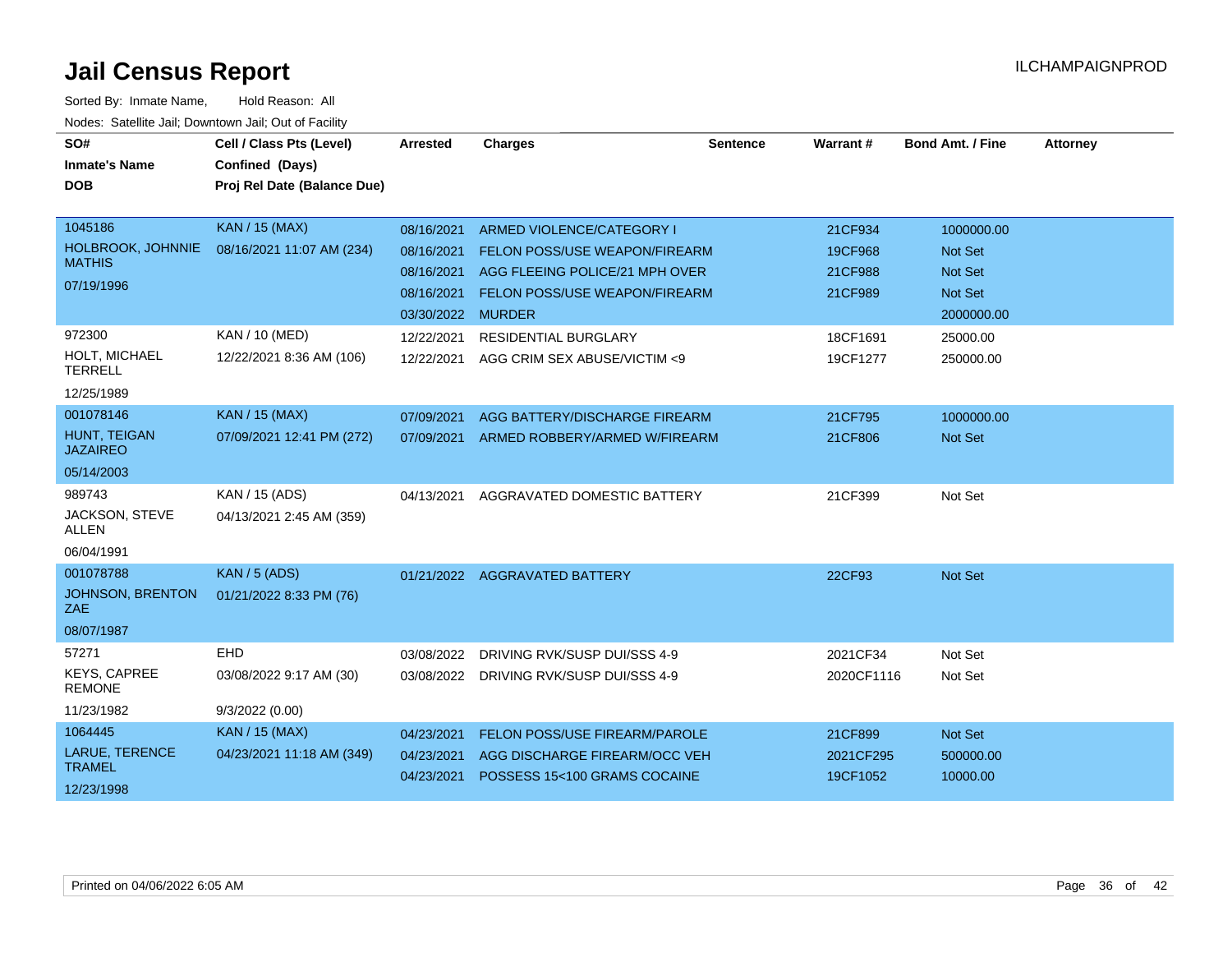| roaco. Catolino dall, Downtown dall, Out of Fability |                                           |                      |                                          |                 |                 |                         |                 |
|------------------------------------------------------|-------------------------------------------|----------------------|------------------------------------------|-----------------|-----------------|-------------------------|-----------------|
| SO#                                                  | Cell / Class Pts (Level)                  | Arrested             | Charges                                  | <b>Sentence</b> | <b>Warrant#</b> | <b>Bond Amt. / Fine</b> | <b>Attorney</b> |
| <b>Inmate's Name</b>                                 | Confined (Days)                           |                      |                                          |                 |                 |                         |                 |
| <b>DOB</b>                                           | Proj Rel Date (Balance Due)               |                      |                                          |                 |                 |                         |                 |
|                                                      |                                           |                      |                                          |                 |                 |                         |                 |
| 001078237                                            | <b>KAN / 15 (ADS)</b>                     |                      | 08/03/2021 AGG DISCHARGE FIREARM/OCC VEH |                 | 21CF928         | No Bond                 |                 |
| <b>LAWS, TERON</b><br><b>RAMONTE</b>                 | 08/03/2021 6:29 PM (247)                  |                      |                                          |                 |                 |                         |                 |
| 04/03/2001                                           |                                           |                      |                                          |                 |                 |                         |                 |
| 001078470                                            | KAN / 15 (MAX)                            | 10/10/2021           | MURDER/INTENT TO KILL/INJURE             |                 | 21CF1221        | Not Set                 |                 |
| LEE, AMAHRION<br><b>JA'MERE</b>                      | 10/10/2021 1:23 PM (179)                  |                      |                                          |                 |                 |                         |                 |
| 11/05/2002                                           |                                           |                      |                                          |                 |                 |                         |                 |
| 56792                                                | <b>KAN / 10 (MED)</b>                     | 02/02/2021           | <b>ARMED HABITUAL CRIMINAL</b>           |                 | 2021CF141       | 500000.00               |                 |
| LILLARD, LAWRENCE<br><b>TYRONE</b>                   | 02/02/2021 2:11 PM (429)                  | 02/22/2021           | DRIVING ON REVOKED LICENSE               |                 | 21TR426         | 5000.00                 |                 |
| 10/20/1982                                           |                                           |                      |                                          |                 |                 |                         |                 |
| 40877                                                | <b>EHD</b>                                | 02/01/2022 AGG DUI/3 |                                          |                 | 2020CF986       | Not Set                 |                 |
| MABRY-HALL,<br>REBECCA SUE                           | 02/01/2022 9:32 AM (65)                   |                      |                                          |                 |                 |                         |                 |
| 03/21/1971                                           | 5/1/2022 (0.00)                           |                      |                                          |                 |                 |                         |                 |
| 001078896                                            | <b>KAN / 15 (MAX)</b>                     |                      | 03/01/2022 ARMED HABITUAL CRIMINAL       |                 | 22CF239         | <b>Not Set</b>          |                 |
| <b>MANN, DAVID</b><br><b>WILBERT, Junior</b>         | 03/01/2022 4:35 AM (37)                   |                      |                                          |                 |                 |                         |                 |
| 04/02/1976                                           |                                           |                      |                                          |                 |                 |                         |                 |
| 1004137                                              | KAN / 15 (MAX)                            |                      | 02/14/2022 AGG CRIM SEX ABUSE/VIC 13-17  |                 | 22CF165         | 250000.00               |                 |
|                                                      | MCDONALD, DAVON D 02/14/2022 4:21 PM (52) |                      |                                          |                 |                 |                         |                 |
|                                                      |                                           |                      |                                          |                 |                 |                         |                 |
| 11/08/1992                                           |                                           |                      |                                          |                 |                 |                         |                 |
| 001078575                                            | <b>KAN / 10 (MED)</b>                     | 11/09/2021           | <b>GUNRUNNING</b>                        |                 | 21CF1330        | 750000.00               |                 |
| MCLAURIN, KEYON A                                    | 11/09/2021 12:41 PM (149)                 |                      |                                          |                 |                 |                         |                 |
| 11/19/2002                                           |                                           |                      |                                          |                 |                 |                         |                 |
| 1011046                                              | KAN / 15 (ADS)                            | 04/10/2021           | ATTEMPT (FIRST DEGREE MURDER)            |                 | 21CF392         | Not Set                 |                 |
| MILES, DARRION<br><b>ANTONIO KEVONTA</b>             | 04/11/2021 12:46 AM (361)                 | 03/24/2022 MURDER    |                                          |                 | 22CF346         | Not Set                 |                 |
| 03/18/1990                                           |                                           |                      |                                          |                 |                 |                         |                 |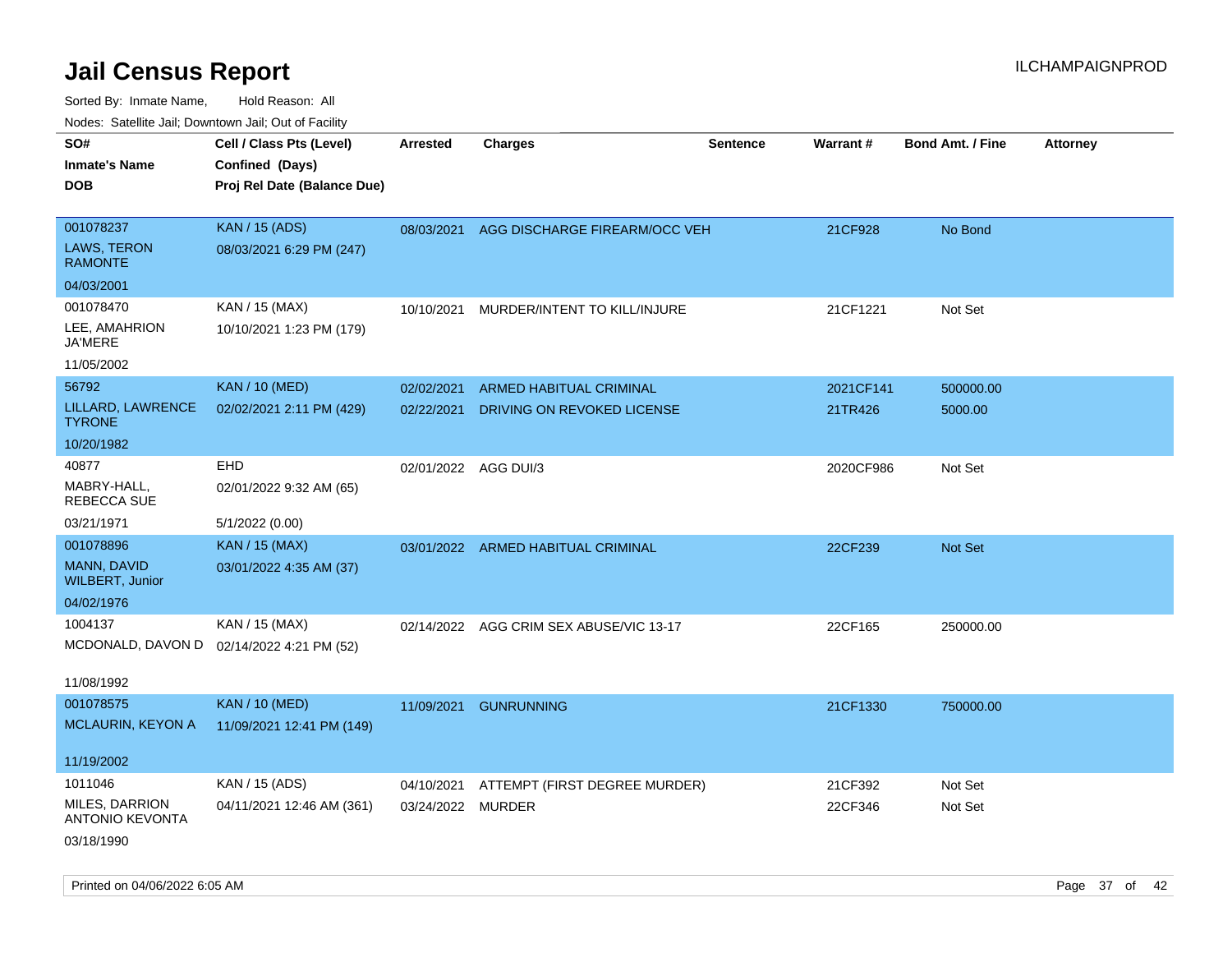| roaco. Calcinio dan, Downtown dan, Out or Fabilit |                                               |                 |                                          |          |             |                         |                 |
|---------------------------------------------------|-----------------------------------------------|-----------------|------------------------------------------|----------|-------------|-------------------------|-----------------|
| SO#<br><b>Inmate's Name</b>                       | Cell / Class Pts (Level)<br>Confined (Days)   | <b>Arrested</b> | <b>Charges</b>                           | Sentence | Warrant#    | <b>Bond Amt. / Fine</b> | <b>Attorney</b> |
| <b>DOB</b>                                        | Proj Rel Date (Balance Due)                   |                 |                                          |          |             |                         |                 |
| 001077278                                         | <b>KAN / 15 (MAX)</b>                         | 10/06/2020      | MURDER/INTENT TO KILL/INJURE             |          | 2020CF146   | 2000000.00              |                 |
| MILLER, D'ANDRE                                   | 10/06/2020 12:49 PM (548)                     | 10/06/2020      | AGG FLEEING POLICE/21 MPH OVER           |          | 2019CF1171  | 50000.00                |                 |
| 09/08/1986                                        |                                               |                 |                                          |          |             |                         |                 |
| 001078712                                         | <b>KAN / 10 (MED)</b>                         | 12/23/2021      | AGG DISCH FIREARM/1ST AID PERS           |          | 21CF1581    | Not Set                 |                 |
| MONTGOMERY,<br><b>RASHARD MYKI</b>                | 12/23/2021 4:27 PM (105)                      |                 |                                          |          |             |                         |                 |
| 11/05/2001                                        |                                               |                 |                                          |          |             |                         |                 |
| 1026477                                           | <b>KAN / 15 (ADS)</b>                         | 09/21/2021      | AGG DISCHARGE FIREARM/OCC VEH            |          | 21CF1138    | <b>Not Set</b>          |                 |
| NEWBILL, DEVONTRE<br><b>LAMONT</b>                | 09/21/2021 2:27 AM (198)                      | 09/22/2021      | PROBATION VIOLATION                      |          | 20CF577     | Not Set                 |                 |
| 11/22/1993                                        |                                               |                 |                                          |          |             |                         |                 |
| 1072907                                           | <b>KAN</b>                                    | 07/14/2021      | CRIMINAL DAMAGE <\$500/SCHOOL            |          | 2021CF840   | 5000.00                 |                 |
| NIKOLAEV, YEVGENIY                                | 07/14/2021 10:10 PM (267)                     | 07/14/2021      | ATTEMPT (FIRST DEGREE MURDER)            |          | 2021-CF-832 | 2000000.00              |                 |
| 10/06/1983                                        |                                               |                 |                                          |          |             |                         |                 |
| 001078558                                         | <b>KAN / 10 (MED)</b>                         | 11/03/2021      | UNLAWFUL USE OF A WEAPON                 | 3y (DOC) | 21CF1352    | Not Set                 |                 |
| PARRISH, DOMINIC<br><b>WALTER</b>                 | 11/03/2021 1:25 PM (155)                      |                 |                                          |          |             |                         |                 |
| 08/23/2001                                        |                                               |                 |                                          |          |             |                         |                 |
| 001078063                                         | KAN / 15 (MAX)                                | 06/15/2021      | AGG CRIM SEX ASSAULT/WEAPON              |          | 2021CF678   | 1000000.00              |                 |
|                                                   | PERRY, ROBERT Junior 06/15/2021 4:37 PM (296) | 06/15/2021      | <b>ROBBERY</b>                           |          | 2021CF159   | 25000.00                |                 |
| 12/21/1990                                        |                                               |                 |                                          |          |             |                         |                 |
| 001078799                                         | <b>KAN / 10 (MED)</b>                         |                 | 01/27/2022 FIREARM/FOID INVALID/NOT ELIG |          | 22CF116     | Not Set                 |                 |
| PURNELL, MARKISE<br><b>MONROE</b>                 | 01/27/2022 9:50 AM (70)                       |                 |                                          |          |             |                         |                 |
| 07/13/2002                                        |                                               |                 |                                          |          |             |                         |                 |
| 001077614                                         | KAN / 15 (MAX)                                | 01/17/2021      | ATTEMPT (FIRST DEGREE MURDER)            |          | 21CF66      | Not Set                 |                 |
| <b>DEVON</b>                                      | ROBINSON, DONTRELL 01/17/2021 3:08 PM (445)   |                 |                                          |          |             |                         |                 |
| 09/22/2002                                        |                                               |                 |                                          |          |             |                         |                 |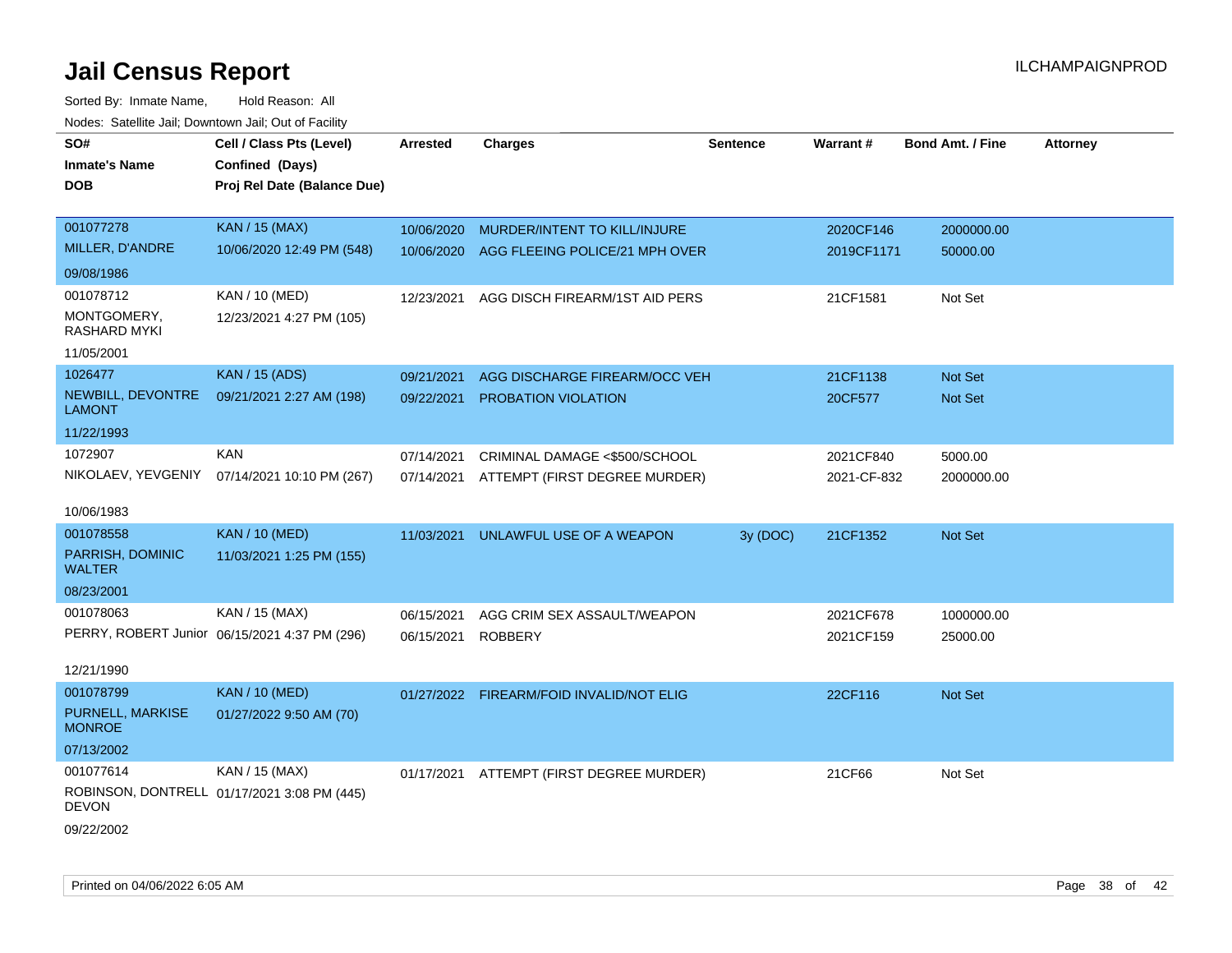| SO#<br><b>Inmate's Name</b><br><b>DOB</b> | Cell / Class Pts (Level)<br>Confined (Days)<br>Proj Rel Date (Balance Due) | <b>Arrested</b> | <b>Charges</b>                       | <b>Sentence</b> | Warrant#    | <b>Bond Amt. / Fine</b> | <b>Attorney</b> |
|-------------------------------------------|----------------------------------------------------------------------------|-----------------|--------------------------------------|-----------------|-------------|-------------------------|-----------------|
|                                           |                                                                            |                 |                                      |                 |             |                         |                 |
| 1061216                                   | <b>KAN / 10 (MED)</b>                                                      | 06/22/2021      | <b>HOME INVASION/FIREARM</b>         |                 | 21CF727     | Not Set                 |                 |
| <b>RUNGE, ANDRE</b><br><b>MARSEAN</b>     | 06/22/2021 4:42 PM (289)                                                   |                 |                                      |                 |             |                         |                 |
| 12/05/1997                                |                                                                            |                 |                                      |                 |             |                         |                 |
| 650295                                    | PIA / 50 (MAX)                                                             | 04/22/2020      | CRIMINAL SEXUAL ASSAULT              |                 | 2020-CF407  | 750000.00               |                 |
| SANDAGE, JERALD                           | 04/22/2020 6:30 AM (715)                                                   | 04/22/2020      | <b>CRIMINAL SEXUAL ASSAULT</b>       |                 | 2020-CF408  | 750000.00               |                 |
| <b>EUGENE</b>                             |                                                                            | 04/22/2020      | <b>CRIMINAL SEXUAL ABUSE</b>         |                 | 2020-CF409  | 750000.00               |                 |
| 06/07/1971                                |                                                                            | 04/22/2020      | CRIMINAL SEXUAL ASSAULT              |                 | 2020-CF410  | 750000.00               |                 |
|                                           |                                                                            | 04/22/2020      | OFFICIAL MISCONDUCT                  |                 | 2019-CF1811 | 25000.00                |                 |
| 59178                                     | <b>KAN / 15 (MAX)</b>                                                      | 12/13/2021      | AGG DISCHARGE FIREARM/OCC VEH        |                 | 21CF1274    | 1500000.00              |                 |
| <b>SANDERS, MICHAEL</b><br>JEAN           | 12/13/2021 4:17 PM (115)                                                   |                 |                                      |                 |             |                         |                 |
| 12/22/1967                                |                                                                            |                 |                                      |                 |             |                         |                 |
| 001078704                                 | KAN / 15 (MAX)                                                             | 12/21/2021      | MURDER/INTENT TO KILL/INJURE         |                 | 21CF1575    | Not Set                 |                 |
| SHORTER, JAQUAN<br><b>MAURICE</b>         | 12/23/2021 1:23 AM (105)                                                   |                 |                                      |                 |             |                         |                 |
| 10/08/1998                                |                                                                            |                 |                                      |                 |             |                         |                 |
| 1062194                                   | <b>KAN / 15 (MAX)</b>                                                      | 02/27/2020      | MURDER/OTHER FORCIBLE FELONY         |                 | 20CF-247    | 1000000.00              |                 |
| SIMMONS, MICHAEL<br><b>JAMAL</b>          | 02/27/2020 1:11 PM (770)                                                   | 09/23/2020      | AGG BATTERY/DISCHARGE FIREARM        |                 | 20CF1061    | <b>Not Set</b>          |                 |
| 11/03/1997                                |                                                                            |                 |                                      |                 |             |                         |                 |
| 1038158                                   | KAN / 10 (MED)                                                             | 02/04/2022      | CRIMINAL SEX ASSAULT/CONSENT         |                 | 22CF146     | Not Set                 |                 |
| SMITH, RASHAD<br><b>JARECE</b>            | 02/04/2022 11:42 PM (62)                                                   |                 |                                      |                 |             |                         |                 |
| 09/16/1995                                |                                                                            |                 |                                      |                 |             |                         |                 |
| 001077868                                 | <b>KAN / 15 (MAX)</b>                                                      | 04/21/2021      | ARMED ROBBERY/ARMED W/FIREARM        |                 | 21CF445     | Not Set                 |                 |
| SPEARMENT,<br><b>KENTRELL</b>             | 04/21/2021 9:48 PM (351)                                                   | 08/19/2021      | <b>FLEEING/ATTEMPT ELUDE OFFICER</b> |                 | 2021TR1053  | 1000.00                 |                 |
| 01/21/2002                                |                                                                            |                 |                                      |                 |             |                         |                 |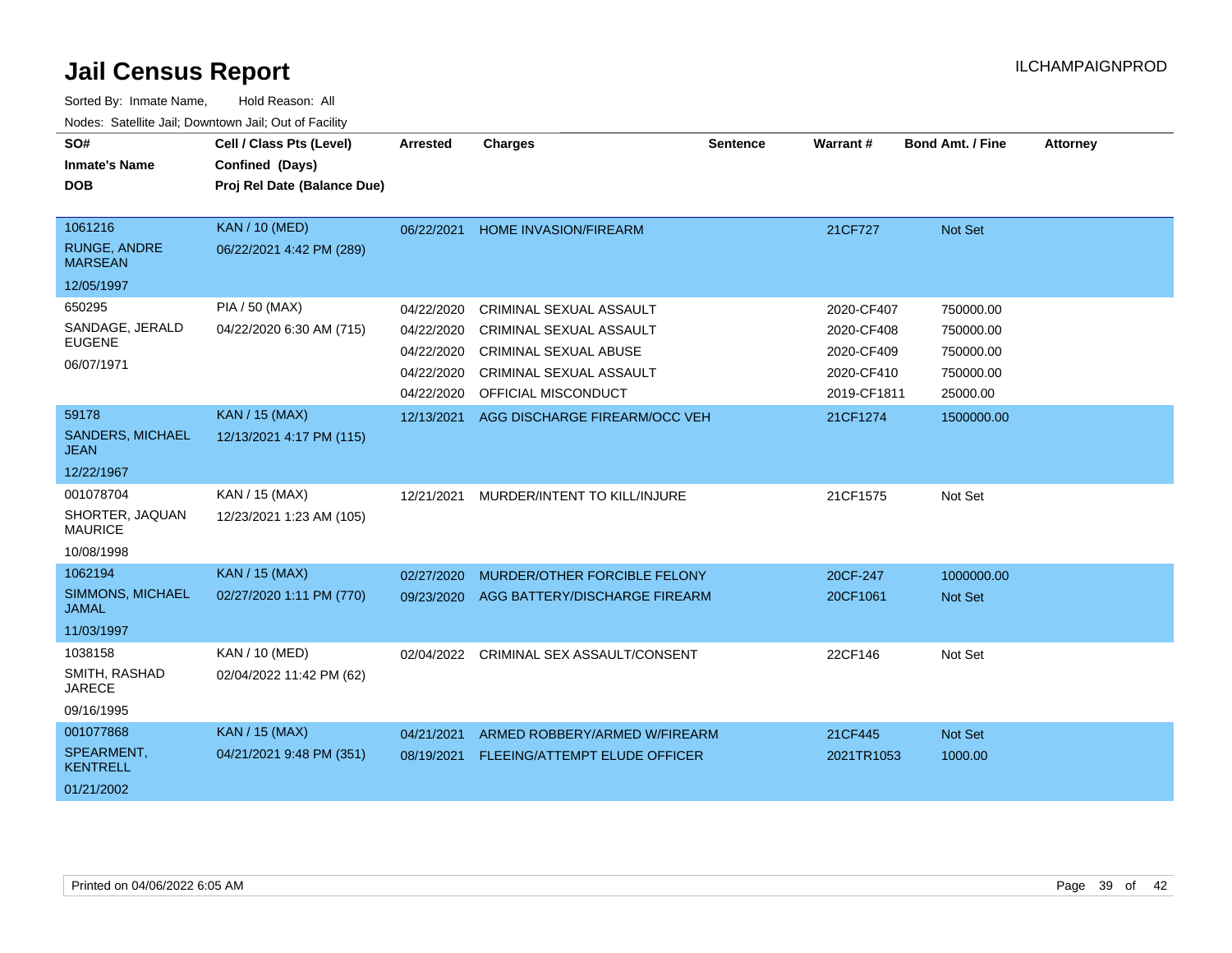| ivodes. Satellite Jali, Downtown Jali, Out of Facility |                                               |                 |                                           |                 |            |                         |                 |
|--------------------------------------------------------|-----------------------------------------------|-----------------|-------------------------------------------|-----------------|------------|-------------------------|-----------------|
| SO#                                                    | Cell / Class Pts (Level)                      | <b>Arrested</b> | <b>Charges</b>                            | <b>Sentence</b> | Warrant#   | <b>Bond Amt. / Fine</b> | <b>Attorney</b> |
| <b>Inmate's Name</b>                                   | Confined (Days)                               |                 |                                           |                 |            |                         |                 |
| <b>DOB</b>                                             | Proj Rel Date (Balance Due)                   |                 |                                           |                 |            |                         |                 |
|                                                        |                                               |                 |                                           |                 |            |                         |                 |
| 11979                                                  | <b>EHD</b>                                    |                 | 01/11/2022 AGG FLEEING POLICE/21 MPH OVER |                 | 2021CF629  | <b>Not Set</b>          |                 |
| <b>STARK, JACK LYNN</b>                                | 01/11/2022 10:13 AM (86)                      |                 |                                           |                 |            |                         |                 |
| 12/31/1955                                             | 4/9/2022 (0.00)                               |                 |                                           |                 |            |                         |                 |
| 001078182                                              | EHD / 5 (MIN)                                 | 12/20/2021      | DRIVING ON REVOKED LICENSE                |                 | 2021CF800  | No Bond                 |                 |
| STRONG, KEVIN<br><b>GARDNER</b>                        | 12/20/2021 4:34 PM (108)                      |                 |                                           |                 |            |                         |                 |
| 02/12/1963                                             | 6/18/2022 (0.00)                              |                 |                                           |                 |            |                         |                 |
| 65920                                                  | KAN / 15 (MAX)                                | 12/21/2021      | ARMED ROBBERY/ARMED W/FIREARM             |                 | 21CF1543   | 100000.00               |                 |
| TAPSCOTT,<br><b>CORNELIUS</b>                          | 12/21/2021 10:57 PM (107)                     |                 |                                           |                 |            |                         |                 |
| 07/14/1985                                             |                                               |                 |                                           |                 |            |                         |                 |
| 1046632                                                | KAN / 15 (MAX)                                | 09/14/2021      | ARMED VIOLENCE/CATEGORY II                |                 | 21CF912    | 750000.00               |                 |
|                                                        | TATE, JAVON MARQUIS 09/14/2021 12:10 PM (205) |                 |                                           |                 |            |                         |                 |
|                                                        |                                               |                 |                                           |                 |            |                         |                 |
| 08/10/1996                                             |                                               |                 |                                           |                 |            |                         |                 |
| 1033031                                                | <b>KAN / 15 (MAX)</b>                         |                 | 08/19/2020 *AGG BATTERY W/FIREARM/PERSON  |                 | 2020-CF923 | 500000.00               |                 |
| TOMS, ANDREW<br><b>CHUCKY</b>                          | 08/19/2020 5:59 PM (596)                      |                 |                                           |                 |            |                         |                 |
| 09/28/1978                                             |                                               |                 |                                           |                 |            |                         |                 |
| 1004142                                                | KAN / 15 (MAX)                                | 10/27/2021      | POSSESSION OF METH/15<100GRAMS            |                 | 2021CF1298 | 1500000.00              |                 |
| TOY, KAYON LARENZ                                      | 10/22/2021 1:01 PM (167)                      |                 |                                           |                 |            |                         |                 |
| 09/12/1991                                             |                                               |                 |                                           |                 |            |                         |                 |
| 001078386                                              | <b>KAN / 10 (MED)</b>                         | 09/14/2021      | POSSESSION OF STOLEN FIREARM              | 3y (DOC)        | 2021CF1099 | No Bond                 |                 |
| <b>TURNER, AMARIO</b>                                  | 09/14/2021 11:42 PM (205)                     |                 |                                           |                 |            |                         |                 |
| 09/23/2002                                             |                                               |                 |                                           |                 |            |                         |                 |
| 961786                                                 | KAN / 15 (ADS)                                |                 | 01/24/2022 ARMED HABITUAL CRIMINAL        |                 | 22CF104    | Not Set                 |                 |
| WARREN, DESIE<br><b>ARNEZ</b>                          | 01/24/2022 7:23 AM (73)                       |                 |                                           |                 |            |                         |                 |
| 04/28/1988                                             |                                               |                 |                                           |                 |            |                         |                 |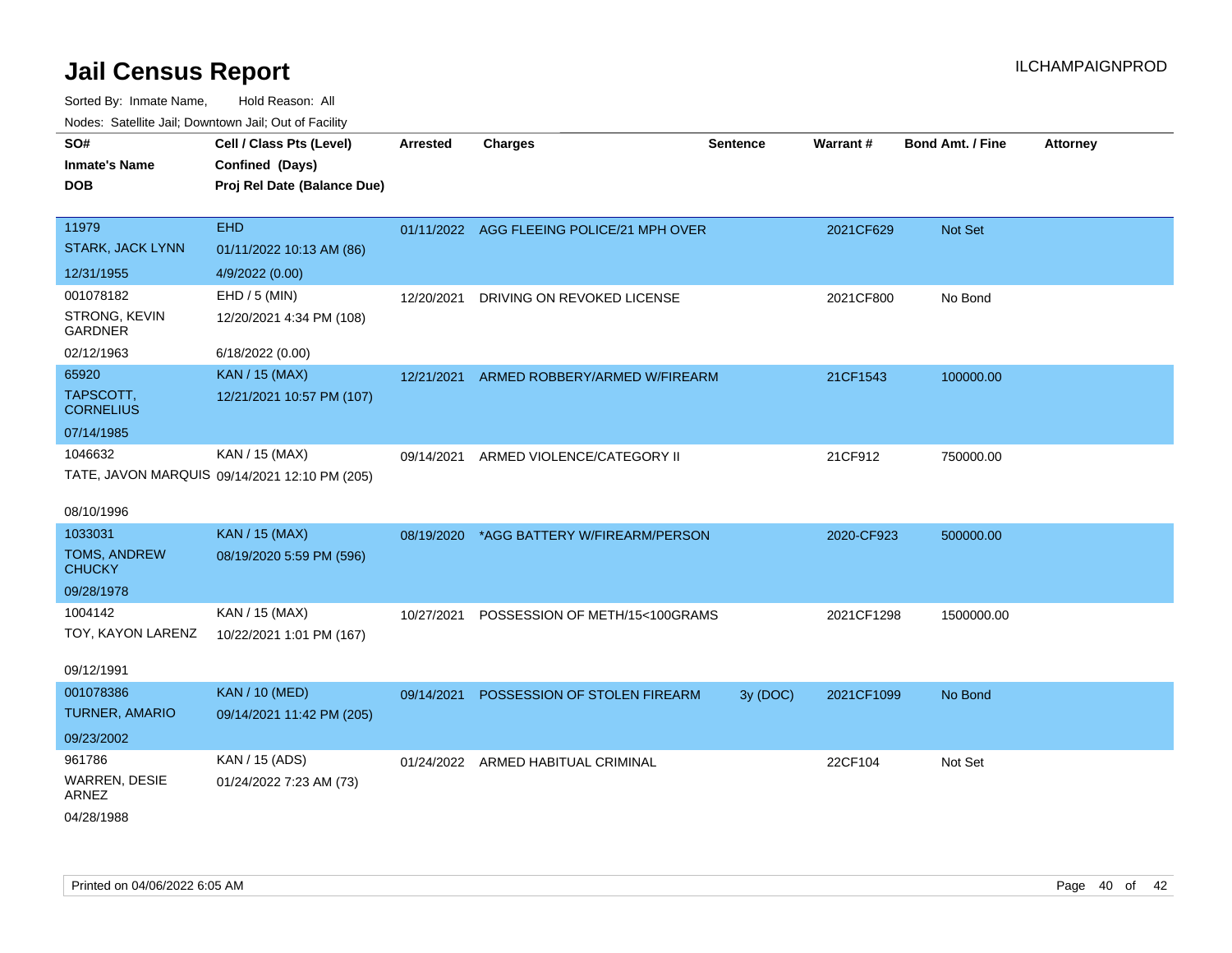| SO#                                               | Cell / Class Pts (Level)    | Arrested   | Charges                                | <b>Sentence</b> | Warrant#      | <b>Bond Amt. / Fine</b> | <b>Attorney</b> |
|---------------------------------------------------|-----------------------------|------------|----------------------------------------|-----------------|---------------|-------------------------|-----------------|
| <b>Inmate's Name</b>                              | Confined (Days)             |            |                                        |                 |               |                         |                 |
| <b>DOB</b>                                        | Proj Rel Date (Balance Due) |            |                                        |                 |               |                         |                 |
|                                                   |                             |            |                                        |                 |               |                         |                 |
| 1062558                                           | <b>KAN / 10 (MED)</b>       | 10/02/2021 | FELON POSS/USE WEAPON/FIREARM          |                 | 21CF1185      | Not Set                 |                 |
| <b>WELLS, JIAMANTE</b><br><b>AMORE</b>            | 10/02/2021 8:29 PM (187)    |            |                                        |                 |               |                         |                 |
| 09/02/1995                                        |                             |            |                                        |                 |               |                         |                 |
| 1002033                                           | KAN / 15 (MAX)              | 09/08/2021 | DRIVING ON SUSPENDED LICENSE           |                 | 2019-TR-11944 | 5000.00                 |                 |
| <b>WEST, ANTONIO</b>                              | 09/08/2021 11:01 PM (211)   | 09/08/2021 | ARMED ROBBERY/ARMED W/FIREARM          |                 | 2020-CF-1406  | 500000.00               |                 |
| <b>DEONTA</b>                                     |                             | 09/08/2021 | AGG UNLAWFUL USE OF WEAPON/VEH         |                 | 2021-CF-AWOW  | Not Set                 |                 |
| 04/15/1992                                        |                             | 09/08/2021 | <b>OBSTRCT JUSTICE/LEAVE STATE</b>     |                 | 2021-CF-AWOW  | Not Set                 |                 |
|                                                   |                             | 09/08/2021 | ARMED VIOLENCE/CATEGORY I              |                 | 2021-CF-AWOW  | Not Set                 |                 |
| 1022068                                           | <b>KAN / 15 (ADS)</b>       | 10/10/2021 | FELON POSS/USE WEAPON/FIREARM          |                 | 21CF1212      | <b>Not Set</b>          |                 |
| <b>WILKINS, MICHAEL</b><br><b>CARL</b>            | 10/10/2021 5:07 AM (179)    |            |                                        |                 |               |                         |                 |
| 07/10/1992                                        |                             |            |                                        |                 |               |                         |                 |
| 001078709                                         | KAN / 15 (MAX)              | 12/22/2021 | ARMED VIOLENCE/CATEGORY I              |                 | 21CF1586      | Not Set                 |                 |
| WILLIAMS, DAVID LEE                               | 12/22/2021 11:00 AM (106)   |            |                                        |                 |               |                         |                 |
|                                                   |                             |            |                                        |                 |               |                         |                 |
| 12/18/1989                                        |                             |            |                                        |                 |               |                         |                 |
| 1075313                                           | <b>KAN / 15 (ADS)</b>       | 01/29/2022 | POSSESSION OF STOLEN FIREARM           |                 | 22CF132       | Not Set                 |                 |
| <b>WILLIAMS, EARDIS</b><br><b>ANTONIO, Junior</b> | 01/29/2022 1:23 AM (68)     | 01/29/2022 | MFG/DEL CANNABIS/30-500 GRAMS          |                 | 20CF51        | 5000.00                 |                 |
| 01/21/1999                                        |                             | 01/29/2022 | POSSESSION OF STOLEN FIREARM           |                 | 20CF1048      | 500000.00               |                 |
| 539662                                            | KAN / 10 (MED)              | 08/14/2021 | DOM BTRY/CONTACT/1-2 PRECONV           |                 | 2021CF770     | 250000.00               |                 |
| WILLIAMS, JAVONTAE                                | 08/14/2021 1:28 AM (236)    | 08/14/2021 | <b>CITY OV ARREST</b>                  | 7y (DOC)        | 2017OV893     | 1000.00                 |                 |
| <b>DEMAR</b>                                      |                             |            |                                        |                 |               |                         |                 |
| 07/28/1991                                        |                             |            |                                        |                 |               |                         |                 |
| 1049234                                           | <b>KAN / 10 (MED)</b>       |            | 01/22/2022 AGGRAVATED DOMESTIC BATTERY |                 | 22CF94        | Not Set                 |                 |
| <b>WILLIAMS, KHAMRON</b><br><b>MARCELL</b>        | 01/22/2022 9:30 AM (75)     |            |                                        |                 |               |                         |                 |
| 08/15/1995                                        |                             |            |                                        |                 |               |                         |                 |